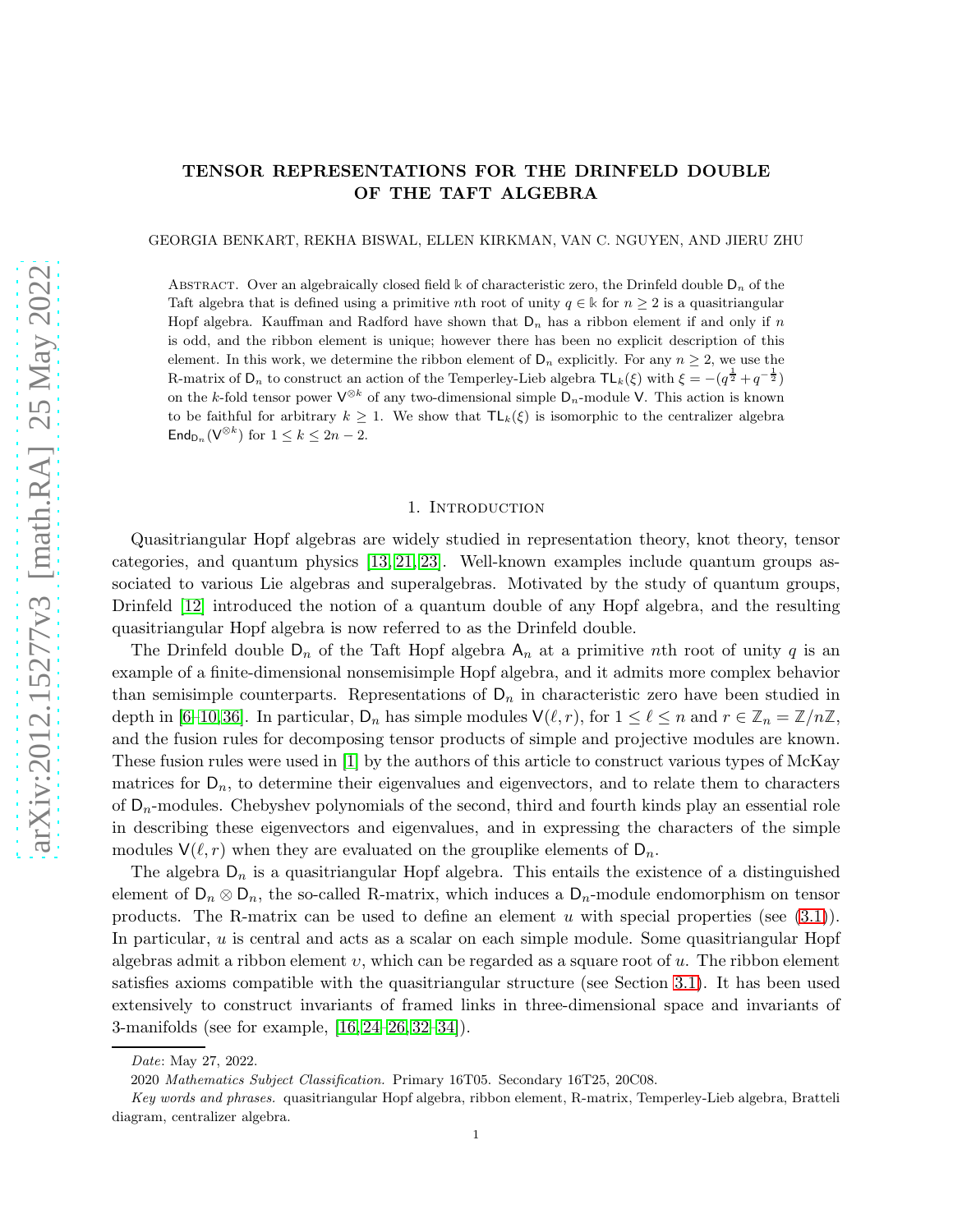Our focus is on the quasitriangular structure of  $\mathsf{D}_n$  and on tensor modules of the form  $\mathsf{V}(2,r)^{\otimes k}$ , where  $V(2, r)$  is any of the two-dimensional simple  $D_n$ -modules. Kauffman and Radford [\[21,](#page-25-1) Prop. 7 proved that  $D_n$  has a ribbon element if and only if n is odd, and that the ribbon element of  $D_n$  is unique. However, there has been no explicit description of this element. In this work, we determine the unique ribbon element in  $D_n$  and show that the following theorem holds. In the statement, b and c are two of the four generators of  $D_n$ , and the grouplike elements of  $D_n$  are exactly the elements  $b^i c^k$  for  $i, k \in \mathbb{Z}_n$ . The modules  $\mathsf{V}(\ell, r)$ ,  $1 \leq \ell \leq n$ ,  $r \in \mathbb{Z}_n$ , are all the simple  $\mathsf{D}_n$ -modules.

**Theorem 1.1.** (Theorem [3.6\)](#page-8-0) For n odd,  $n \geq 3$ , and q a primitive nth root of unity, the unique ribbon element of the Drinfeld double  $D_n$  of the Taft algebra  $A_n$  is  $v = ub^{\frac{n-1}{2}}c^{\frac{n-1}{2}} = u(bc)^{\frac{n-1}{2}}$ . Moreover, v acts by the scalar  $q^{r(r+\ell-1)+\frac{1}{2}(n-1)(\ell-1)}$  on the simple  $D_n$ -module  $\mathsf{V}(\ell,r)$  for all  $1 \leq \ell \leq$ n and  $r \in \mathbb{Z}_n$ .

For any quasitriangular Hopf algebra  $H$  and any finite-dimensional  $H$ -module  $W$ , the R-matrix R of H can be used to construct elements of  $\text{End}_{H}(W^{\otimes k})$  that satisfy axioms (QT1)-(QT3) in Section [3.1,](#page-4-1) where (QT3) is the well-known Yang-Baxter relation. As a result, tensor modules for H admit an action of the braid group, which sometimes factors through an action of the Iwahori-Hecke algebra. Leduc and Ram [\[23\]](#page-25-2) describe a general recipe for constructing such an action on the H-module  $W^{\otimes k}$ . Each generator  $\mathsf{s}_i, 1 \leq i \leq k-1$ , of the Iwahori-Hecke algebra acts by applying a scalar multiple of R to positions i and  $i + 1$  of  $W^{\otimes k}$  followed by switching those two tensor factors. The action of the Iwahori-Hecke algebra on  $W^{\otimes k}$  is not faithful in general, and there is a kernel. In Section [4.1,](#page-10-0) we describe the action of the Iwahori-Hecke algebra  $H_k(q)$  on  $V^{\otimes k}$  for any two-dimensional simple  $D_n$ -module  $V = V(2, r), r \in \mathbb{Z}_n$ .

The Temperley-Lieb algebra is a quotient of the Iwahori-Hecke algebra, and it has generators  $t_i, 1 \leq i \leq k-1$ , that satisfy relations (R1')-(R4') in Section [4.1.](#page-10-0) It was introduced in [\[37\]](#page-26-3) to study the partition function of the Potts model of interacting spins in statistical mechanics and later shown to have applications in the study of von Neumann algebras and subfactors [\[18\]](#page-25-9), tensor categories [\[13\]](#page-25-0), canonical bases of the quantum group  $U_q(\mathfrak{sl}_2)$  for q generic [\[14\]](#page-25-10),  $\mathfrak{sl}_2$ -tensor invariants and webs [\[4\]](#page-25-11), and countless other topics in mathematics and physics [\[3,](#page-25-12) [19,](#page-25-13) [20,](#page-25-14) [22\]](#page-25-15). The Temperley-Lieb algebra  $TL_k(\xi)$  that arises in our work is a quotient of the Iwahori-Hecke algebra  $H_k(q)$  and depends on the parameter  $\xi = -(q^{\frac{1}{2}} + q^{-\frac{1}{2}})$ . The main result of Section [4](#page-10-1) is the following.

**Theorem 1.2.** (Theorem [4.3\)](#page-13-0) Assume q is a primitive nth root of unity for any  $n \geq 2$ . Let  $\mathsf{V} = \mathsf{V}(2,r)$ , for  $r \in \mathbb{Z}_n$ , be any two-dimensional simple  $\mathsf{D}_n$ -module, and set  $\xi = -(q^{\frac{1}{2}} + q^{-\frac{1}{2}})$ . There is an injective algebra homomorphism  $TL_k(\xi) \to \text{End}_{\textsf{D}_n}(\textsf{V}^{\otimes k})$  for  $k \geq 2$  given by  $\mathsf{t}_i \mapsto q^{\frac{1}{2}}(\lambda_r^{-1}\tilde{\textsf{R}}_i - \textsf{id})$  $for 1 \leq i \leq k-1, where \lambda_r = q^{-r(r+1)}$ , and  $\tilde{R}_i$  is the  $D_n$ -module homomorphism obtained by applying the R-matrix of  $D_n$  to tensor slots i and  $i+1$  of  $\mathsf{V}^{\otimes k}$  and then interchanging those two factors.

When  $3 \leq \ell \leq n$  and V is the  $D_n$ -module  $V = V(\ell, r)$ , the action of the braid group on  $V^{\otimes k}$ satisfies additional relations beyond the braid group relations, and this setting is considered in Section [4.2.](#page-14-0) When n is odd,  $n \geq 3$ , and  $\ell$  satisfies  $2\ell \leq n+1$ , the ribbon element is used to compute the eigenvalues of  $\check{R}_i^2$  on  $V(\ell,r)^{\otimes k}$  in Proposition [4.4.](#page-14-1) In Proposition [4.5](#page-14-2) we provide further relations on the action of  $\check{R}_i$  when  $n \text{ is any integer } \geq 5$  and  $\ell = 3$ . For arbitrary  $n \geq 2$  and  $2\ell \leq n+1$  we compute two eigenvalues of  $\check{\mathsf{R}}$  on  $\mathsf{V}(\ell,r)^{\otimes 2}$  in Proposition [4.7](#page-16-0) and suggest a formula for all eigenvalues of  $\check{R}_i$  on  $\mathsf{V}(\ell,r)^{\otimes k}$  in Conjecture [4.8.](#page-16-1)

In Section [5,](#page-16-2) we compare the Bratteli diagram for tensoring with a simple two-dimensional  $D_n$ module  $V$  with the Bratteli diagram for tensoring with the simple module  $\mathbb{C}^2$  for the quantum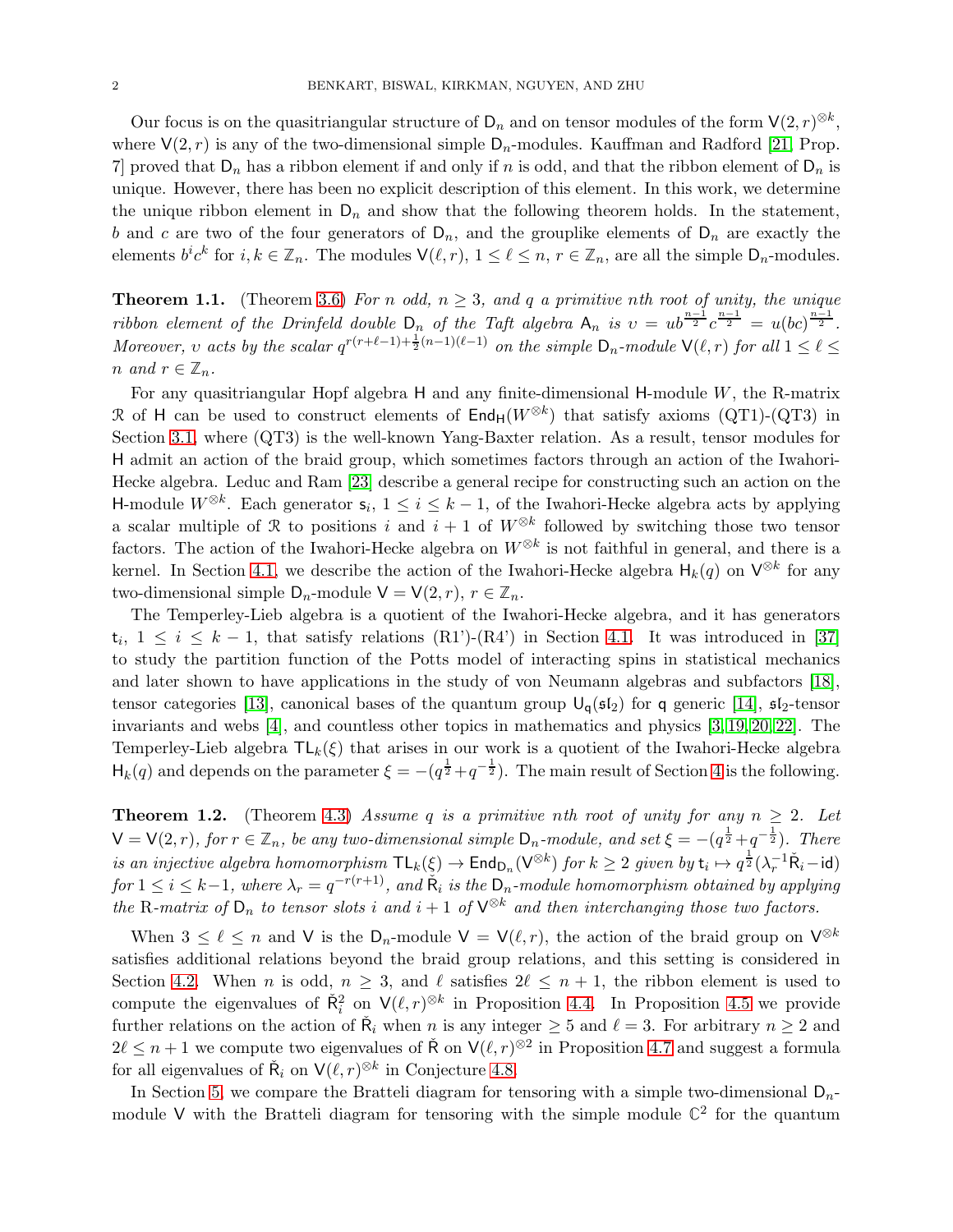group  $U_q(\mathfrak{sl}_2)$  at a generic value of  $q \in \mathbb{C}$ . In the  $U_q(\mathfrak{sl}_2)$ -case, nodes in the kth row of the Bratteli diagram can be labeled by partitions  $\beta$  of k with at most two parts. This corresponds to the fact that the finite-dimensional simple  $U_q(\mathfrak{sl}_2)$ -modules have highest weights that can be labeled by such partitions. The comparison enables us to prove the following result giving the dimension of the centralizer algebra  $\mathsf{End}_{\mathsf{D}_n}(\mathsf{V}^{\otimes k})$  for any two-dimensional simple  $\mathsf{D}_n$ -module V. In the statement, we suppose  $S_1, S_2, \ldots, S_{n^2}$  is a listing of the simple  $D_n$ -modules;  $P_1, P_2, \ldots, P_{n^2}$  are respectively their projective covers;  $I_k$  is the set of all  $i \in \{1, 2, ..., n^2\}$  such that  $S_i$  or  $P_i$  or both occur in  $\mathsf{V}^{\otimes k}$ ;  $s_i$ (resp.  $p_i$ ) is the multiplicity of  $S_i$  (resp.  $P_i$ ) in  $V^{\otimes k}$  for  $i \in I_k$ ; and  $P_i, P'_i$  are two projective covers with the same composition factors but arranged differently.

<span id="page-2-0"></span>**Theorem 1.3.** (Theorem [5.4\)](#page-20-0) For any  $n \geq 2$  and any two-dimensional simple  $D_n$ -module V, the dimension of the centralizer algebra  $\text{End}_{D_n}(\mathsf{V}^{\otimes k})$  for  $k \geq 1$  is

$$
\mathrm{dim}_{\Bbbk} \mathrm{End}_{\mathrm{D}_n}\left(\mathrm{V}^{\otimes k}\right) = \sum_{i \in \mathrm{I}_k} p_i^2 + \sum_{i \in \mathrm{I}_k} (s_i + p_i)^2 + 2 \sum_{i \in \mathrm{I}_k} p_i p_i'.
$$

In this expression,  $s_i, p_i, p'_i$  represent the numbers of paths of length k from V at level 1 in the Bratteli diagram to the summands  $S_i$ ,  $P_i$ ,  $P'_i$ , respectively, at level k in the Bratteli diagram that is determined by V.

Using Theorem [1.3](#page-2-0) we prove our final main result.

**Theorem 1.4.** (Theorem [5.9\)](#page-24-1) For any  $n \geq 2$  and any  $r \in \mathbb{Z}_n$ , the algebra homomorphism  $\pi$ :  $\mathsf{TL}_k(\xi) \to \mathsf{End}_{\mathsf{D}_n}(\mathsf{V}(2,r)^{\otimes k})$  is an isomorphism when  $1 \leq k \leq 2n-2$ .

The module  $\mathsf{V}^{\otimes k}$ ,  $\mathsf{V} = \mathsf{V}(2,r)$ , is completely reducible when  $1 \leq k \leq n-1$ , resulting in a relatively simple argument to prove this theorem for such values of  $k$  by comparing the dimensions of  $TL_k(\xi)$  and  $\text{End}_{D_n}(V^{\otimes k})$ . In particular, both dimensions can be regarded as sums of squares of the number of paths in a certain Bratteli diagram Γ, which is essentially a truncated Pascal's triangle (see Lemma [5.7\)](#page-21-0).

When  $n \leq k \leq 2n-2$ ,  $\mathsf{V}^{\otimes k}$  is no longer completely reducible, and it decomposes into a direct sum of simple and indecomposable projective modules that yields a modified Bratteli graph  $\Gamma_n$ (displayed in Section [5.1](#page-16-3) for  $n = 5$  (Figure 1) and compared to the Bratteli diagram  $\Gamma$  of partitions with at most 2 parts (Figure 2)). Nevertheless, the path counts in  $\Gamma_n$  can be identified with those in the graph  $\Gamma$  (as in Proposition [5.8\)](#page-22-0), although the dimension argument is more complex. Once the dimension match for  $k \leq 2n-2$  is obtained, the isomorphism result follows immediately from the injectivity statement. When  $k > 2n - 2$ , examples in Table [1](#page-21-1) (see Example [5.5\)](#page-20-1) for  $n = 5$  show that the dimension of  $\text{End}_{D_n}(V^{\otimes k})$  is larger than that of  $\text{TL}_k(\xi)$ , and therefore the map fails to be an isomorphism beyond  $k = 2n - 2$ .

This result is analogous to the well-known double-centralizer property [\[5,](#page-25-16) [15\]](#page-25-17) between the quantum group  $U_q(\mathfrak{sl}_2)$  and the Temperley-Lieb algebras on tensor powers of the natural  $U_q(\mathfrak{sl}_2)$ -module  $\mathbb{C}^2$  when  $\mathsf{q} \in \mathbb{C}$  is generic. The centralizer results for  $\mathsf{D}_n$  are similar to those for the small quantum group  $u_q(\mathfrak{sl}_2)$  at q a root of unity (which is a quotient of  $D_n$ ) acting on its unique simple two-dimensional self-dual module.

## 2. Preliminaries

<span id="page-2-1"></span>Throughout this work, n is an integer  $\geq 2$ , k is an algebraically closed field of characteristic zero, and q is a primitive nth root of unity in **k**. All tensor products are over **k**, and we adopt Sweedler's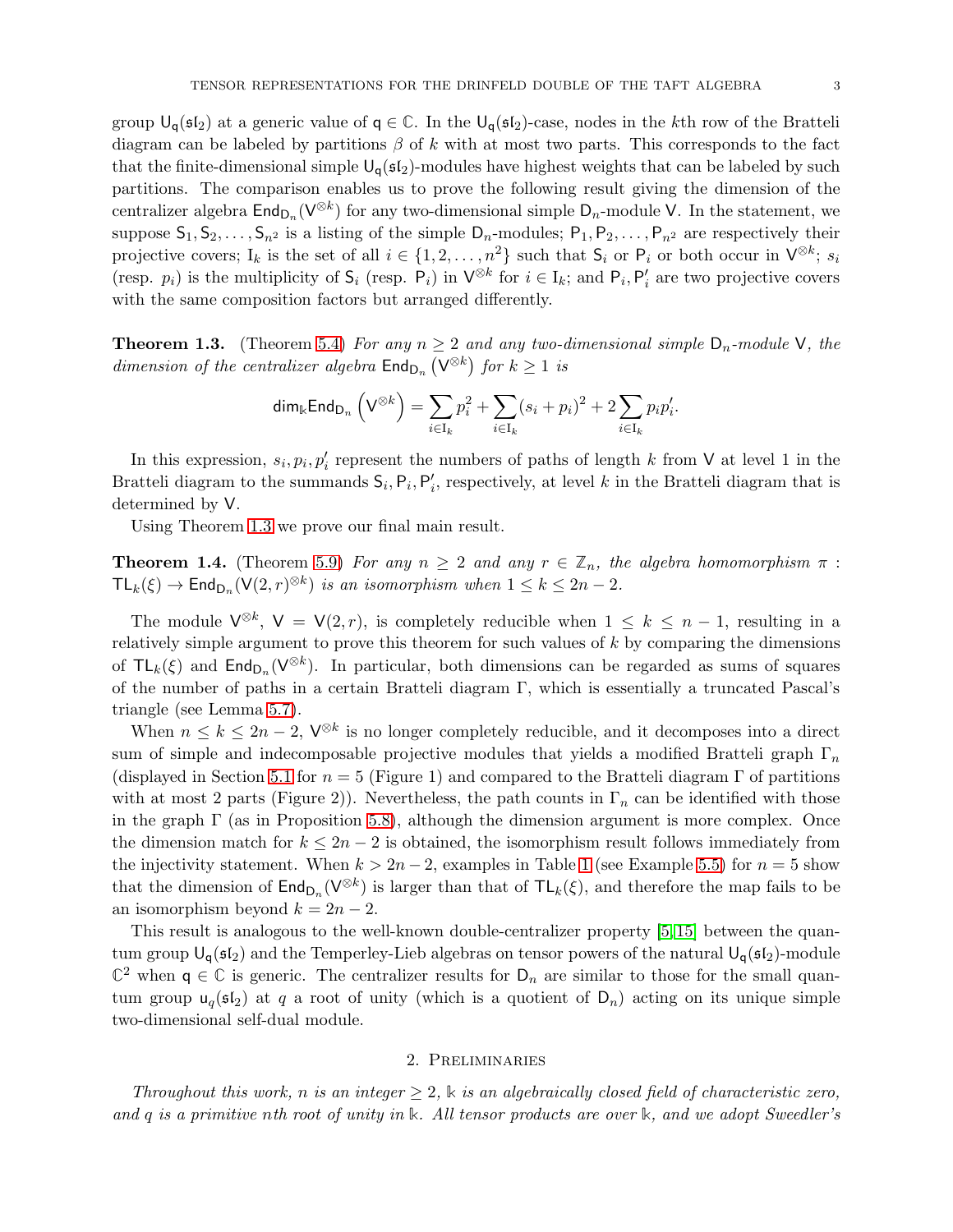notation for the coproduct  $\Delta$  applied to an element x of a Hopf algebra,

$$
\Delta(x) = \sum_{x} x_{(1)} \otimes x_{(2)}.
$$

Modules for the Drinfeld double of a Taft algebra. The Drinfeld double  $D_n$  has a presentation as the Hopf algebra over  $\Bbbk$  with generators  $a, b, c, d$  that satisfy the following relations:

(2.1) 
$$
ba = qab, \qquad db = qbd, \qquad bc = cb, \qquad ca = qac, \qquad dc = qcd, \qquad da - qad = 1 - bc,
$$

$$
a^n = 0 = d^n, \qquad b^n = 1 = c^n.
$$

It is an algebra of dimension  $n^4$ , and the elements  $a^i b^j c^k d^{\ell}$ ,  $0 \le i, j, k, \ell \le n-1$ , determine a basis for  $D_n$ . The coproduct, counit, and antipode of  $D_n$  are given by

<span id="page-3-0"></span>(2.2)  
\n
$$
\Delta(a) = a \otimes b + 1 \otimes a, \quad \Delta(d) = d \otimes c + 1 \otimes d,
$$
\n
$$
\Delta(b) = b \otimes b, \quad \Delta(c) = c \otimes c,
$$
\n
$$
\varepsilon(a) = 0 = \varepsilon(d), \quad \varepsilon(b) = 1 = \varepsilon(c),
$$
\n
$$
S(a) = -ab^{-1}, \quad S(b) = b^{-1}, \quad S(c) = c^{-1}, \quad S(d) = -dc^{-1}.
$$

The Taft algebra  $A_n$  is the Hopf subalgebra generated by a and b, and Drinfeld's process of doubling  $A_n$  to get  $D_n$  was shown in [\[6\]](#page-25-4) to yield the presentation above. It follows from [\(2.2\)](#page-3-0) and the fact that  $\Delta$  is an algebra homomorphism that the elements  $g = b^i c^k$  for  $0 \le i, k \le n-1$  are grouplike, that is,  $\Delta(g) = g \otimes g$ ,  $\varepsilon(g) = 1 \in \mathbb{k}$ , and  $S(g) = g^{-1} = g^{n-1}$ .

The simple  $D_n$ -modules  $\mathsf{V}(\ell,s)$  are indexed by a pair  $(\ell,s)$  where  $\ell \in \{1,2,\ldots,n\}$  and  $s \in \mathcal{S}$  $\mathbb{Z}_n = \mathbb{Z}/n\mathbb{Z}$  (the integers modulo n). Then  $\mathsf{V}(\ell, s)$  is a k-vector space of dimension  $\ell$  with basis  $v_1, v_2, \ldots, v_\ell$  and with  $\mathsf{D}_n$ -action given by

<span id="page-3-2"></span>(2.3)   
\n
$$
a.v_j = v_{j+1}, 1 \le j < \ell, \qquad a.v_{\ell} = 0,
$$
\n
$$
b.v_j = q^{s+j-1}v_j, \qquad c.v_j = q^{j-(s+\ell)}v_j, 1 \le j \le \ell,
$$
\n
$$
d.v_j = \alpha_{j-1}(\ell)v_{j-1}, 1 < j \le \ell, \qquad d.v_1 = 0, \text{ where}
$$

(2.4) 
$$
\alpha_i(\ell) = \frac{(q^i - 1) (1 - q^{i - \ell})}{q - 1} \quad \text{for } 1 \le i \le n - 1.
$$

From [\[7,](#page-25-18) [10\]](#page-25-5), we know the following:

- (1)  $V(1,0)$  is the trivial  $D_n$ -module with action given by the counit  $\varepsilon$ .
- (2)  $\mathsf{V}(\ell,s) \otimes \mathsf{V}(1,r) \cong \mathsf{V}(\ell,r+s).$
- <span id="page-3-1"></span>(3)  $\mathsf{V}(\ell,s) \otimes \mathsf{V}(\ell',r)$  is completely reducible if and only if  $\ell+\ell' \leq n+1$ . In this case, if  $m = \min(\ell, \ell'),$  then

(2.5) 
$$
V(\ell, s) \otimes V(\ell', r) \cong \bigoplus_{j=1}^{m} V(\ell + \ell' + 1 - 2j, r + s + j - 1).
$$

Let  $P(\ell, s)$  be the projective cover of  $\mathsf{V}(\ell, s)$  for  $1 \leq \ell < n$  and  $s \in \mathbb{Z}_n$ . Chen [\[8\]](#page-25-19) has shown that any indecomposable projective left  $D_n$ -module is isomorphic to one of the modules  $P(\ell, s)$  for  $1 \leq \ell < n$  or to  $\mathsf{V}(n, s)$  for some  $s \in \mathbb{Z}_n$ , where the indecomposable module  $\mathsf{P}(\ell, s)$  has the following structure:

There is a chain of submodules  $P(\ell, s) \supset \text{soc}^2(P(\ell, s) \supset \text{soc}(P(\ell, s)) \supset (0)$  such that

- (1) soc(P( $(\ell, s)$ ) is the socle of P( $(\ell, s)$ ) (the sum of all the simple submodules), and soc(P $(\ell, s)$ ) ≅  $V(\ell, s);$
- (2)  $\operatorname{\mathsf{soc}}^2(\mathsf{P}(\ell, s))/\operatorname{\mathsf{soc}}(\mathsf{P}(\ell, s)) \cong \mathsf{V}(n \ell, s + \ell) \oplus \mathsf{V}(n \ell, s + \ell);$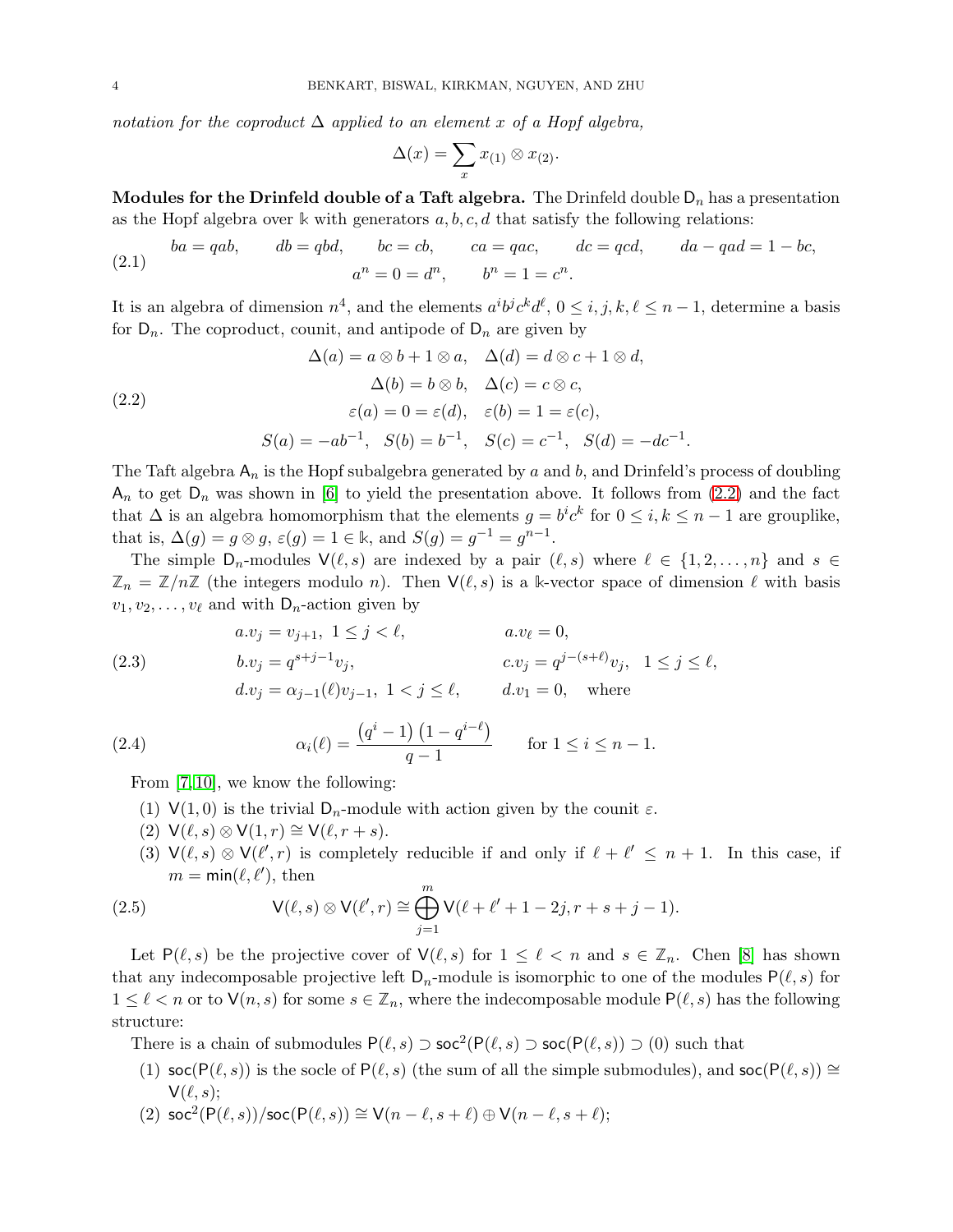The projective indecomposable modules  $P(\ell, s)$  and  $P(n - \ell, s + \ell)$  have the same composition factors, but arranged differently. The dimension of  $P(\ell, s)$  is  $2n$  for  $1 \leq \ell < n$ . The modules  $\mathsf{V}(n, s)$ for  $s \in \mathbb{Z}_n$  are the only  $D_n$ -modules that are both simple and projective.

It follows from [\(2.5\)](#page-3-1) and [\[10,](#page-25-5) Prop. 3.1, Thms. 3.3 and 3.5] that for the two-dimensional simple module  $V = V(2, r)$ ,

- (1)  $V(1, s) \otimes V \cong V(2, r + s);$
- (2)  $\mathsf{V}(\ell,s) \otimes \mathsf{V} \cong \mathsf{V}(\ell+1,r+s) \oplus \mathsf{V}(\ell-1,r+1+s)$  for  $2 \leq \ell < n$ ;
- (3)  $V(n, s) \otimes V \cong P(n-1, r+1+s);$
- (4)  $P(1, s) \otimes V \cong P(2, r + s) \oplus 2V(n, r + 1 + s);$
- (5)  $P(\ell, s) \otimes V \cong P(\ell+1, r+s) \oplus P(\ell-1, r+1+s)$  for  $2 \leq \ell < n-1$ ;
- (6)  $P(n-1, s) \otimes V \cong P(n-2, r+1+s) \oplus 2V(n, r+s).$

In Section [5,](#page-16-2) we will use these relations to determine the decomposition of  $\mathsf{V}^{\otimes k}$  into simple and projective summands and to relate the corresponding Bratteli diagram to that obtained from tensor powers of the natural two-dimensional module for the quantum group  $U_q(sI_2)$ , where q is generic.

### 3. THE RIBBON STRUCTURE ON  $D_n$

The algebra  $D_n$  belongs to the class of *quasitriangular* Hopf algebras. The distinguishing feature of a quasitriangular Hopf algebra is the existence of an R-matrix, which induces a module homomorphism on tensor products. The R-matrix can be used to construct central elements in the algebra, and some quasitriangular Hopf algebras admit a special type of central element termed a ribbon element, which plays an essential role in constructing knot and link invariants. Kauffman and Radford [\[21,](#page-25-1) Prop. 7] have shown that  $D_n$  has a unique ribbon element whenever n is odd. However, the exact expression for this ribbon element has not been known. In this section, we review needed results on quasitriangular Hopf algebras and use them to determine an explicit expression for the unique ribbon element of  $D_n$ . When the field is algebraically closed, the ribbon element acts as a scalar on the simple  $D_n$ -modules because it is central, and we also determine that scalar for each simple  $D_n$ -module in Theorem [3.6.](#page-8-0)

<span id="page-4-1"></span>3.1. Background on quasitriangular Hopf algebras. Throughout Section [3.1,](#page-4-1) we assume H is a finite-dimensional Hopf algebra over k with antipode S, counit  $\varepsilon$ , and coproduct  $\Delta(x)$  =  $\sum_{x} x_{(1)} \otimes x_{(2)}$  for  $x \in \mathsf{H}$ , and  $\mathsf{H}^*$  is the k-dual Hopf algebra.

The quasitriangular property. (See, for example, [\[29,](#page-25-20) Section 10.1] or [\[5,](#page-25-16) Section 4.2].) A Hopf algebra H is quasitriangular if there is an invertible element  $\mathcal{R} \in \mathsf{H} \otimes \mathsf{H}$  such that

- (1)  $\Re\Delta(x)\Re^{-1} = \Delta^{\mathsf{op}}(x)$  for all  $x \in \mathsf{H}$ , where  $\Delta^{\mathsf{op}}(x)$  has the tensor factors in  $\Delta(x)$  interchanged, and
- $(2)$   $(\Delta \otimes id)(\mathcal{R}) = \mathcal{R}_{13}\mathcal{R}_{23},$
- <span id="page-4-0"></span>(3) (id  $\otimes \Delta$ )( $\mathcal{R}$ ) =  $\mathcal{R}_{13}\mathcal{R}_{12}$ ,

where if  $\mathcal{R} = \sum_i x_i \otimes y_i$ , then  $\mathcal{R}_{12} = \sum_i x_i \otimes y_i \otimes 1$ ,  $\mathcal{R}_{13} = \sum_i x_i \otimes 1 \otimes y_i$ , and  $\mathcal{R}_{23} = \sum_i 1 \otimes x_i \otimes y_i$ . Let  $\mathcal{R}^{\mathsf{op}} = \sum_i y_i \otimes x_i.$ 

**The element** u. We assume  $\mathcal{R} = \sum_i x_i \otimes y_i$  as above and use the antipode S to define

(3.1) 
$$
u = \sum_{i} S(y_i) x_i \in \mathsf{H}.
$$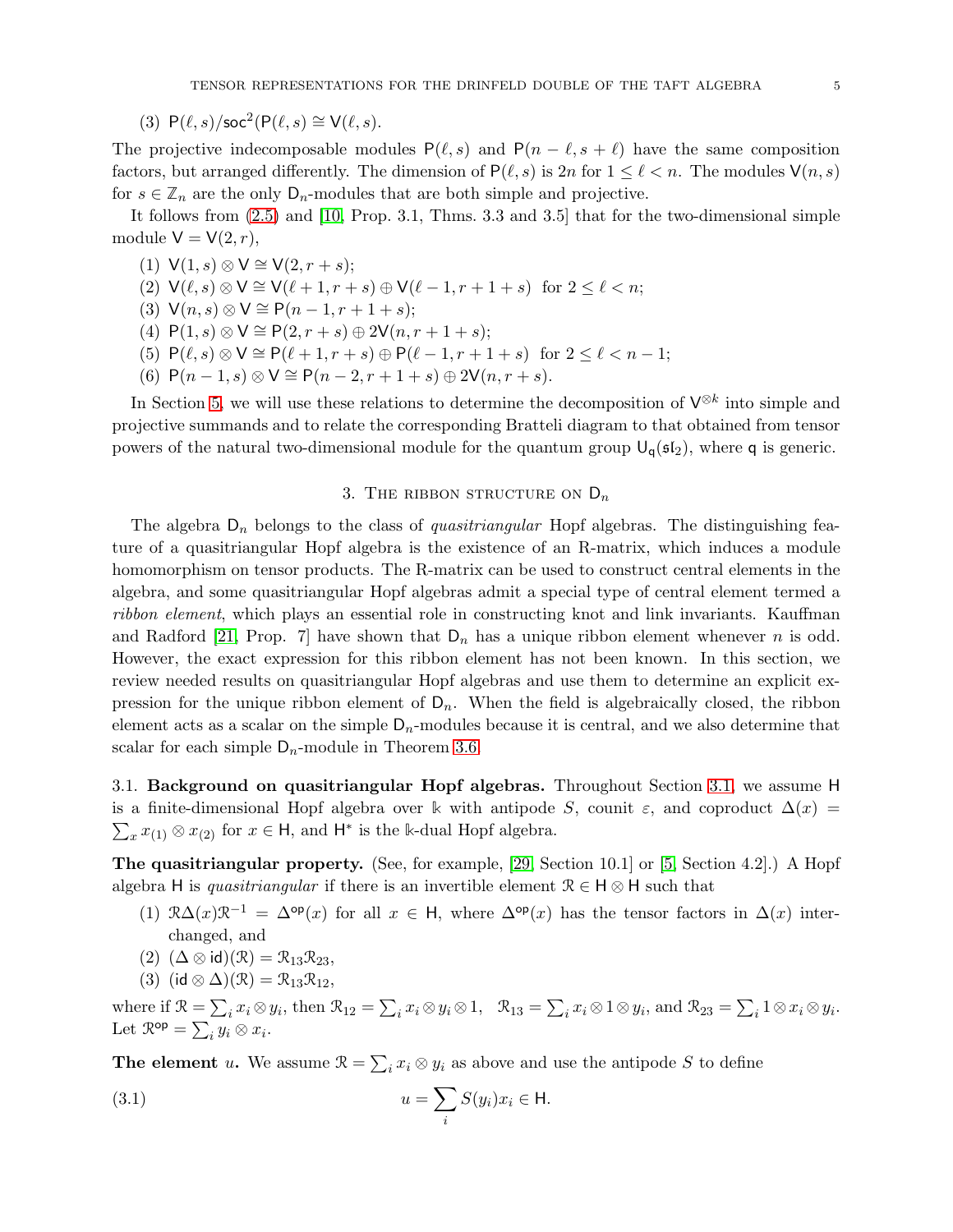Then the following hold

<span id="page-5-0"></span>
$$
uxu^{-1} = S^2(x)
$$
 for all  $x \in \mathsf{H}$  and  $\Delta(u) = (\mathbb{R}^{\mathsf{op}} \mathcal{R})^{-1} (u \otimes u)$ .

A ribbon Hopf algebra. A quasitriangular Hopf algebra H is a ribbon Hopf algebra if there is an invertible element v (the *ribbon element*) in the center of H such that

(3.2) 
$$
v^2 = uS(u), \quad S(v) = v, \quad \varepsilon(v) = 1, \quad \Delta(v) = (\mathcal{R}^{\mathsf{op}} \mathcal{R})^{-1} (v \otimes v),
$$

where u is as in [\(3.1\)](#page-4-0). Then  $v^{-1}u$  is grouplike:  $\Delta(v^{-1}u) = v^{-1}u \otimes v^{-1}u$ .

The tensor power centralizer algebra. Let  $V$  be a module over the quasitriangular Hopf algebra H, and assume  $R \in \text{End}_{H}(V^{\otimes 2})$  gives the action of  $\mathcal{R}$  on  $V^{\otimes 2}$ . Suppose  $\sigma : V^{\otimes 2} \to V^{\otimes 2}$  is the interchange map  $\sigma(w \otimes x) = x \otimes w$ , and set  $\check{\mathsf{R}} = \sigma \mathsf{R} \in \mathsf{End}_{\mathsf{H}}(\mathsf{V}^{\otimes 2})$ . Assume in  $\mathsf{End}_{\mathsf{H}}(\mathsf{V}^{\otimes k})$  that

(3.3) 
$$
\check{R}_i := id_V \otimes \cdots \otimes id_V \otimes \check{R} \otimes id_V \otimes \cdots \otimes id_V,
$$

for  $1 \leq i \leq k-1$ , where R occupies tensor slots i and  $i+1$ . Then the following hold (see, for example, [\[23,](#page-25-2) Prop. 2.18]):

- <span id="page-5-1"></span>• (QT1)  $\check{R}_i$  belongs to the centralizer algebra  $\text{End}_{H}(V^{\otimes k})$  of transformations on  $V^{\otimes k}$  commuting with the H-action.
- (QT2)  $\check{R}_i \check{R}_j = \check{R}_j \check{R}_i$ for  $|i - j| > 1$ .
- (QT3)  $\check{R}_i \check{R}_{i+1} \check{R}_i = \check{R}_{i+1} \check{R}_i \check{R}_{i+1}, \quad \text{for } 1 \le i \le k-2.$

This tells us that the subalgebra of  $\text{End}_{H}(V^{\otimes k})$  generated by the  $\check{R}_i$  is a homomorphic image of the group algebra of the braid group on  $k - 1$  strands.

**Action of the ribbon element.** Suppose  $\{U_{\omega}\}_{{\omega}\in\Omega}$  are the simple H-modules for the ribbon Hopf algebra H. Then since the field is algebraically closed, the ribbon element v acts as a scalar,  $v_{\omega}$  on  $U_{\omega}$  by Schur's lemma.

• When  $\cup_{\mu} \otimes \cup_{\nu}$  is a completely reducible H–module, then  $\mathcal{R}^{op}\mathcal{R}$  acts on a simple summand  $U_{\omega}$  of  $U_{\mu} \otimes U_{\nu}$  by the scalar

(3.4) <sup>υ</sup><sup>µ</sup> <sup>υ</sup><sup>ν</sup> υω .

More details can be found in [\[23\]](#page-25-2).

**Integrals and quasiribbon elements.** To determine the ribbon element of  $D_n$  in the next section, we will use several well-known facts about integrals and quasiribbon elements for a finitedimensional Hopf algebra H. For  $h \in H$  and  $\alpha$  in the dual space  $H^*$ , we define

<span id="page-5-2"></span>
$$
\langle \alpha, h \rangle := \alpha(h) \in \Bbbk.
$$

The following results on integrals can be found, e.g., in [\[27,](#page-25-21) Secs. 12.1.1, 12.1.2] or [\[29,](#page-25-20) Chap. 2]:

• The right integrals and left integrals of H are respectively

$$
\int_{\mathsf{H}}^r = \{ \Lambda \in \mathsf{H} \mid \Lambda h = \langle \varepsilon, h \rangle \Lambda \text{ for all } h \in \mathsf{H} \} \text{ and } \int_{\mathsf{H}}^{\ell} = \{ \Lambda' \in \mathsf{H} \mid h\Lambda' = \langle \varepsilon, h \rangle \Lambda' \text{ for all } h \in \mathsf{H} \}.
$$

• These spaces are one-dimensional (see  $[27, Thm. 10.9(b)]$ ) and are related by the antipode:

$$
S(\int_{\mathsf{H}}^r) = \int_{\mathsf{H}}^\ell, \qquad S(\int_{\mathsf{H}}^\ell) = \int_{\mathsf{H}}^r.
$$

When  $\int_{H}^{\ell} = \int_{H}^{r}$ , then H is said to be unimodular.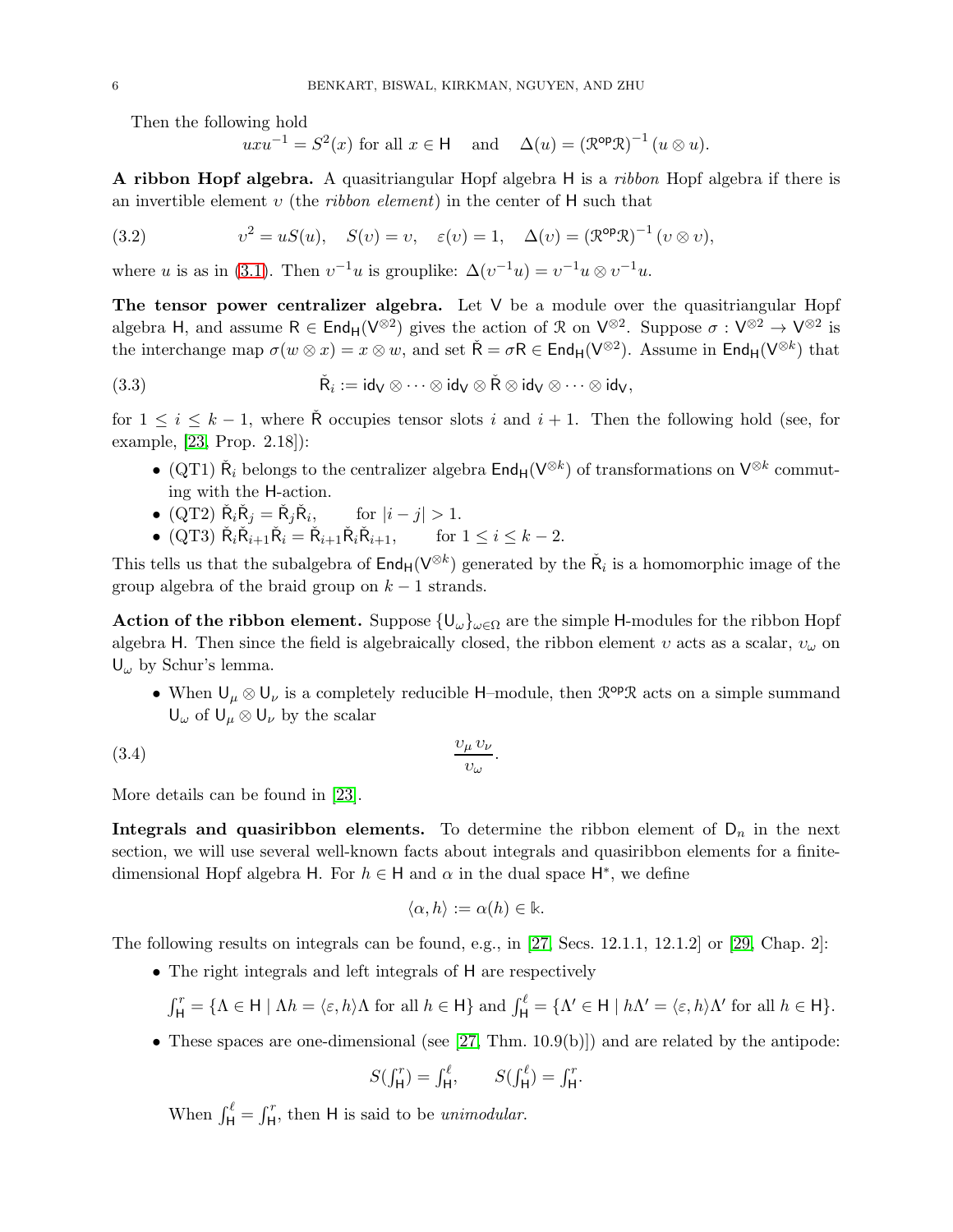• Fix  $\Lambda \neq 0$  in  $\int_{\mathsf{H}}^r$ . For every  $h \in \mathsf{H}$ ,  $h\Lambda \in \int_{\mathsf{H}}^r$ , hence  $h\Lambda$  is a scalar multiple of  $\Lambda$ . This implies that there is an  $\tilde{\alpha} \in H^*$ , such that  $h\Lambda = \tilde{\alpha}(h)\Lambda$ , for all  $h \in H$ . The element  $\tilde{\alpha}$  is a grouplike element of  $H^*$ , referred to as the *distinguished grouplike element of*  $H^*$ . The condition that H is unimodular is equivalent to  $\tilde{\alpha} = \varepsilon$ .

Analogously, the dual algebra  $H^*$  has a *right integral*, which we denote  $\lambda$ , and for any  $h^* \in H^*$ ,

$$
\lambda h^* = h^*(1_{\mathsf{H}})\lambda.
$$

Corresponding to a nonzero right integral  $\lambda \in H^*$ , there is a *distinguished grouplike element*  $\tilde{g} \in H$ such that for any  $h^* \in \mathsf{H}^*$ ,

<span id="page-6-0"></span>
$$
h^*\lambda = h^*(\tilde{g})\lambda.
$$

As above, assume the R-matrix is  $\mathcal{R} = \sum_i x_i \otimes y_i$ , and define

(3.5) 
$$
g_{\tilde{\alpha}} = \sum_{i} x_i \tilde{\alpha}(y_i), \text{ and } h_{\tilde{\alpha}} = g_{\tilde{\alpha}} \tilde{g}^{-1},
$$

where  $\tilde{\alpha}$  is the distinguished grouplike element of  $H^*$ , and  $\tilde{g}$  is the distinguished grouplike element of H.

A quasiribbon element of the Hopf algebra H is an element satisfying all the ribbon conditions in [\(3.2\)](#page-5-0) except for the requirement that it be central. Our approach to finding an explicit formula for the ribbon element of  $D_n$  is to use the following results from [\[21\]](#page-25-1) on quasiribbon elements.

**Theorem 3.1.** [\[21,](#page-25-1) Thm. 1] Suppose  $h'_{\tilde{\alpha}}$  is any element of H such that  $(h'_{\tilde{\alpha}})^2 = h_{\tilde{\alpha}}$ , i.e.  $h'_{\tilde{\alpha}}$  is any square root of the element  $h_{\tilde{\alpha}}$  in [\(3.5\)](#page-6-0). Then  $v = uh'_{\tilde{\alpha}}$  is a quasiribbon element, where u is as in [\(3.1\)](#page-4-0).

Corollary 3.2. [\[21,](#page-25-1) Cor. 2] When H has odd dimension, its quasiribbon element is unique.

<span id="page-6-1"></span>**Remark 3.3.** Since the Drinfeld double  $D_n$  of the Taft algebra  $A_n$  has a unique ribbon element when n is odd by  $[21,$  Prop. 7, it is the only possible candidate for the quasiribbon element. Moreover, by [\[31,](#page-26-4) Thm. 4] or [\[10,](#page-25-5) Prop. 3.4],  $D_n$  is unimodular, so that  $\tilde{\alpha} = \varepsilon$ . Thus for  $D_n$ , the ribbon element  $v = uh'_{\tilde{\alpha}}$ , where  $h'_{\tilde{\alpha}}$  is a square root of  $h_{\tilde{\alpha}} = h_{\varepsilon} = g_{\varepsilon} \tilde{g}^{-1}$ . We will use this fact in the next section to compute v explicitly and to determine its action on simple  $D_n$ -modules.

<span id="page-6-3"></span>3.2. Computation of the ribbon element in  $D_n$ . Throughout this section *n* is an *odd* integer  $n \geq 3$ . We combine the description of the ribbon element of  $\mathsf{D}_n$  in Remark [3.3](#page-6-1) with the next result due to Radford to obtain an explicit expression for the ribbon element of  $D_n$ . We identify  $D_n$  with  $A_n^* \otimes A_n$ , where  $A_n$  is the Taft algebra, and  $A_n^*$  is its dual, and we assume that  $\alpha_0$  and  $g_0$  are the distinguished grouplike elements in  $\mathsf{A}_n^*$  and  $\mathsf{A}_n$ , respectively. Under these identifications, we have

<span id="page-6-2"></span>**Proposition 3.4.** [\[31,](#page-26-4) Cor. 7] The distinguished grouplike element in  $D_n$  is given by  $\alpha_0 \otimes g_0$ .

To understand this element and its relation to the ribbon element of  $D_n$  more precisely, we need a better grasp of the isomorphism identifying  $D_n$  and  $\mathsf{A}_n^* \otimes \mathsf{A}_n$ , which is detailed in the following results of Chen. (In comparing the statements below with the results of [\[6\]](#page-25-4), it is helpful to note that our  $\mathsf{A}_n^*$  is  $A_n(q)$ , and our  $\mathsf{A}_n$  is  $H_n(q)$  in the notation of [\[6\]](#page-25-4).) The expressions for the coproduct in [\(3.7\)](#page-7-0) and [\(3.8\)](#page-7-1) below require the quantum binomial coefficient

$$
\begin{bmatrix} m \\ i \end{bmatrix} = \frac{[m]!}{[i]! \, [m-i]!} \,,
$$

for  $m, i \in \mathbb{Z}_{\geq 0}$ , with  $m \geq i$ . Here  $[m]!$  is the quantum factorial  $[m]! = [m][m-1] \cdots [1]$ , where  $[m]$ is the quantum integer  $[m] = 1 + q + \dots + q^{m-1}$  for  $m \ge 1$ , and  $[0] = [0]! = 1$ .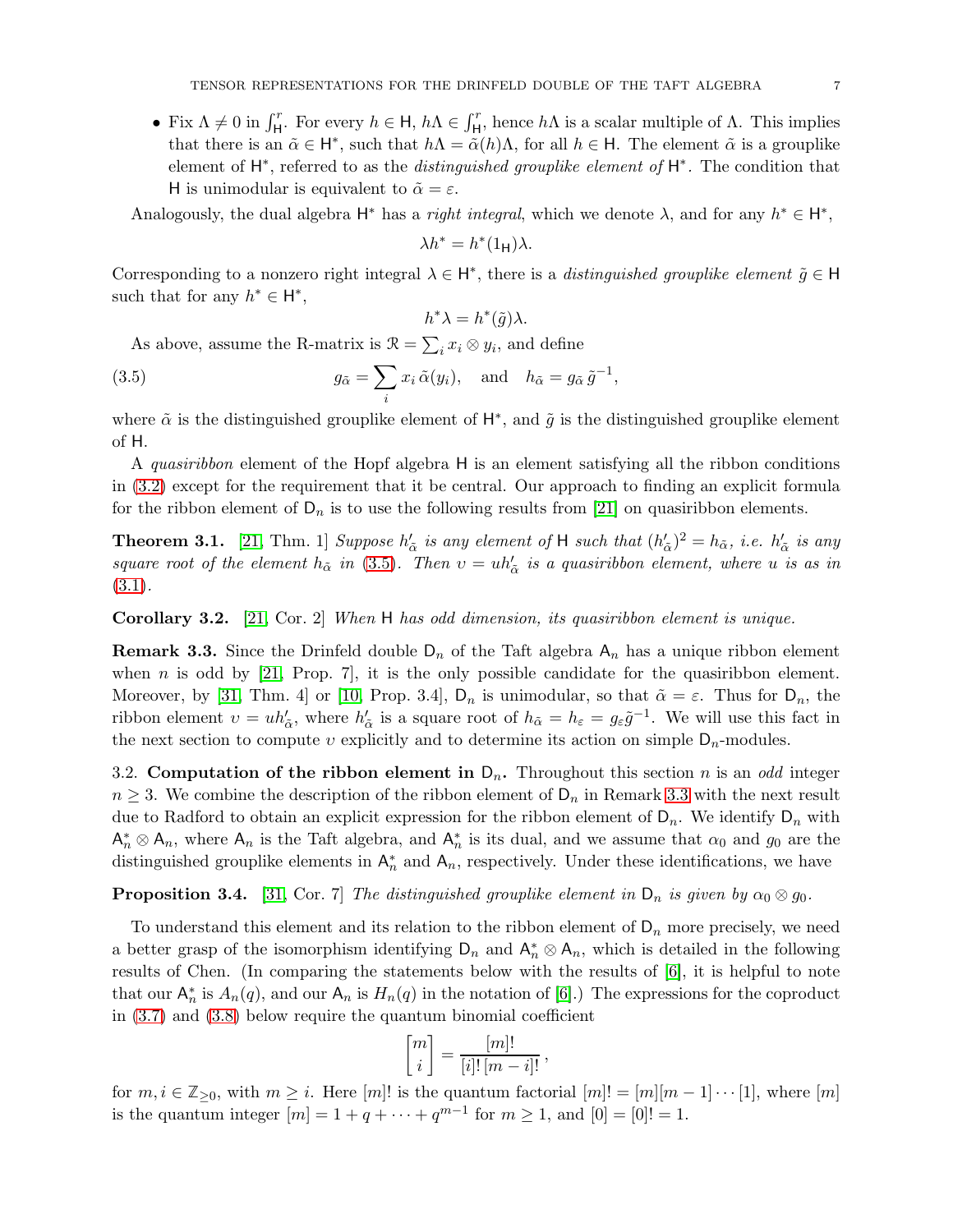(i) [\[6,](#page-25-4) Thm. 3.3] As a vector space  $D_n = A_n^* \otimes A_n$ . Explicitly,

$$
a = 1 \otimes A
$$
,  $b = 1 \otimes B$ ,  $c = C \otimes 1$ ,  $d = D \otimes 1$ ,

where A and B are generators of  $A_n$ , C and D are generators of  $A_n^*$ .

(ii) The product in  $A_n^* \otimes A_n$  is given by

<span id="page-7-4"></span>(3.6) 
$$
(x \otimes X)(y \otimes Y) = \sum \tau(y_{(1)}, X_{(1)}) xy_{(2)} \otimes X_{(2)} Y \tau^{-1}(y_{(3)}, X_{(3)}).
$$

In this expression,  $\tau : A_n^* \otimes A_n \to \mathbb{k}$  is the skew bilinear form of [\[6,](#page-25-4) Lemma 3.2] which satisfies axioms (SP.1) - (SP.4) of [\[6,](#page-25-4) Sec. 1]. In particular,  $\tau(1,1) = \tau^{-1}(1,1) = 1$ .

(iii) [\[6,](#page-25-4) Lemma 2.7] The following relations hold for the coproduct on  $D_n$ .

<span id="page-7-0"></span>(3.7) 
$$
\Delta(a^m b^w) = \sum_{i=0}^m \begin{bmatrix} m \\ i \end{bmatrix} a^i b^w \otimes a^{m-i} b^{w+i},
$$

<span id="page-7-1"></span>(3.8) 
$$
\Delta(c^m d^w) = \sum_{i=0}^w \begin{bmatrix} w \\ i \end{bmatrix} c^m d^i \otimes c^{m+i} d^{w-i}.
$$

Recall that multiplication  $f * g$  in the dual algebra is given by

<span id="page-7-3"></span>(3.9) 
$$
(f * g)(x) = \langle f * g, x \rangle = \sum_{x} f(x_{(1)}) g(x_{(2)})
$$

for  $f, g \in A_n^*$ ,  $x \in A_n$ . Because of the identifications in (i) above, we will not distinguish between a and  $1 \otimes A$  as a generator for  $A_n$ , and similarly for the other generators. Technically speaking, the symbols in the next lemma should be understood as their respective capitalized versions. For a monomial basis element  $a^i b^j \in A_n$ , denote its dual basis element in  $A_n^*$  by  $(a^i b^j)^*$ , and define  $(c^i d^j)^*$  similarly.

Lemma  $3.5.$  $(n-1)$ <sup>\*</sup> is a right integral in  $\mathsf{A}_n^*$ , and the distinguished grouplike element of  $A_n$  is b.

(b) 
$$
(cd^{n-1})^*
$$
 is a right integral in  $(A_n^*)^*$ , and the distinguished grouplike element of  $A_n^*$  is c.

*Proof.* We use the following characterization of a right integral of  $H^*$  given in [\[27,](#page-25-21) (12.2)] with  $H = A_n$ :

<span id="page-7-2"></span>(3.10) 
$$
\lambda \in \int_{\mathsf{A}_n^*}^r \iff \lambda(x) 1_{\mathsf{A}_n} = \sum_x \lambda(x_{(1)}) x_{(2)} \quad \text{for all } x \in \mathsf{A}_n.
$$

(a) For  $\lambda = (a^{n-1}b)^*$  and  $x = a^m b^w$ , we have

$$
\left\langle (a^{n-1}b)^*, a^m b^w \right\rangle 1_{\mathsf{A}_n} = \delta_{n-1,m} \, \delta_{1,w} \, 1_{\mathsf{A}_n} = \begin{cases} 1_{\mathsf{A}_n} & \text{if } m = n-1 \text{ and } w = 1 \, (\text{mod } n), \\ 0 & \text{otherwise.} \end{cases}
$$

By [\(3.7\)](#page-7-0), the expression on the right-hand side of [\(3.10\)](#page-7-2) is

$$
\sum_{i=0}^m \genfrac{[}{]}{0pt}{}{m}{i} \langle (a^{n-1}b)^*, a^i b^w \rangle \otimes a^{m-i}b^{w+i}.
$$

This is zero unless  $i = n - 1 = m$  and  $w = 1 \pmod{n}$ , in which case  $a^{m-i}b^{w+i} = a^0b^0 = 1_{A_n}$ . Thus,  $(a^{n-1}b)^*$  is a right integral of  $\mathsf{A}_n^*$  by [\(3.10\)](#page-7-2).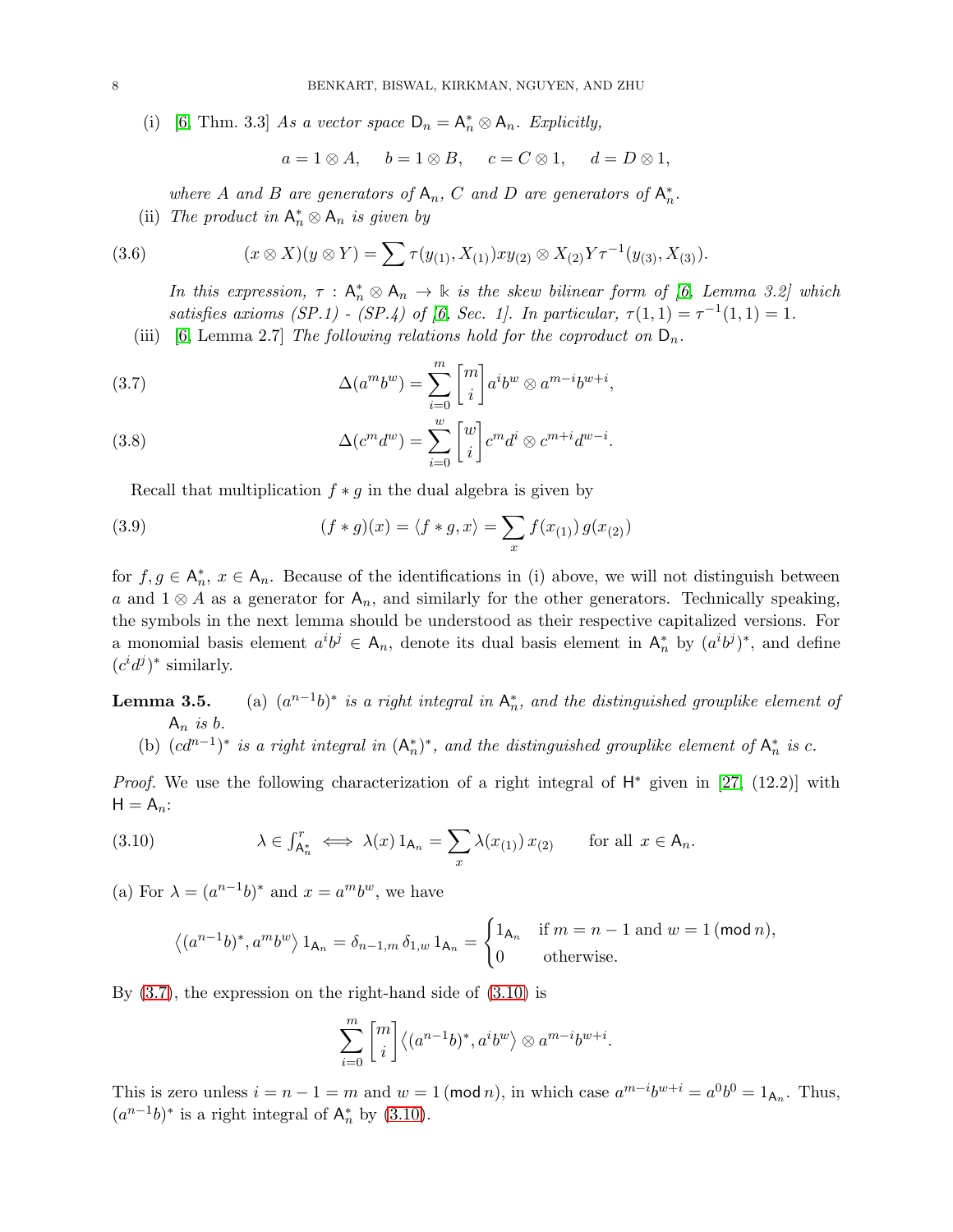To determine the distinguished grouplike element associated to  $(a^{n-1}b)^*$ , we use [\(3.7\)](#page-7-0) and [\(3.9\)](#page-7-3) to compute

$$
\langle (a^s b^t)^* * (a^{n-1} b)^*, a^m b^w \rangle = \sum_{i=0}^m \begin{bmatrix} m \\ i \end{bmatrix} \langle (a^s b^t)^*, a^i b^w \rangle \langle (a^{n-1} b)^*, a^{m-i} b^{w+i} \rangle
$$

$$
= \begin{bmatrix} m \\ s \end{bmatrix} \langle (a^s b^t)^*, a^s b^w \rangle \langle (a^{n-1} b)^*, a^{m-s} b^{w+s} \rangle
$$

$$
= \begin{bmatrix} m \\ s \end{bmatrix} \delta_{t,w} \delta_{n-1,m-s} \delta'_{1,w+s},
$$

where in the Kronecker delta  $\delta'_{1,w+s}$  the term  $w+s$  should be interpreted mod n. This expression is zero, unless  $w = 1 - s \pmod{n}$  and  $m = n - 1 + s$ . Therefore,  $(a^s b^t)^* * (a^{n-1} b)^* = 0$  if  $s \ge 1$ , and when  $s = 0$ ,

$$
(b^t)^* * (a^{n-1}b)^* = \delta_{t,1} (a^{n-1}b)^*.
$$

Consequently, for  $0 \leq s \leq n-1$ , and  $t \in \mathbb{Z}_n$ ,

$$
(a^s b^t)^* * (a^{n-1} b)^* = \langle (a^s b^t)^*, b \rangle (a^{n-1} b)^* = \begin{cases} 0 & \text{if } (s, t) \neq (0, 1), \\ 1 & \text{if } (s, t) = (0, 1). \end{cases}
$$

This shows that b is the distinguished grouplike element in  $A_n$ .

Part (b) follows by a similar argument using  $(3.8)$ .

Let  $\alpha_0$  and  $g_0$  be the distinguished grouplike elements defined prior to Proposition [3.4.](#page-6-2) The previous lemma implies that  $\alpha_0 = C$  and  $g_0 = B$ , under the identifications made in (i) of Section [3.2.](#page-6-3) Therefore  $C \otimes B$  is the distinguished grouplike element in  $D_n$  by Proposition [3.4.](#page-6-2)

Recall that the R-matrix  $\mathcal{R} = \sum_i x_i \otimes y_i$  gives rise to the element  $u = \sum_i S(y_i)x_i$  in Section [3.1.](#page-4-1) We will use the explicit expression for the R-matrix of the quasitriangular Hopf algebra  $D_n$  in [\[6,](#page-25-4) Thm. 3.6]:

<span id="page-8-1"></span>(3.11) 
$$
\mathcal{R} = \frac{1}{n} \sum_{m,s,t=0}^{n-1} \frac{q^{-tm}}{[s]!} a^s b^t \otimes c^m d^s.
$$

<span id="page-8-0"></span>**Theorem 3.6.** Assume that n is an odd integer  $n \geq 3$ .

(a) The unique ribbon element in  $D_n$  is

$$
v = u\left(bc\right)^{\frac{n-1}{2}}, \quad \text{where}
$$

<span id="page-8-2"></span>(3.12) 
$$
u = \frac{1}{n} \sum_{m,s,t=0}^{n-1} \frac{q^{\frac{s(s-1)}{2} - t(m+s)}}{[s]!} (-1)^s d^s c^{-s-m} b^t a^s.
$$

(b) The ribbon element v of  $D_n$  acts on any simple  $D_n$ -module  $\mathsf{V}(\ell,r)$  by the scalar

$$
q^{r(r+\ell-1)+\frac{1}{2}(n-1)(\ell-1)} \qquad for \ \ 1 \leq \ell \leq n \ \ and \ r \in \mathbb{Z}_n.
$$

*Proof.* (a) We adopt the previous conventions and set  $g_{\tilde{\alpha}} = g_{\varepsilon}$ , (which holds as  $D_n$  is unimodular). Now combining  $(3.11)$  and  $(3.5)$ , we have

(3.13) 
$$
g_{\varepsilon} = \frac{1}{n} \sum_{m,s,t=0}^{n-1} \frac{q^{-tm}}{[s]!} a^s b^t \, \varepsilon(c^m d^s).
$$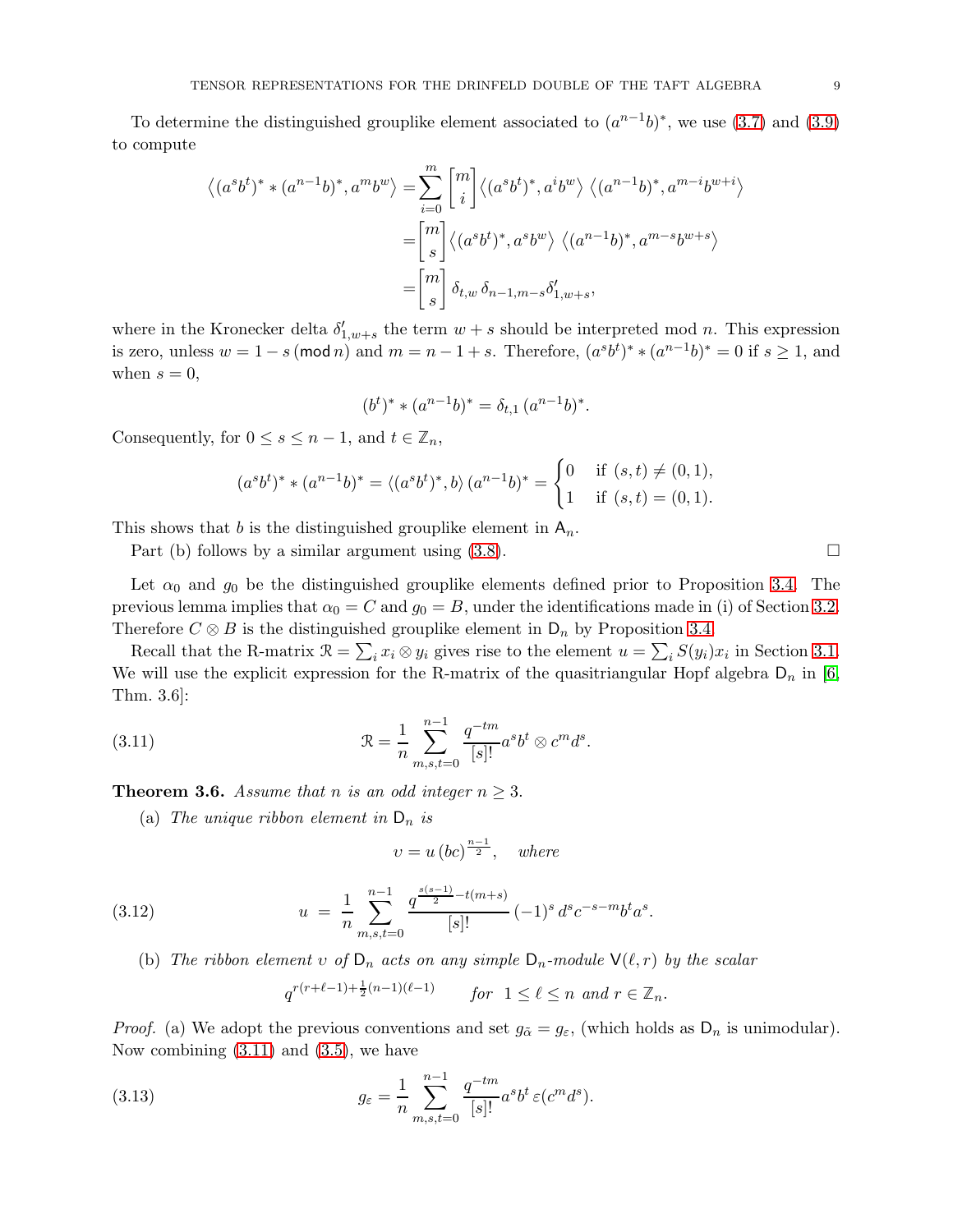Since  $\varepsilon(d) = 0$  and  $\varepsilon(c) = 1$ , and  $\varepsilon$  is an algebra homomorphism, only the terms with  $s = 0$  survive, and therefore

$$
g_{\varepsilon} = \frac{1}{n} \sum_{m,t=0}^{n-1} q^{-tm} b^t = \frac{1}{n} \sum_{t=0}^{n-1} \left( \sum_{m=0}^{n-1} q^{-tm} \right) b^t.
$$

Observe that

$$
\sum_{m=0}^{n-1} q^{-tm} = \frac{1 - (q^{-t})^n}{1 - q^{-t}} = 0
$$

unless  $t = 0$ , in which case  $\sum_{m=0}^{n-1} q^{-tm} = n$ . Therefore  $g_{\varepsilon} = 1_{\mathsf{D}_n}$ .

By the discussion prior to this theorem, the distinguished grouplike element in  $D_n \simeq A_n^* \otimes A_n$  is  $\tilde{g} = C \otimes B$ . We aim to show that this is in fact cb. The expression for the product in  $D_n \simeq A_n^* \otimes A_n$ in  $(3.6)$  when applied to *cb* reduces to a single term:

$$
cb = (C \otimes 1)(1 \otimes B) = \tau(1,1)C \otimes B\tau^{-1}(1,1) = C \otimes B = \tilde{g}.
$$

This is mainly due to the fact that  $\Delta(1) = 1 \otimes 1$ , and the coproduct factors of  $\Delta^2(1)$  are  $1_{(1)} =$  $1_{(2)} = 1_{(3)} = 1.$ 

By [\(3.5\)](#page-6-0),  $h_{\varepsilon} = g_{\varepsilon} \tilde{g}^{-1} = (bc)^{-1} = (bc)^{n-1}$ . When *n* is odd, the square root  $h'_{\varepsilon}$  of  $h_{\varepsilon}$  is unique, because  $h_{\varepsilon}$ , and therefore  $h'_{\varepsilon}$ , has odd order. Thus,

(3.14) 
$$
h'_{\varepsilon} = (bc)^{\frac{n-1}{2}}
$$
 and  $v = uh'_{\varepsilon} = u (bc)^{\frac{n-1}{2}}$ 

by Theorem [3.6,](#page-8-0) as asserted in part (a).

It remains to show that u has the expression in [\(3.12\)](#page-8-2). Recall that  $u = \sum_i S(y_i)x_i$ , where  $\mathcal{R} = \sum_i x_i \otimes y_i = \frac{1}{n} \sum_{m,s,t=0}^{n-1}$  $\frac{q^{-tm}}{[s]!} a^s b^t \otimes c^m d^s$ . Thus,

$$
u = \frac{1}{n} \sum_{m,s,t=0}^{n-1} \frac{q^{-tm}}{[s]!} S(c^m d^s) a^s b^t = \frac{1}{n} \sum_{m,s,t=0}^{n-1} \frac{q^{-tm}}{[s]!} (-dc^{-1})^s c^{-m} a^s b^t
$$
  
= 
$$
\frac{1}{n} \sum_{m,s,t=0}^{n-1} \frac{q^{\frac{s(s-1)}{2} - tm}}{[s]!} (-1)^s d^s c^{-s-m} a^s b^t = \frac{1}{n} \sum_{m,s,t=0}^{n-1} \frac{q^{\frac{s(s-1)}{2} - t(m+s)}}{[s]!} (-1)^s d^s c^{-s-m} b^t a^s.
$$

As a result, (a) holds.

(b) Since  $v$  is central and the field is assumed to be algebraically closed,  $v$  acts on any simple module  $\mathsf{V}(\ell,r)$  by a scalar. It suffices to compute the action of v on any vector of  $\mathsf{V}(\ell,r)$ , in particular, on the last basis element  $v_{\ell}$ , and for this we have

$$
bc. v_{\ell} = q^{r+\ell-1}q^{-r-\ell+\ell}v_{\ell} = q^{\ell-1}v_{\ell}.
$$

Note that in the expression [\(3.12\)](#page-8-2) for u, all the summands act on  $v_{\ell}$  as zero except for the terms with  $s = 0$ . The scalar action of u on  $v_{\ell}$  reduces to the action of

$$
\overline{u} = \frac{1}{n} \sum_{m,t=0}^{n-1} q^{-mt} c^{-m} b^t
$$

on  $v_{\ell}$ , and the scalar determined by  $\overline{u}$  is

$$
\frac{1}{n} \sum_{m,t=0}^{n-1} q^{-mt} q^{-m(-r)} q^{(r+\ell-1)t} = \frac{1}{n} \sum_{t=0}^{n-1} q^{t(r+\ell-1)} \sum_{m=0}^{n-1} q^{m(r-t)} = q^{r(r+\ell-1)}.
$$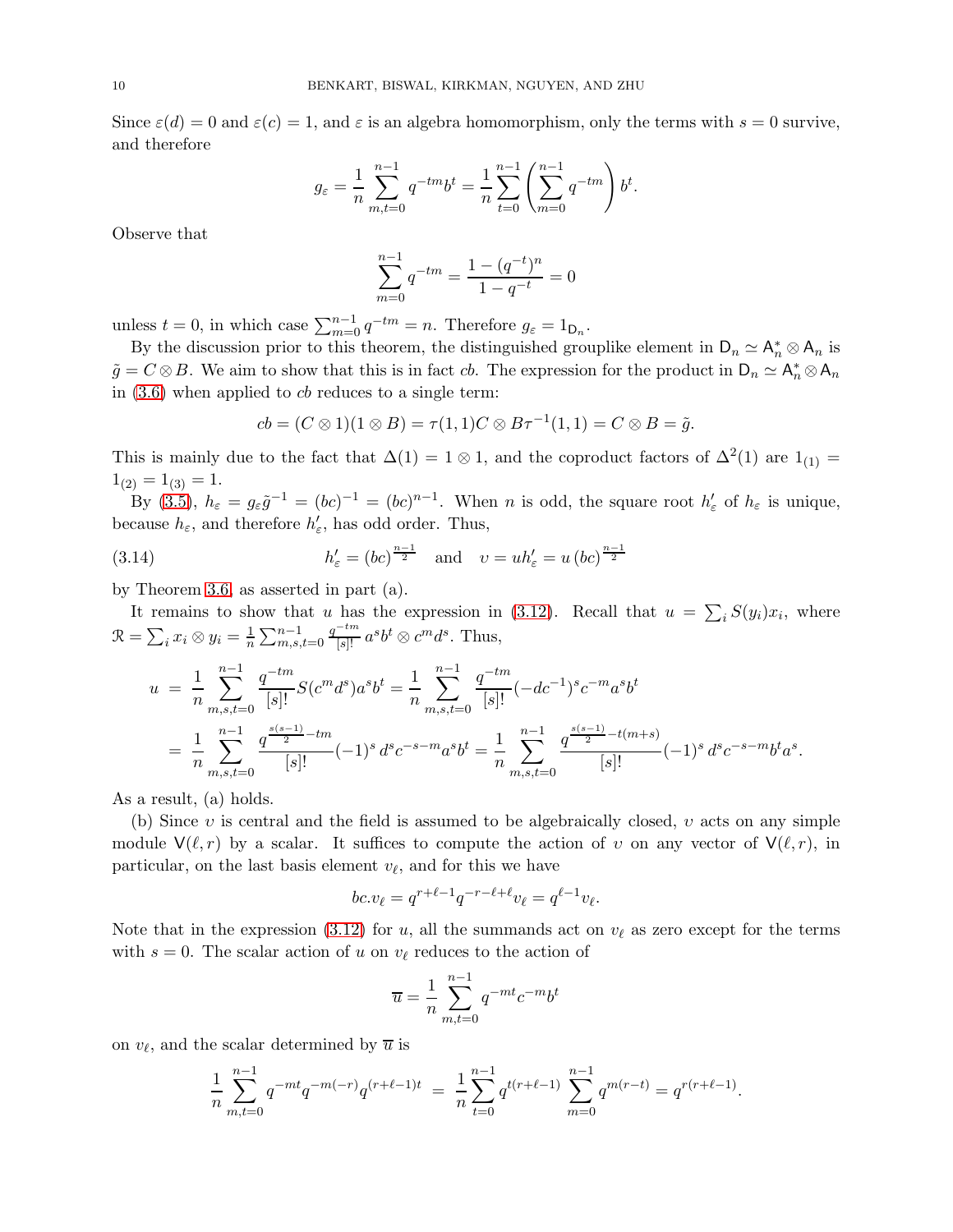<span id="page-10-1"></span>The last equality uses the fact that  $\sum_{m=0}^{n-1} q^{m(r-t)} = 0$  unless  $t = r$ , and when  $t = r$  its value is equal to n. Part (b) follows from multiplying the scalars for the action of u and  $(bc)^{\frac{n-1}{2}}$  on  $v_{\ell}$ .  $\Box$ 

## 4. Temperley-Lieb actions

We continue to assume that  $\Bbbk$  is an algebraically closed field of characteristic zero, and take  $q \in \mathbb{k}$  to be a primitive nth root of unity for any  $n \geq 2$ . For  $k \geq 2$ , we describe an action of the Iwahori-Hecke algebra  $H_k(q)$  on  $V(2, r)^{\otimes k}$  for  $r \in \mathbb{Z}_n$ , that comes from the R-matrix of  $D_n$ . We show that this action factors through a Temperley-Lieb algebra. Section 5 will continue our focus on tensor powers of  $V(2, r)$ ,  $r \in \mathbb{Z}_n$ .

<span id="page-10-0"></span>4.1. Action of the Iwahori-Hecke algebra. Assume k is an integer  $\geq$  2. The group algebra of the braid group on  $k-1$  strands has generators  $\mathsf{s}_1, \mathsf{s}_2, \ldots, \mathsf{s}_{k-1}$  over k subject to relations (R1) and (R2) below. The *Iwahori-Hecke algebra* (of type A) is the associative algebra  $H_k(q)$  over k that is the quotient of the group algebra of the braid group by the additional relation (R3) below:

- (R1)  $s_i s_j = s_j s_i$   $|i j| > 1,$
- (R2)  $s_i s_{i+1} s_i = s_{i+1} s_i s_{i+1} \qquad 1 \le i \le k-2,$

(R3) 
$$
(s_i - 1)(s_i + q^{-1}) = 0 \qquad 1 \le i \le k - 1.
$$

Let  $t_i = q^{\frac{1}{2}}(s_i - 1)$ , and fix the parameter  $\xi = -(q^{\frac{1}{2}} + q^{-\frac{1}{2}})$ . It is straightforward to check that  $H_k(q)$  has an alternative presentation with generators  $t_1, t_2, \ldots, t_{k-1}$  subject to relations

(R1') 
$$
\mathbf{t}_i \mathbf{t}_j = \mathbf{t}_j \mathbf{t}_i \qquad |i - j| > 1,
$$

(R2') 
$$
t_i t_{i+1} t_i - t_i = t_{i+1} t_i t_{i+1} - t_{i+1} \quad 1 \leq i \leq k-2,
$$

$$
(R3') \t t_i^2 = \xi t_i \t 1 \le i \le k - 1.
$$

The Temperley-Lieb algebra  $\mathsf{TL}_k(\xi)$  with  $\xi = -(q^{\frac{1}{2}} + q^{-\frac{1}{2}})$  is the quotient of  $\mathsf{H}_k(q)$  by the further relations (compare to [\[14,](#page-25-10) [30\]](#page-25-22)):

<span id="page-10-2"></span>
$$
t_i t_{i+1} t_i = t_i \qquad 1 \le i \le k-2.
$$

The dimension of the Temperley-Lieb algebra  $TL_k(\xi)$  is the Catalan number  $\mathcal{C}_k$  for any value of  $\xi$ . Thus,  $\dim TL_1(\xi) = \dim TL_0(\xi) = 1$ ,  $\dim TL_2(\xi) = 2$ ,  $\dim TL_3(\xi) = 5$ ,  $\dim TL_4(\xi) = 14$ , and so forth.

The action of the Iwahori-Hecke algebra on tensor powers. Let  $V$  be a module over a quasitriangular Hopf algebra H. Recall that the mappings  $\check{R}_i := \mathsf{id} \otimes \cdots \otimes \mathsf{id} \otimes \check{R} \otimes \mathsf{id} \otimes \cdots \otimes \mathsf{id}$  in [\(3.3\)](#page-5-1), where  $\check{\mathsf{R}}$  occupies tensor slots i and  $i+1$  for  $1 \leq i \leq k-1$ , satisfy the relations (QT1)-(QT3). Thus, there is a linear action of the braid group on the k-fold tensor power  $\mathsf{V}^{\otimes k}$  given by

$$
\mathsf{s}_i \mapsto \alpha \check{\mathsf{R}}_i, \quad \text{ for some } \alpha \in \mathbb{k}^\times.
$$

This is the standard action of the braid group with  $k-1$  strands on the tensor power  $\mathsf{V}^{\otimes k}$ , and it is well-studied in the literature, see e.g., [\[17,](#page-25-23) [23\]](#page-25-2).

When  $V = V(2, r)$ ,  $r \in \mathbb{Z}_n$ , is any two-dimensional  $D_n$ -module, we use the R-matrix of  $D_n$  to explicitly describe an action of the Iwahori-Hecke algebra  $H_k(q)$  on  $V^{\otimes k}$  that induces an action of the Temperley-Lieb algebra  $\mathsf{TL}_k(\xi)$  on  $\mathsf{V}^{\otimes k}$ . Note that this action does not depend on r and the resulting representation coincides with the standard action on tensor powers described above.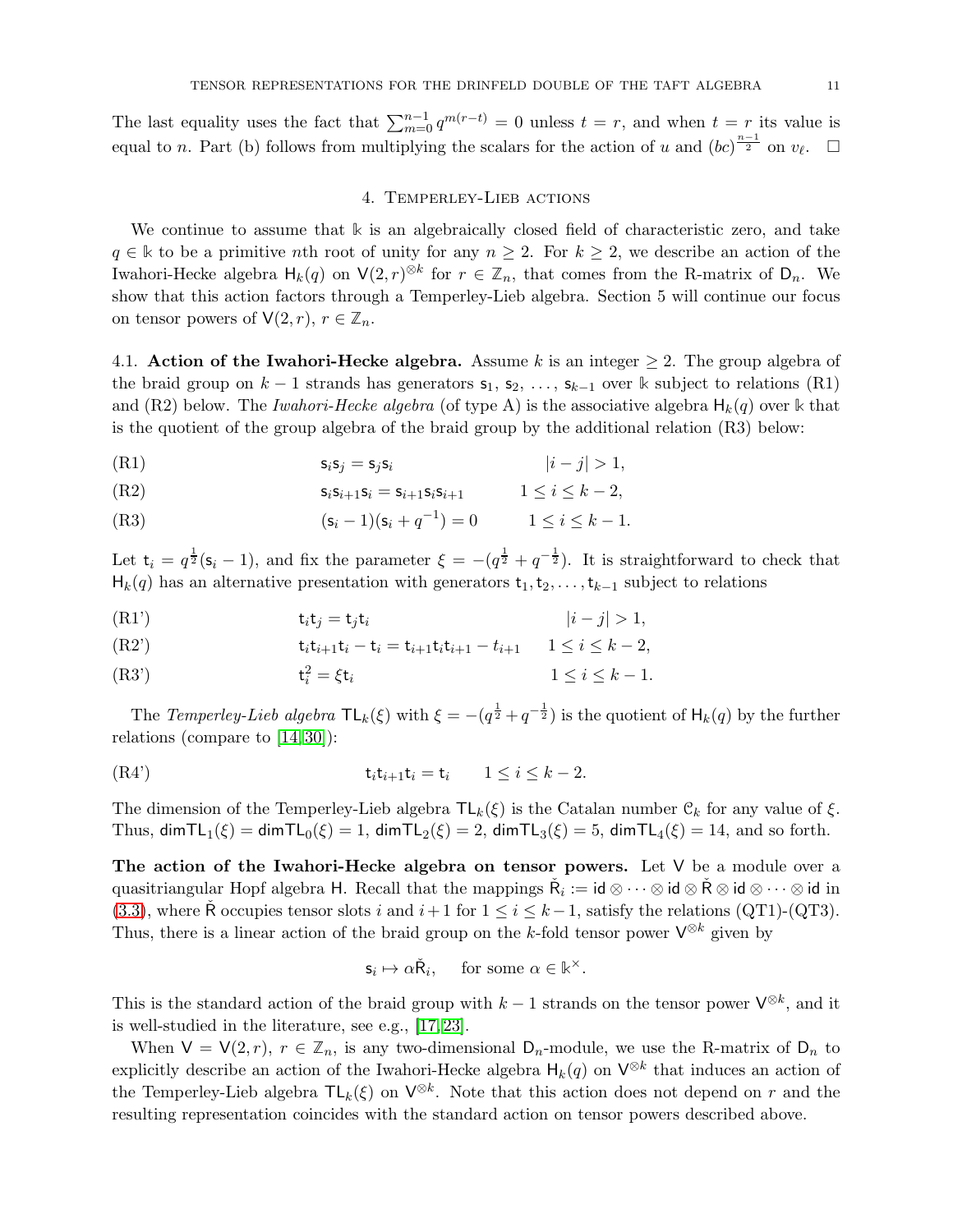Recall that the R-matrix for  $D_n$  is given by

(4.1) 
$$
\mathcal{R} = \frac{1}{n} \sum_{m,s,t=0}^{n-1} \frac{q^{-tm}}{[s]!} a^s b^t \otimes c^m d^s = \frac{1}{n} \sum_{m,s,t=0}^{n-1} \frac{q^{-tm-ts}}{[s]!} b^t a^s \otimes c^m d^s.
$$

We assume  $R \in \text{End}_{D_n}(V^{\otimes 2})$  gives the action of R on  $V^{\otimes 2}$ , where the terms  $a^s b^t$  act on the first tensor factor of  $V^{\otimes 2}$  and the  $c^m d^s$  on the second. Let  $\sigma: V^{\otimes 2} \to V^{\otimes 2}$  be the map interchanging the factors,  $\sigma(w \otimes x) = x \otimes w$ , and set  $\check{\mathsf{R}} = \sigma \mathsf{R} \in \mathsf{End}_{\mathsf{D}_n}(\mathsf{V}^{\otimes 2})$ .

For ease of notation, in what follows we will use id for the identity map; the space it is acting upon should be apparent from the context.

<span id="page-11-1"></span>**Lemma 4.1.** Let  $V = V(2, r)$  for any  $r \in \mathbb{Z}_n$ . Then the transformation  $\tilde{R}$  on  $V^{\otimes 2}$  satisfies

<span id="page-11-0"></span>(4.2) 
$$
(\tilde{R} - \lambda_r \operatorname{id})(\tilde{R} + \lambda_r q^{-1} \operatorname{id}) = 0, \quad \text{where} \quad \lambda_r = q^{-r(r+1)}
$$

The eigenspace of  $\check{R}$  corresponding to the eigenvalue  $\lambda_r$  is spanned by  $v_1 \otimes v_1$ ,  $v_1 \otimes v_2 + q^r v_2 \otimes v_1$ , and  $v_2 \otimes v_2$ . The eigenspace corresponding to  $-\lambda_r q^{-1}$  is spanned by  $v_1 \otimes v_2 - q^{r+1} v_2 \otimes v_1$ .

.

*Proof.* By [\(2.3\)](#page-3-2), the actions of the generators of  $D_n$  relative to the basis elements  $\{v_1, v_2\}$  of  $V =$  $V(2, r)$  are given by the following matrices:

$$
a \to \begin{pmatrix} 0 & 0 \\ 1 & 0 \end{pmatrix} \qquad b \to \begin{pmatrix} q^r & 0 \\ 0 & q^{r+1} \end{pmatrix} \qquad c \to \begin{pmatrix} q^{-(r+1)} & 0 \\ 0 & q^{-r} \end{pmatrix} \qquad d \to \begin{pmatrix} 0 & \alpha_1(2) \\ 0 & 0 \end{pmatrix},
$$

where  $\alpha_1(2) = 1 - q^{-1}$ .

To compute the action of R on  $\mathsf{V}^{\otimes 2}$ , note that  $a^s$  and  $d^s$  act as 0 on V for  $s \geq 2$ . Then

$$
R(v_1 \otimes v_1) = \frac{1}{n} \sum_{m,t=0}^{n-1} q^{-tm} b^t v_1 \otimes c^m v_1
$$
  
= 
$$
\frac{1}{n} \sum_{m,t=0}^{n-1} q^{-tm+tr-m(r+1)} v_1 \otimes v_1 = \frac{1}{n} \left( \sum_{m=0}^{n-1} q^{-m(r+1)} \left( \sum_{t=0}^{n-1} q^{t(r-m)} \right) \right) v_1 \otimes v_1
$$
  
= 
$$
q^{-r(r+1)} v_1 \otimes v_1,
$$

since the inner summation over t is 0 unless  $m = r$ , in which case it is n. Therefore,

(4.3) 
$$
\tilde{\mathsf{R}}(v_1 \otimes v_1) = \sigma \mathsf{R}(v_1 \otimes v_1) = q^{-r(r+1)}v_1 \otimes v_1 = \lambda_r v_1 \otimes v_1.
$$

Similarly,

$$
R(v_2 \otimes v_2) = \frac{1}{n} \sum_{m,t=0}^{n-1} q^{-tm} b^t v_2 \otimes c^m v_2 = \frac{1}{n} \sum_{m,t=0}^{n-1} q^{-tm+t(r+1)-mr} v_2 \otimes v_2
$$
  

$$
= \frac{1}{n} \left( \sum_{m=0}^{n-1} q^{-mr} \left( \sum_{t=0}^{n-1} q^{t(r+1-m)} \right) \right) v_2 \otimes v_2 = q^{-r(r+1)} v_2 \otimes v_2,
$$
 so that  
(4.4) 
$$
\tilde{R}(v_2 \otimes v_2) = \lambda_r v_2 \otimes v_2.
$$

Now

$$
R(v_1 \otimes v_2) = \frac{1}{n} \sum_{m,t=0}^{n-1} q^{-tm} b^t v_1 \otimes c^m v_2 + \frac{1}{n} \sum_{m,t=0}^{n-1} q^{-t(m+1)} b^t v_2 \otimes c^m \alpha_1(2) v_1
$$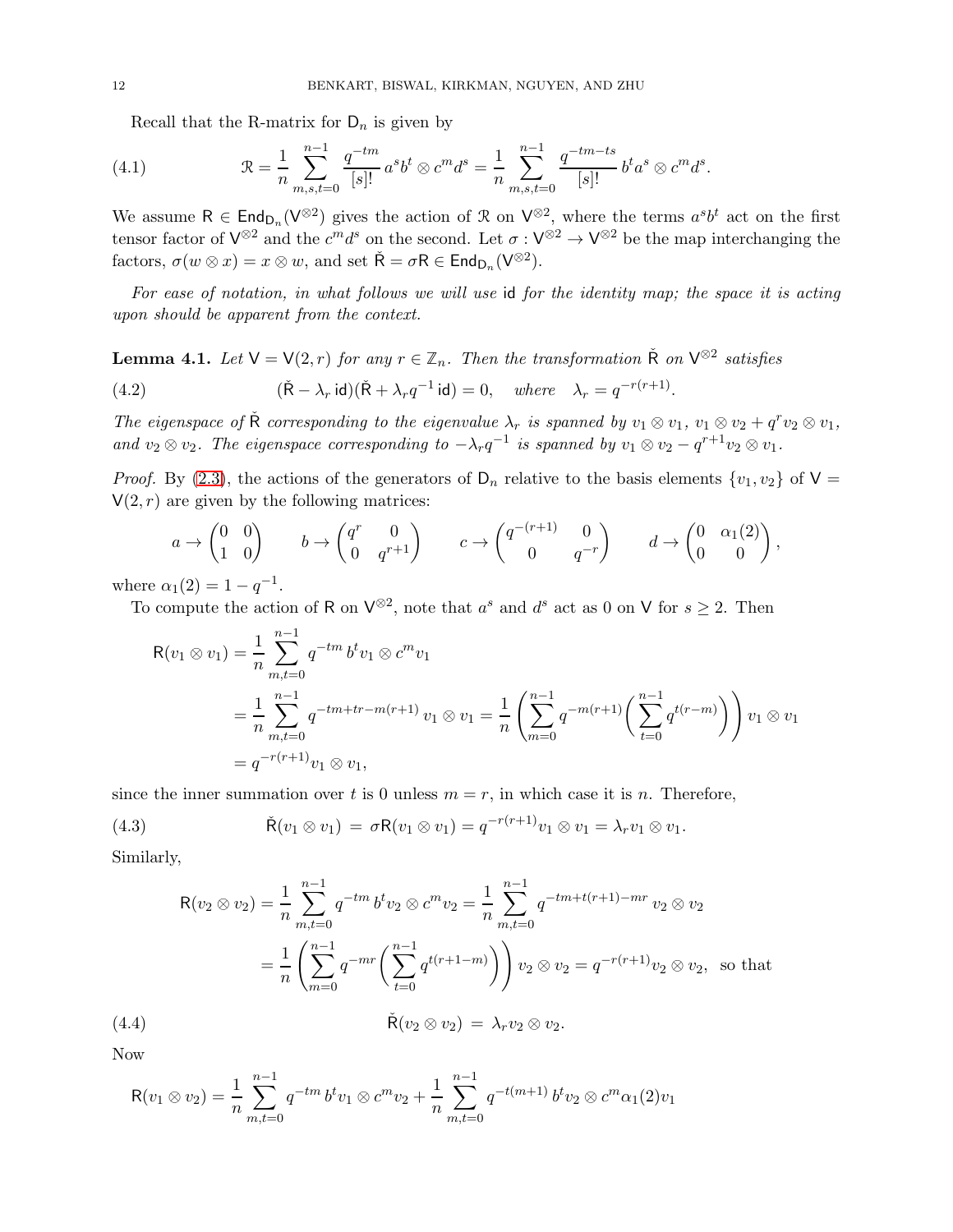$$
= \left(\frac{1}{n}\sum_{m,t=0}^{n-1} q^{-tm+tr-mr}\right) v_1 \otimes v_2 + \frac{\alpha_1(2)}{n} \left(\sum_{m,t=0}^{n-1} q^{-t(m+1)+t(r+1)-m(r+1)}\right) v_2 \otimes v_1
$$
  

$$
= \frac{1}{n} \left(\sum_{m=0}^{n-1} q^{-mr} \left(\sum_{t=0}^{n-1} q^{t(r-m)}\right)\right) v_1 \otimes v_2 + \frac{\alpha_1(2)}{n} \left(\sum_{m=0}^{n-1} q^{-m(r+1)} \left(\sum_{t=0}^{n-1} q^{t(r-m)}\right)\right) v_2 \otimes v_1
$$
  

$$
= q^{-r^2} v_1 \otimes v_2 + (1-q^{-1})q^{-r(r+1)} v_2 \otimes v_1.
$$
 Therefore,

(4.5) 
$$
\tilde{\mathsf{R}}(v_1 \otimes v_2) = (1 - q^{-1})q^{-r(r+1)}v_1 \otimes v_2 + q^{-r^2}v_2 \otimes v_1.
$$

Finally,

$$
\mathsf{R}(v_2 \otimes v_1) = \frac{1}{n} \sum_{m,t=0}^{n-1} q^{-tm} b^t v_2 \otimes c^m v_1 = \frac{1}{n} \sum_{m,t=0}^{n-1} q^{-tm+t(r+1)-m(r+1)} v_2 \otimes v_1
$$
  
= 
$$
\frac{1}{n} \left( \sum_{m=0}^{n-1} q^{-m(r+1)} \left( \sum_{t=0}^{n-1} q^{t(r+1-m)} \right) \right) v_2 \otimes v_1 = q^{-(r+1)^2} v_2 \otimes v_1, \text{ and as a result,}
$$
  
(4.6) 
$$
\tilde{\mathsf{R}}(v_2 \otimes v_1) = q^{-(r+1)^2} v_1 \otimes v_2.
$$

On the subspace of  $\mathsf{V}^{\otimes 2}$  spanned by  $v_1 \otimes v_2$  and  $v_2 \otimes v_1$ , the transformation  $\check{\mathsf{R}}$  has matrix

$$
\begin{pmatrix} \lambda_r - \lambda_r q^{-1} & q^{-(r+1)^2} \\ q^{-r^2} & 0 \end{pmatrix}.
$$

It is easily seen that this matrix has eigenvalues  $\lambda_r = q^{-r(r+1)}$  and  $-\lambda_r q^{-1} = -q^{-r(r+1)-1}$  with corresponding eigenvectors  $v_1 \otimes v_2 + q^r v_2 \otimes v_1$ ,  $v_1 \otimes v_2 - q^{r+1} v_2 \otimes v_1$ , respectively. Thus,  $\tilde{R}$  has a three-dimensional eigenspace on  $\mathsf{V}^{\otimes 2}$  with basis  $v_1 \otimes v_1, v_1 \otimes v_2 + q^r v_2 \otimes v_1, v_2 \otimes v_2$  corresponding to the eigenvalue  $\lambda_r$ , and a one-dimensional eigenspace with basis element  $v_1 \otimes v_2 - q^{r+1}v_2 \otimes v_1$ corresponding to the eigenvalue  $-\lambda_r q^{-1}$ . In the contract of the contract of the contract of the contract of the contract of the contract of the contract of the contract of the contract of the contract of the contract of the contract of the contract of the contr

Recall that the mappings  $\check{R}_i := id \otimes \cdots \otimes id \otimes \check{R} \otimes id \otimes \cdots \otimes id$  in [\(3.3\)](#page-5-1), where  $\check{R}$  occupies tensor slots i and  $i + 1$  for  $1 \leq i \leq k - 1$ , satisfy the relations (QT1)-(QT3). Hence, they belong to  $\mathsf{End}_{\mathsf{D}_n}(\mathsf{V}(2,r)^{\otimes k})$ . As we noted earlier, the subalgebra of  $\mathsf{End}_{\mathsf{D}_n}(\mathsf{V}(2,r)^{\otimes k})$  generated by the  $\check{\mathsf{R}}_i$  is a homomorphic image of the group algebra of the braid group on  $k-1$  strands, but in fact, we can now prove that the centralizer algebra of the  $D_n$ -action on  $\mathsf{V}^{\otimes k}$  affords a representation of the Iwahori-Hecke algebra.

<span id="page-12-1"></span>**Proposition 4.2.** Let  $V = V(2, r)$ ,  $r \in \mathbb{Z}_n$ , and assume  $k \geq 2$ . There is an algebra homomorphism  $H_k(q) \to \text{End}_{\text{D}_n}(V^{\otimes k})$  given by  $\mathsf{s}_i \mapsto \lambda_r^{-1} \check{\mathsf{R}}_i$  for  $1 \leq i \leq k-1$ , where  $\check{\mathsf{R}}_i$  is as in [\(3.3\)](#page-5-1) and  $\lambda_r =$  $q^{-r(r+1)}$ .

*Proof.* We know from [\(4.2\)](#page-11-0) that  $\check{\mathsf{R}}$  satisfies the relation  $(\check{\mathsf{R}} - \lambda_r \mathsf{id})(\check{\mathsf{R}} + \lambda_r q^{-1} \mathsf{id}) = 0$  on  $\mathsf{V}^{\otimes 2}$  when  $V = V(2, r)$ . Because  $\tilde{R}_i$  is just the operator  $\tilde{R}$  applied to factors i and  $i + 1$  in  $V^{\otimes k}$ , and  $\lambda_r \neq 0$ , we have that the relation

<span id="page-12-0"></span>(4.7) 
$$
\left(\lambda_r^{-1}\tilde{\mathsf{R}}_i - \mathsf{id}\right)\left(\lambda_r^{-1}\tilde{\mathsf{R}}_i + q^{-1}\mathsf{id}\right) = 0
$$

holds on  $\mathsf{V}^{\otimes k}$ . Therefore, the map  $\mathsf{s}_i \mapsto \lambda_r^{-1} \check{\mathsf{R}}_i$  for  $1 \leq i \leq k-1$  extends to an algebra homomorphism  $H_k(q) \to \text{End}_{D_n}(V^{\otimes k})$ , since the  $s_i$  and  $\lambda_r^{-1} \check{R}_i$  satisfy the same relations (see (QT1)-(QT3) above). Relation (R3) of the definition of the Iwahori-Hecke algebra is just [\(4.7\)](#page-12-0).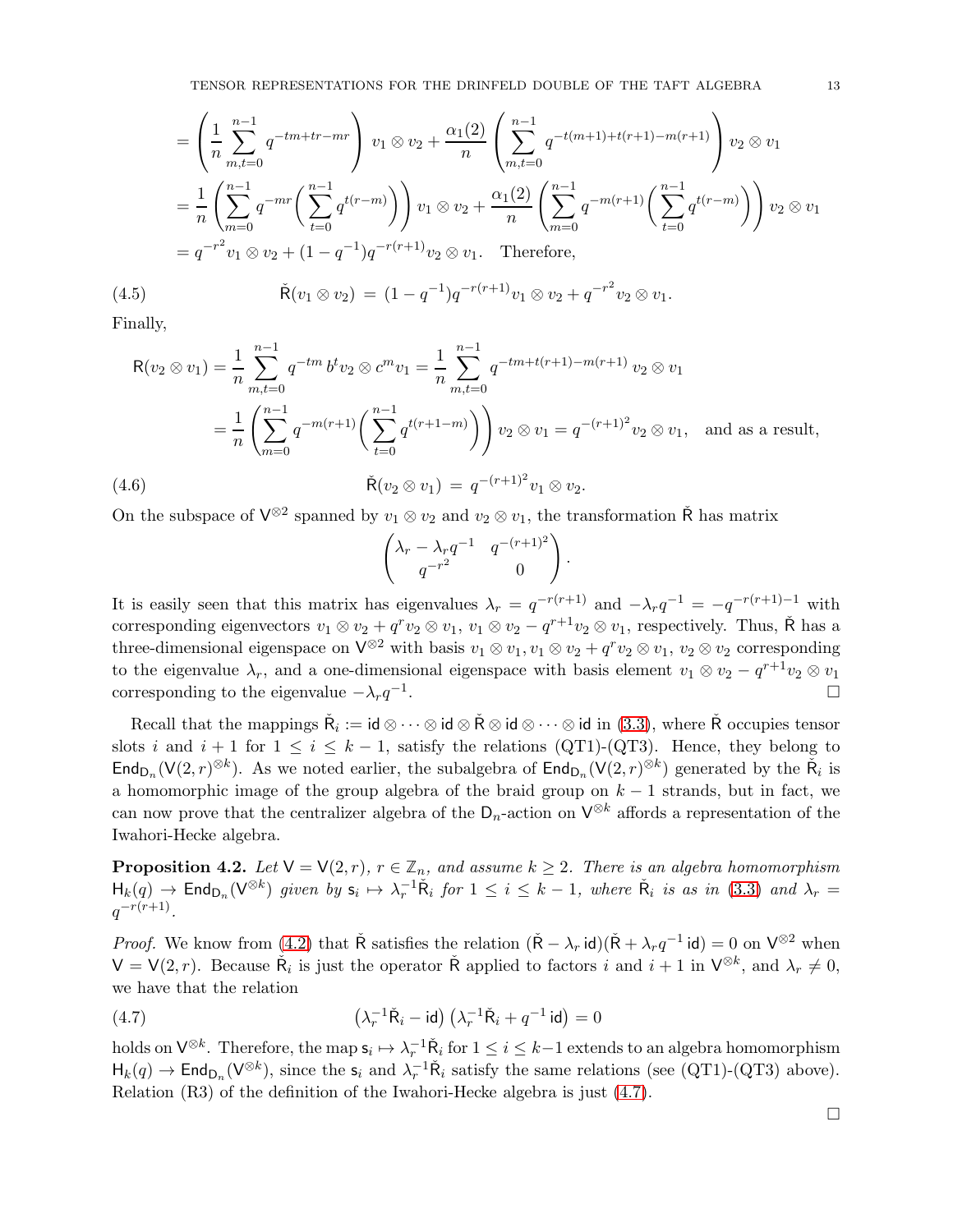The standard action of the Iwahori-Hecke algebra  $H_k(q)$  on a k-fold tensor power  $\mathsf{V}^{\otimes k}$  factors through an action of the Temperley-Lieb algebra when  $\dim(V) = 2$ , see e.g., [\[17,](#page-25-23) Remark 3]. Using the action of  $H_k(q)$  on  $V(2,r)^{\otimes k}$  given by Proposition [4.2,](#page-12-1) we obtain the following result.

<span id="page-13-0"></span>**Theorem 4.3.** Assume q is a primitive nth root of unity for  $n \geq 2$ . Let  $V = V(2,r)$  for any  $r \in \mathbb{Z}_n$ , and set  $\xi = -(q^{\frac{1}{2}} + q^{-\frac{1}{2}})$ . Then for  $k \geq 2$ ,

- (a) There is an algebra homomorphism  $\pi : \mathsf{TL}_k(\xi) \to \mathsf{End}_{\mathsf{D}_n}(\mathsf{V}^{\otimes k})$  given by  $\mathsf{t}_i \mapsto q^{\frac{1}{2}}(\lambda_i^{-1}\check{\mathsf{R}}_i \mathsf{id})$ for  $1 \leq i \leq k-1$ , where  $\lambda_r = q^{-r(r+1)}$ , and
- (b)  $\pi$  is an injection, that is, the action of  $TL_k(\xi)$  on  $\mathsf{V}^{\otimes k}$  is faithful.

*Proof.* (a) Suppose that  $\tilde{R}_i$  is the twist of the R-matrix of  $D_n$  applied to the tensor factors i and  $i + 1$  of  $\mathsf{V}^{\otimes k}$  as before. Recall that by Proposition [4.2,](#page-12-1) the map  $\mathsf{s}_i \mapsto \lambda_r^{-1} \check{\mathsf{R}}_i$ ,  $1 \leq i \leq k - 1$ , extends to an algebra homomorphism  $H_k(q) \to \text{End}_{\text{D}_n}(V^{\otimes k})$ . Therefore, setting  $t_i = q^{\frac{1}{2}}(s_i - id)$ , we know that the relations (R1'), (R2') (R3') for the alternative presentation of  $H_k(q)$  hold for  $\xi = -(q^{\frac{1}{2}} + q^{-\frac{1}{2}})$ . Consequently, there is an algebra homomorphism  $H_k(q) \to \text{End}_{D_n}(V^{\otimes k})$  given by  $\mathsf{t}_i \mapsto q^{\frac{1}{2}}(\lambda_r^{-1}\check{\mathsf{R}}_i - \mathsf{id})$  for  $1 \leq i \leq k-1$ . What remains to be shown is that  $\mathsf{t}_i\mathsf{t}_{i+1}\mathsf{t}_i - \mathsf{t}_i \mapsto 0$  so that  $\mathsf{t}_i \mathsf{t}_{i+1} \mathsf{t}_i - \mathsf{t}_i$  is in the kernel of this homomorphism for all  $1 \leq i \leq k-1$ , and there is an induced algebra homomorphism  $\pi : TL_k(\xi) \to End_{D_n}(V^{\otimes k})$  by relation  $(R4')$ .

It suffices to check that  $t_1t_2t_1 = t_1$  on  $\mathsf{V}^{\otimes 3}$ , as  $t_it_{i+1}t_i - t_i$  acts as the identity map on all factors of  $\mathsf{V}^{\otimes k}$ , except for the factors in positions  $i, i + 1$ , and  $i + 2$ , and the action is the same as for  $t_1 t_2 t_1 - t_1$  on  $V^{\otimes 3}$ . By the proof of Lemma [4.1,](#page-11-1) on the basis  $\{v_1 \otimes v_1, v_1 \otimes v_2, v_2 \otimes v_1, v_2 \otimes v_2\}$  for  $V^{\otimes 2}$ , the transformation  $\check{R}$  has matrix

$$
\begin{pmatrix} \lambda_r & 0 & 0 & 0 \\ 0 & \lambda_r - \lambda_r q^{-1} & q^{-(r+1)^2} & 0 \\ 0 & q^{-r^2} & 0 & 0 \\ 0 & 0 & 0 & \lambda_r \end{pmatrix}.
$$

Since  $t_1 = q^{\frac{1}{2}}(\lambda_r^{-1}\tilde{R}_1 - id)$  it follows that  $t_1$  is zero on the vectors  $v_1 \otimes v_1 \otimes v_1$ ,  $v_1 \otimes v_1 \otimes v_2 \otimes v_2 \otimes v_1$ , and  $v_2 \otimes v_2 \otimes v_2$  so that  $t_1t_2t_1 = t_1$  holds on the subspace spanned by these four vectors. Using the fact that  $t_1t_2t_1 - t_1$  is central in  $H_3(q)$ , it can be shown that  $t_1t_2t_1 = t_1$  on all of  $V^{\otimes 3}$ . For example

$$
v_2 \otimes v_1 \otimes v_2 = q^{(r+1)^2} \check{R}_2(v_2 \otimes v_2 \otimes v_1) = q^{(r+1)^2} \lambda_r (q^{-\frac{1}{2}} t_2 + id)(v_2 \otimes v_2 \otimes v_1)
$$

so that

$$
(\mathsf{t}_1 \mathsf{t}_2 \mathsf{t}_1 - \mathsf{t}_1)(v_2 \otimes v_1 \otimes v_2) = q^{(r+1)^2} \lambda_r (\mathsf{t}_1 \mathsf{t}_2 \mathsf{t}_1 - \mathsf{t}_1)(q^{-\frac{1}{2}} \mathsf{t}_2 + \mathsf{id}))(v_2 \otimes v_2 \otimes v_1)
$$
  
=  $q^{(r+1)^2} \lambda_r (q^{-\frac{1}{2}} \mathsf{t}_2 + \mathsf{id}))( \mathsf{t}_1 \mathsf{t}_2 \mathsf{t}_1 - \mathsf{t}_1)(v_2 \otimes v_2 \otimes v_1) = 0.$ 

Then similarly using

$$
v_1 \otimes v_2 \otimes v_2 = q^{(r+1)^2} \tilde{\mathsf{R}}_1(v_2 \otimes v_1 \otimes v_2),
$$
  
\n
$$
v_1 \otimes v_2 \otimes v_1 = q^{r^2} (\tilde{\mathsf{R}}_2 - \lambda_r (1 - q^{-1}) \mathsf{id}) (v_1 \otimes v_1 \otimes v_2),
$$
  
\n
$$
v_2 \otimes v_1 \otimes v_1 = q^{r^2} (\tilde{\mathsf{R}}_1 - \lambda_r (1 - q^{-1}) \mathsf{id}) (v_1 \otimes v_2 \otimes v_1),
$$

we obtain that  $t_1t_2t_1 = t_1$  on all of  $V^{\otimes 3}$ .

(b) The action that comes from the standard Iwahori-Hecke action and passing to the Temperley-Lieb action is known to be faithful, see e.g., [\[15,](#page-25-17) Theorem 2.4] and [\[28,](#page-25-24) Main Theorem].  $\Box$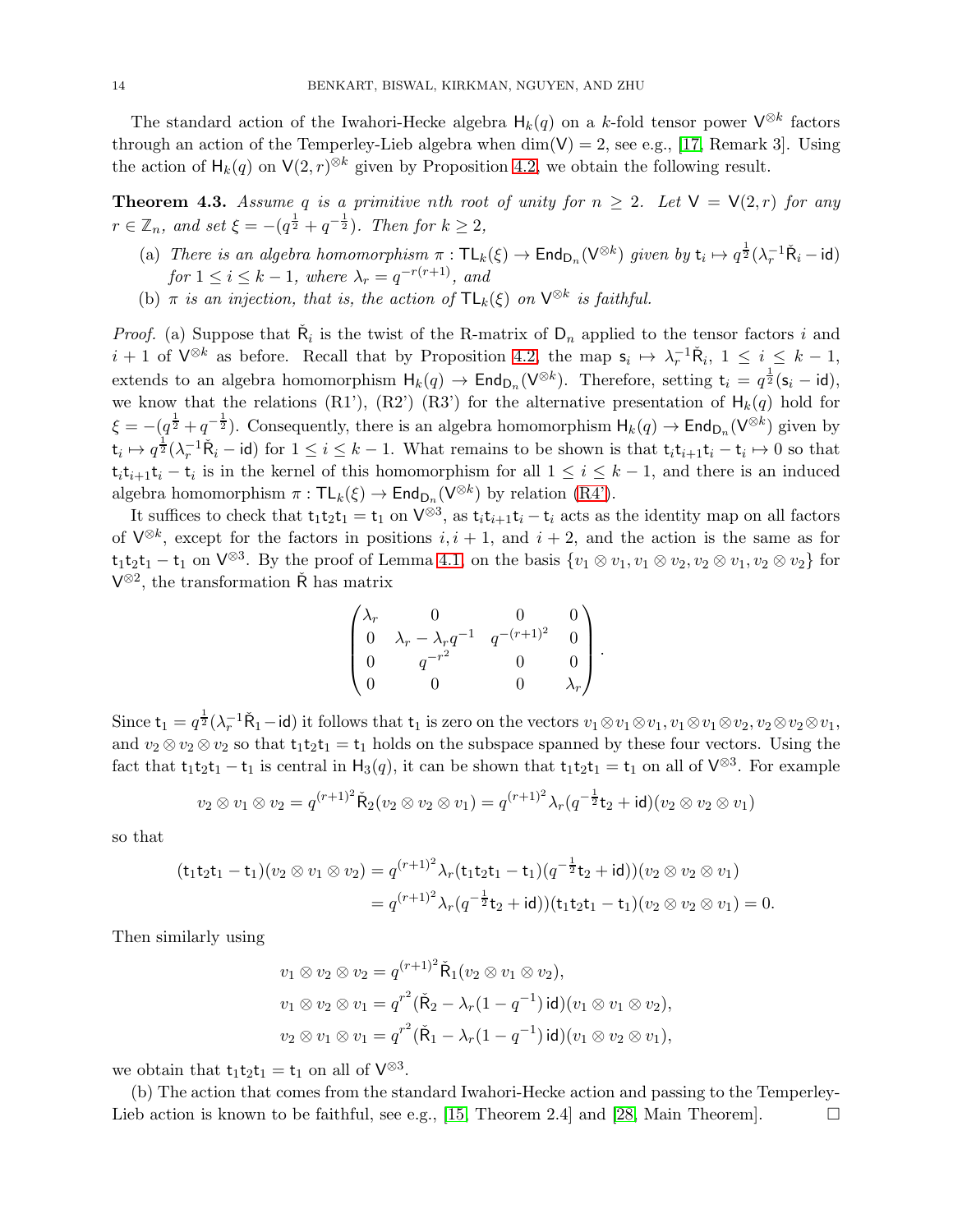<span id="page-14-0"></span>4.2. Action for  $V(3, r)$ . In this section we give an application of the explicit formula in The-orem [3.6](#page-8-0) for the ribbon element when  $n$  is odd. We show that it can be used to compute the eigenvalues of  $\check{R}$  to obtain further relations on the action of the braid group on  $V(\ell,r)^{\otimes k}$  for arbitrary integers  $1 \leq \ell \leq n$ ,  $r \in \mathbb{Z}_n$ , and  $n \geq 2$ . We illustrate these results in the case when  $\ell = 3$ . The condition  $2\ell \leq n+1$  implies that  $\mathsf{V}(\ell,r)^{\otimes 2}$  is completely reducible, see [\(2.5\)](#page-3-1).

Our first result holds for n odd and arbitrary  $\ell$ , with  $2\ell \leq n+1$ , and uses the action of the ribbon element.

<span id="page-14-1"></span>**Proposition 4.4.** Let  $n \geq 3$  be odd,  $2\ell \leq n+1$ , and  $\mathsf{V} = \mathsf{V}(\ell,r)$ ,  $r \in \mathbb{Z}_n$ , be a simple  $\mathsf{D}_n$ -module of dimension  $\ell$ . The braid group action where the generators act via  $\check{R}_i$  on  $V^{\otimes k}$  satisfies the further relations for  $1 \leq i \leq k - 1$ :

$$
\prod_{\mathsf{U}} (\check{\mathsf{R}}_i^2 - c_{\mathsf{U}} \,\mathsf{id}) = 0,
$$

where the product is over all simple  $D_n$ -modules U occurring in the tensor product  $V^{\otimes 2}$ . For  $U =$  $V(a, b)$  the scalar  $c<sub>U</sub>$  is computed as the follows:

$$
c_{\mathsf{U}} = q^{2r^2 + (2r-1)(\ell-1) - b(a+b-1) - \frac{1}{2}(n-1)(a-1)}.
$$

Furthermore, the eigenvalues of  $\check{R}_i$  on  $V^{\otimes k}$  come from among the values  $\{\pm \sqrt{c_0}\}\$ , where U ranges over all irreducible summands of  $V^{\otimes 2}$ .

*Proof.* We use the eigenspace decomposition of  $V^{\otimes 2} = V(\ell, r)^{\otimes 2}$  under the action of  $\check{\mathsf{R}}$ . Let  $W \subseteq V^{\otimes 2}$ be an eigenspace corresponding to eigenvalue  $\alpha$ . It is straightforward to check that W is a D<sub>n</sub>module. Since  $\mathsf{V}^{\otimes 2}$  is completely reducible, W has a direct sum decomposition  $W = \bigoplus_j W_j$  into irreducible  $D_n$ -summands  $W_j$ . For  $1 \leq i \leq k-1$ , since  $\tilde{R}_i$  is just the operator  $\tilde{R}$  applied to factors i and  $i + 1$  in  $\mathsf{V}^{\otimes k}$ , its eigenspace corresponding to eigenvalue  $\alpha$  is  $\mathsf{V}^{\otimes i-1} \otimes (\bigoplus_j W_j) \otimes \mathsf{V}^{\otimes k-i-1}$ . That is,  $\check{\mathsf{R}}$  and  $\check{\mathsf{R}}_i$  share the same eigenvalues.

Property (1) of the quasitriangular properties in Section [3.1](#page-4-1) is equivalent to  $\mathsf{RA}(x) = \Delta(x)\mathsf{R}^x$ for all  $x \in D_n$ . In other words, the action of R on a simple summand  $\bigcup_{\omega} \subset \bigcup_{\mu} \otimes \bigcup_{\nu}$  should be a scalar, because  $\check{\mathsf{R}} \in \text{End}_{\mathsf{D}_n}(\mathsf{U}_{\omega})$ , and the latter space is one-dimensional by Schur's Lemma. Since  $\mathcal{R}^{\text{op}}\mathcal{R} = \check{R}^2$ , this scalar can be computed using [\(3.4\)](#page-5-2) and Theorem [3.6](#page-8-0) (b). This gives the desired expression for  $c_U$ . As  $\alpha^2 = c_U$  is an eigenvalue of  $\tilde{R}_i^2$ , we see from the above discussion that an eigenvalue of  $\check{R}_i$  is a square root of  $c_{\mathsf{U}}$ , determined up to a sign.

The remaining computations give a refinement of the relation in Proposition [4.4](#page-14-1) by finding eigenvalues for the action of  $\check{R}_i$  rather than their squares. In other words, we determine the sign of the square root of  $c_{\text{U}}$ .

The following result gives the full list of eigenvalues specifically when  $\ell = 3$  and n is any integer,  $n \geq 5$ , and hence we have an additional relation for the action of the braid group on  $\mathsf{V}(3, r)^{\otimes k}$ .

<span id="page-14-2"></span>**Proposition 4.5.** Let n be an arbitrary integer  $n \geq 5$ . The action of the braid group on  $\mathsf{V}(3,r)^{\otimes k}$ factors through the further relations.

$$
(\check{\mathsf{R}}_i - q^{-r^2 - 2r} \mathsf{id}) (\check{\mathsf{R}}_i + q^{-r^2 - 2r - 2} \mathsf{id}) (\check{\mathsf{R}}_i - q^{-r^2 - 2r - 3} \mathsf{id}) = 0, \qquad \text{for } 1 \le i \le k - 1.
$$

*Proof.* Since  $\check{R}_i$  is just the operator  $\check{R}$  acting on two tensor factors of  $V(3, r)^{\otimes k}$ , it suffices to prove the statement for the action of  $\check{R}$  on  $V(3, r)^{\otimes 2}$ .

For a  $D_n$ -module  $V(3, r)$  with basis  $v_1, v_2$ , and  $v_3$ ,

$$
\mathsf{V}(3,r)\otimes\mathsf{V}(3,r)\simeq\mathsf{V}(5,2r)\oplus\mathsf{V}(3,2r+1)\oplus\mathsf{V}(1,2r+2).
$$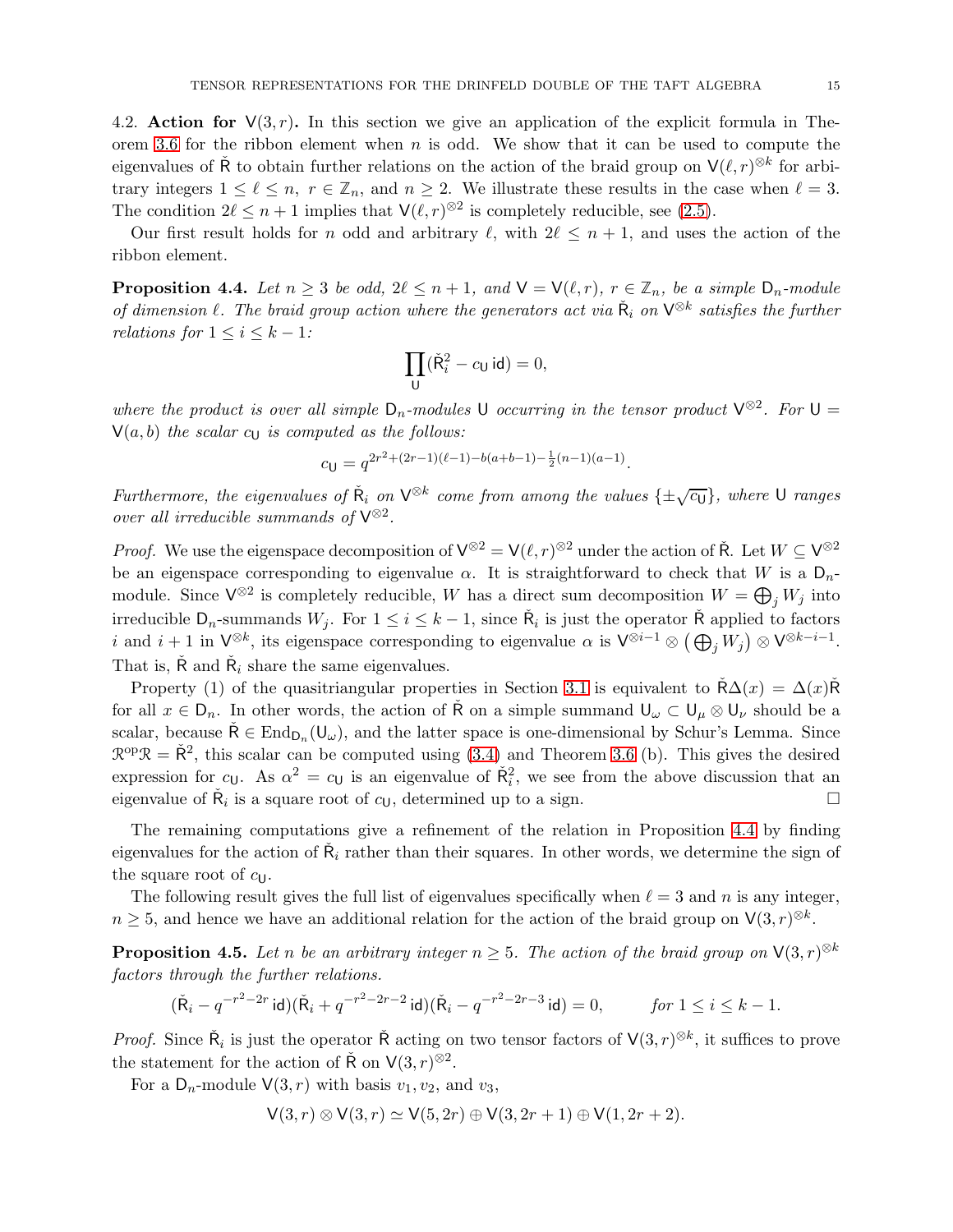On the three summands,  $\tilde{R}$  acts by  $\pm q^{-r^2-2r}$ ,  $\pm q^{-r^2-2r-2}$ ,  $\pm q^{-r^2-2r-3}$  respectively, where each of the eigenvalues of  $\check{R}$  has either the plus or minus sign. By computing the action of  $\check{R}$  on  $v_1 \otimes v_1$ one obtains the first eigenvalue  $q^{-r^2-2r}$  (a more general computation will be given in the next proposition). We now show the second eigenvalue takes the minus sign. We note that for  $s \geq 3$ ,  $a<sup>s</sup>$ and  $d^s$  act as 0 on  $V(3, r)$ . A straightforward computation shows that

$$
R(v_1 \otimes v_2) = q^{r(-r-1)}v_1 \otimes v_2 + q^{r(-r-2)}(1-q^{-2})v_2 \otimes v_1, \qquad R(v_2 \otimes v_1) = q^{(-r-2)(r+1)}v_2 \otimes v_1.
$$

Therefore, on the subspace spanned by  $v_1 \otimes v_2$  and  $v_2 \otimes v_1$ ,  $\tilde{\mathsf{R}} = \sigma \mathsf{R}$  acts via the matrix

$$
\begin{pmatrix} (1-q^{-2})q^{r(-r-2)} & q^{(-r-2)(r+1)} \ q^{(-r-1)r} & 0 \end{pmatrix},
$$

and therefore it has an eigenvalue  $-q^{(-r^2-2r-2)}$  with eigenvector  $v_1 \otimes v_2 - q^{r+2}v_2 \otimes v_1$ .

For the remaining one-dimensional module, we compute the action of  $\tilde{R}$  on the subspace spanned by  $v_1 \otimes v_3$ ,  $v_2 \otimes v_2$ ,  $v_3 \otimes v_1$ . Here the summation is over all  $0 \le t, m \le n-1$  unless otherwise specified. We have

$$
R(v_1 \otimes v_3) = \frac{1}{n} \sum_{m,t} q^{-mt - 2t} \frac{1}{[2]} b^t a^2 v_1 \otimes c^m d^2 v_3 + \frac{1}{n} \sum_{m,t} q^{-mt - t} b^t a v_1 \otimes c^m d v_3 + \frac{1}{n} \sum_{m,t} q^{-mt} b^t v_1 \otimes c^m v_3
$$
  
\n
$$
= \frac{\alpha_1(3)\alpha_2(3)}{[2]n} \sum_{m,t} q^{-mt - 2t + (r+2)t + (-r-2)m} v_3 \otimes v_1 + \frac{\alpha_2(3)}{n} \sum_{m,t} q^{-mt - t + (r+1)t + (-r-1)m} v_2 \otimes v_2
$$
  
\n
$$
+ \frac{1}{n} \sum_{m,t} q^{-mt + tr - rm} v_1 \otimes v_3
$$
  
\n
$$
= \frac{\alpha_1(3)\alpha_2(3)}{[2]n} \sum_t (q^{tr} \sum_m q^{m(-t-r-2)}) v_3 \otimes v_1 + \frac{\alpha_2(3)}{n} \sum_t (q^{tr} \sum_m q^{m(-r-1-t)}) v_2 \otimes v_2
$$
  
\n
$$
+ \frac{1}{n} \sum_t (q^{tr} \sum_m q^{m(-t-r)}) v_1 \otimes v_3
$$
  
\n
$$
= \frac{\alpha_1(3)\alpha_2(3)}{[2]} q^{r(-r-2)} v_3 \otimes v_1 + \alpha_2(3) q^{r(-r-1)} v_2 \otimes v_2 + q^{-r^2} v_1 \otimes v_3.
$$

By similar calculations, one computes the action on  $v_2 \otimes v_2$  and  $v_3 \otimes v_1$ , and obtains that the matrix of the action of  $\check{R} - q^{-r^2 - 2r - 3}$  id on the subspace spanned by  $v_1 \otimes v_3$ ,  $v_2 \otimes v_2$ ,  $v_3 \otimes v_1$  is

$$
\begin{pmatrix}\n\frac{1}{[2]}\alpha_1(3)\alpha_2(3)q^{r(-r-2)} - q^{-r^2-2r-3} & q^{-(r+2)(r+1)}\alpha_1(3) & q^{-(r+2)^2} \\
q^{-r(r+1)}\alpha_2(3) & q^{-(r+1)^2} - q^{-r^2-2r-3} & 0 \\
q^{-r^2} & 0 & -q^{-r^2-2r-3}\n\end{pmatrix}.
$$

This matrix has rank 2, since  $\mathbf{u} - q^{-r-1}\mathbf{v} + q^{-2r-1}\mathbf{w} = \mathbf{0}$ , where the first, second, and third rows of the matrix (in that order) are **u**, **v**, and **w**. Therefore  $q^{-r^2-2r-3}$  is an eigenvalue. We have recovered all eigenvalues for the action of  $\check{\mathsf{R}}$  on  $\mathsf{V}(3,r)^{\otimes 2}$ . В последните последните под последните и последните под последните и последните под последните под последните<br>В последните под последните под последните под под последните под под последните под под под под последните п

Remark 4.6. One may argue that on the given summands, Proposition [4.5](#page-14-2) is a stronger result than Proposition [4.4](#page-14-1) as it gives us all eigenvalues of  $\check{R}_i$  explicitly for any  $n \geq 5$ , not just for n odd. However, in practice, when Proposition [4.4](#page-14-1) applies, it gives the eigenvalues up to a sign, and it is much easier to verify that a scalar is an eigenvalue than to find it without prior knowledge.

Next we give a first attempt at computing eigenvalues of the action of  $\check{R}_i$  on  $V(\ell,r)^{\otimes k}$  for any integer  $\ell$  with  $2\ell \leq n+1$  by computing two eigenvalues of  $\check{\mathsf{R}}$  on  $\mathsf{V}(\ell,r)^{\otimes 2}$ .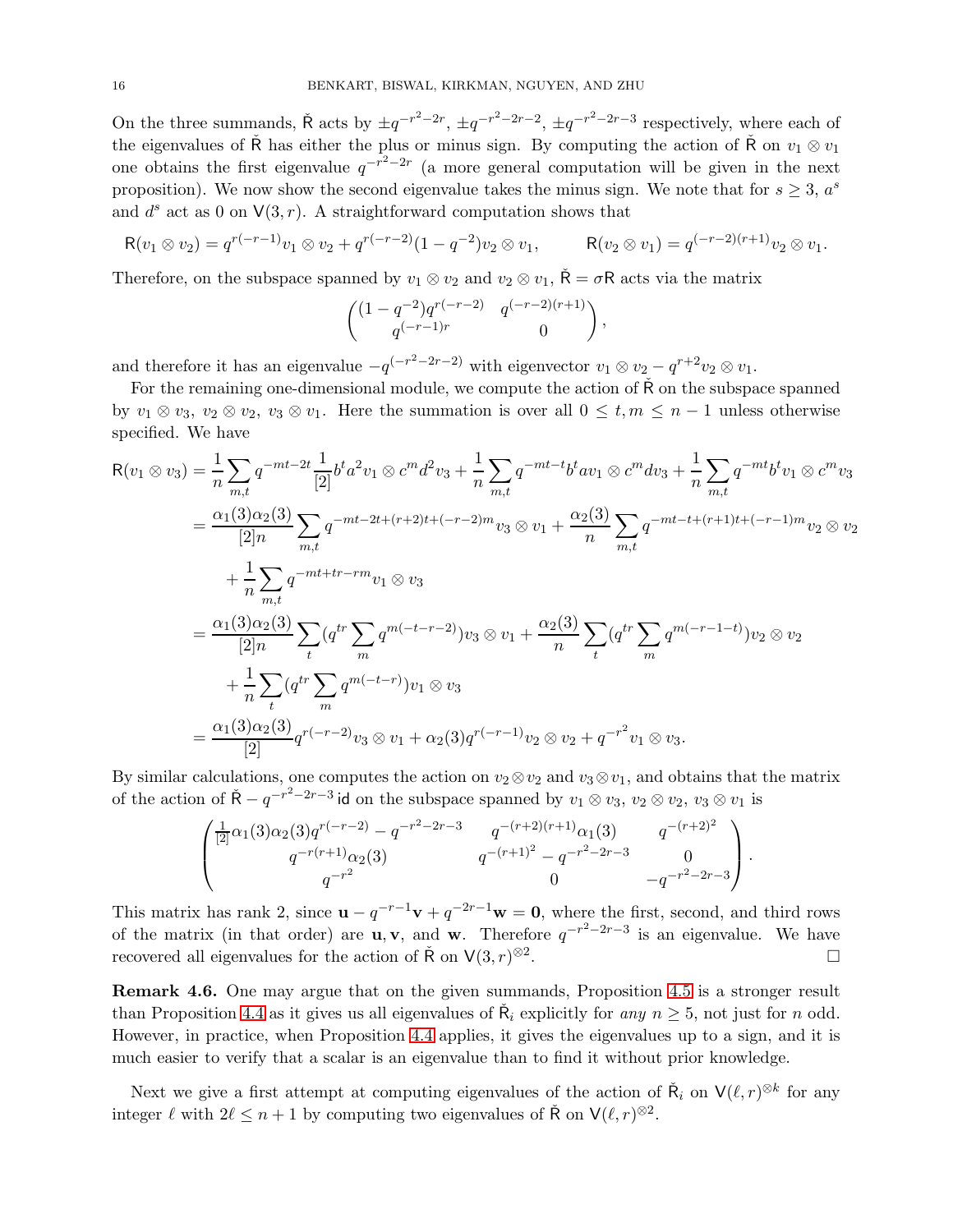<span id="page-16-0"></span>**Proposition 4.7.** Assume that  $n \geq 2$  and  $2\ell \leq n+1$ . Then  $q^{r(1-r-\ell)}$  and  $-q^{-r^2+r-r\ell-\ell+1}$  are eigenvalues of  $\check{R}$  on  $V(\ell, r)^{\otimes 2}$ .

*Proof.* We show that  $v_1 \otimes v_1$  is an eigenvector corresponding to eigenvalue  $q^{r(1-r-\ell)}$ :

$$
R(v_1 \otimes v_1) = \frac{1}{n} \sum_{m,t=0}^{n-1} q^{-mt} q^{tr} q^{m(1-r-\ell)} v_1 \otimes v_1
$$
  
= 
$$
\frac{1}{n} \sum_{m=0}^{n-1} q^{m(1-r-\ell)} \sum_{t=0}^{n-1} q^{(r-m)t} v_1 \otimes v_1
$$
  
= 
$$
q^{r(1-r-\ell)} v_1 \otimes v_1.
$$

Similarly, one can compute that on the subspace spanned by  $v_1 \otimes v_2$  and  $v_2 \otimes v_1$ ,  $\check{R} = \sigma R$  acts via the following matrix

$$
\begin{pmatrix} q^{r(1-r-\ell)}(1-q^{1-\ell}) & q^{(r+1)(1-r-\ell)} \ q^{r(2-r-\ell)} & 0 \end{pmatrix},
$$
  
-r $\ell - \ell + 1$ .

which has eigenvalue  $-q^{-r^2+r-r\ell-\ell+1}$ 

We give a conjecture for the action of  $\check{R}_i$  on the tensor power  $\mathsf{V}(\ell,r)^{\otimes k}$  of a simple  $\mathsf{D}_n$ -module.

<span id="page-16-1"></span>**Conjecture 4.8.** For any simple  $D_n$ -module  $\mathsf{V}(\ell,r)$  with  $n \geq 2$  and  $2\ell \leq n+1$ , the braid group action where the generators act via  $\tilde{R}_i$  on  $\mathsf{V}(\ell,r)^{\otimes k}$  satisfies the further relations for  $1 \leq i \leq k-1$ :

$$
\prod_{j=1}^{\ell} (\check{\mathsf{R}}_i - c_j \,\mathsf{id}) = 0.
$$

<span id="page-16-2"></span>The product is over all simple  $D_n$ -modules  $V(a_j, b_j)$  occurring in  $V(\ell, r)^{\otimes 2}$ , with  $a_j = 2\ell + 1 - 2j$ ,  $b_j = 2r + j - 1$ , and  $c_j = (-1)^{j+1} q^{r^2 + \frac{1}{2}(2r-1)(\ell-1) - \frac{1}{2}b_j(a_j + b_j - 1) - \frac{1}{4}(n-1)(a_j - 1)}$ .

#### 5. Bratteli diagrams and centralizer algebras

In this section we focus on the k-fold tensor power of any two-dimensional simple  $D_n$ -module  $V = V(2, r)$  for any integer  $n \geq 2$ . Our main result, Theorem [5.9,](#page-24-1) provides an isomorphism between the centralizer algebra  $\text{End}_{\mathsf{D}_n}(\mathsf{V}^{\otimes k})$  and the Temperley-Lieb algebra  $\mathsf{TL}_k(\xi)$  for  $1 \leq k \leq 2n-2$ .

<span id="page-16-4"></span>5.1. Comparing Bratteli diagrams. We establish a correspondence between the Bratteli dia-gram Γ of partitions of at most two parts as in Section [5.1](#page-16-4) and the Bratteli diagram  $\Gamma_n$  which captures the decomposition of tensoring repeatedly with the simple  $D_n$ -module  $V = V(2, 0)$ . The vertices in  $\Gamma_n$  lie in rows labeled by positive integers, where the vertices in Row k correspond to the simple and projective direct summands of  $V(2,0)^{\otimes k}$ . There are s directed edges from W to W', if and only if W′ occurs as a summand of  $W \otimes V(2,0)$  with multiplicity s.

<span id="page-16-3"></span>**Remark 5.1.** Since  $\mathsf{V}(2, r)^{\otimes k} \cong \mathsf{V}(2, 0)^{\otimes k} \otimes \mathsf{V}(1, kr)$  for any  $r \in \mathbb{Z}_n$ , it suffices to consider the case  $r = 0$ . The Bratteli diagram for repeated tensoring with  $\mathsf{V}(2, r)$  can be obtained from one for  $V(2,0)$  below simply by adding kr to the second coordinate of each label in Row k of  $\Gamma_n$ .

In Figure 1 we display Rows  $k = 1, 2, ..., 11$  of the Bratteli graph  $\Gamma_5$ . We use  $(\ell, r)$  to signify the simple  $D_n$ -module  $V(\ell, r)$ , and  $\overline{(\ell, r)}$  for its projective cover  $P(\ell, r)$ , where the second component r should be read modulo  $n = 5$ . The directed edges come from the decomposition formulas in Section [2](#page-2-1) for tensoring with  $V = V(2, 0)$ . A dotted arrow means the absence of an edge (we include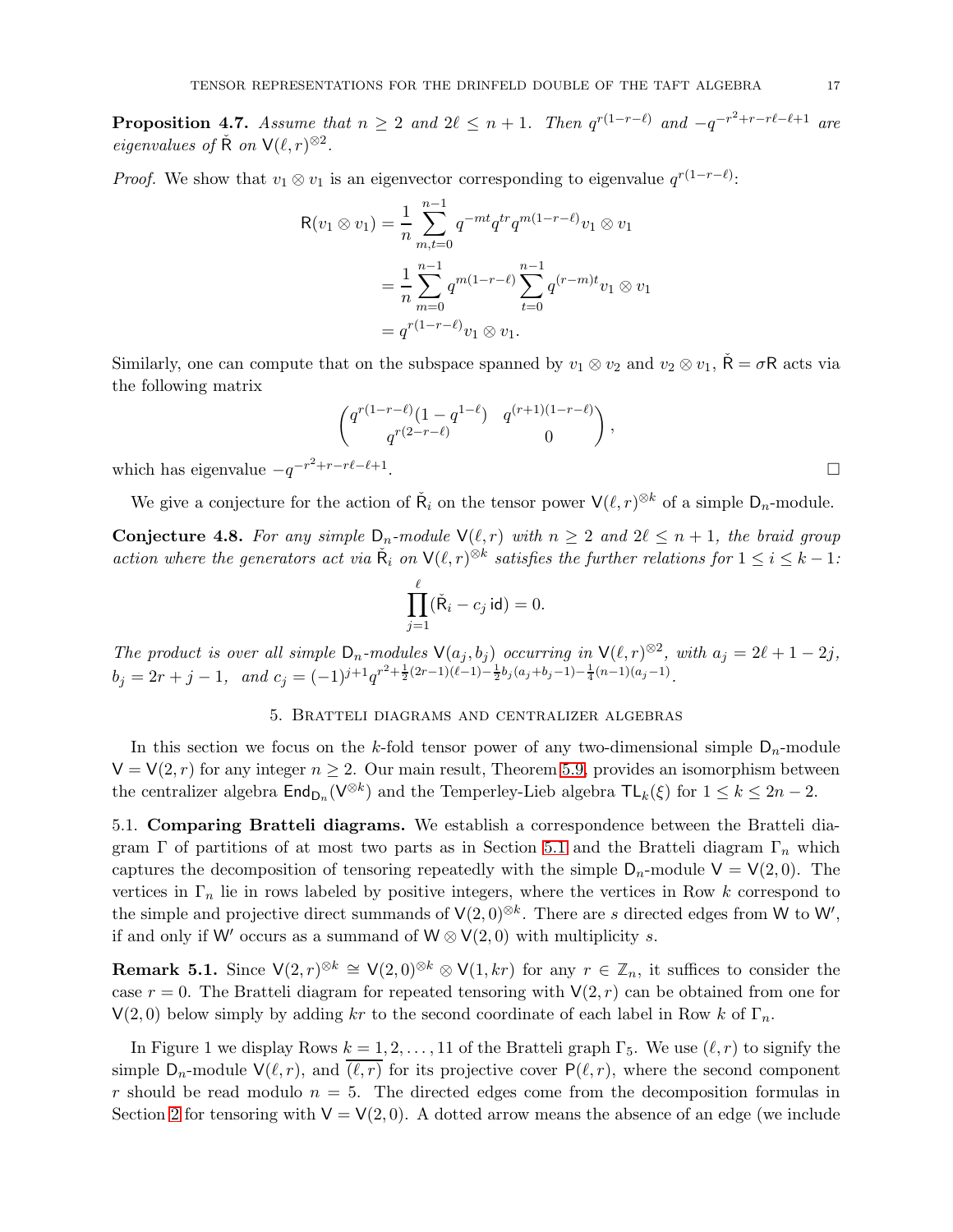it as a "fake" edge for visual completeness), and a double arrow from W to W′ means that two copies of W' occur in  $W \otimes V(2,0)$ . The vertical dashed lines will be explained later on. In Figure 2 we display the first 11 rows of the graph  $\Gamma$  of partitions with at most two parts. Thus on row  $k$ of Γ, a partition  $\beta \vdash k$  is represented by a pair  $\beta = {\beta_1, \beta_2}$  where  $\beta_1 \geq \beta_2$ , and  $\beta_1 + \beta_2 = k$ .



Figure 1: First 11 rows of the Bratteli diagram  $\Gamma_5$ .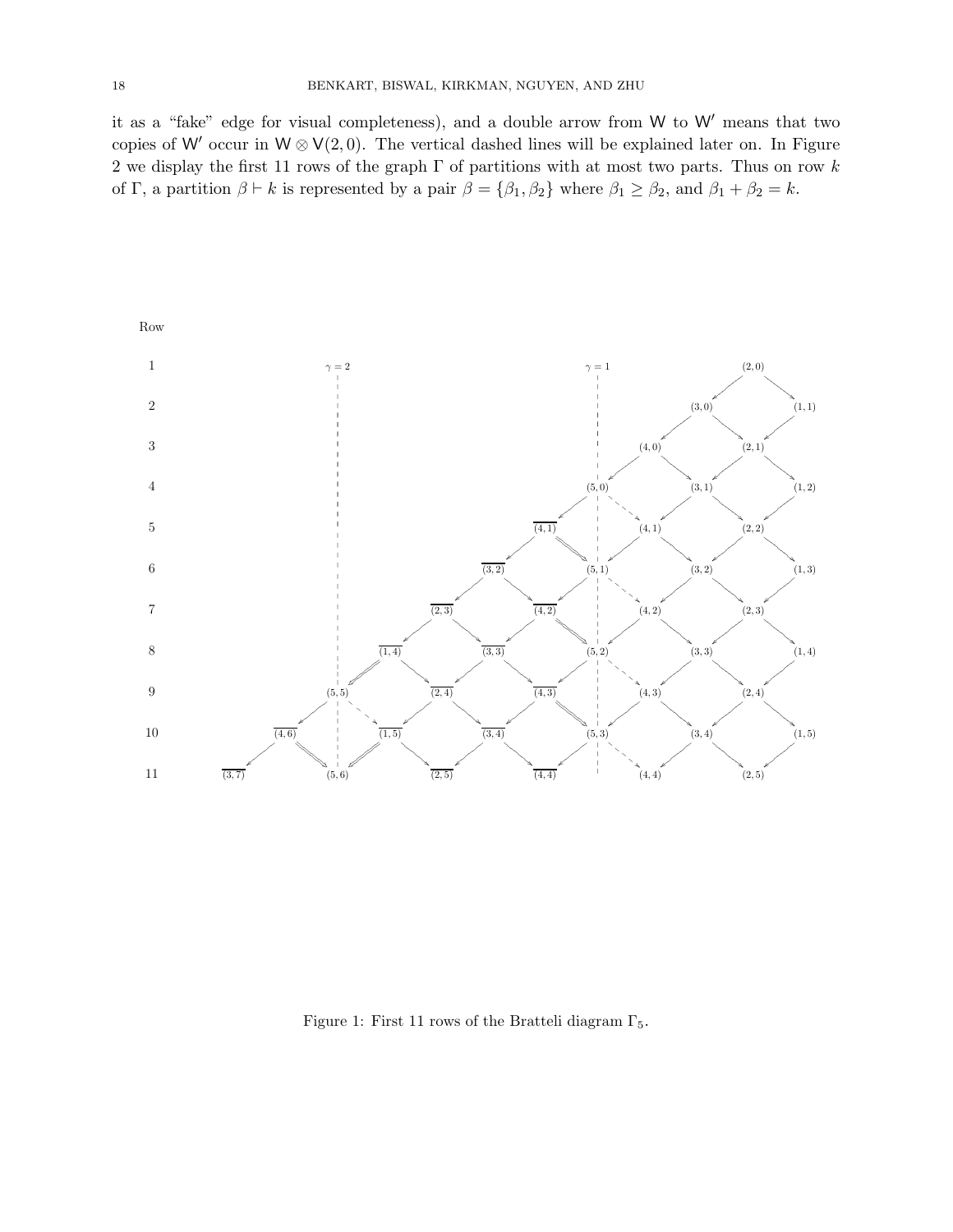

Figure 2: First 11 rows of the Bratteli diagram  $\Gamma$  of partitions with at most 2 parts.

Goodman and Wenzl [\[15\]](#page-25-17) have used  $\Gamma$  to study tensor powers of the  $\bigcup_q (\mathfrak{sl}_2)$ -module  $(\mathbb{C}^2)^{\otimes k}$ and the centralizing action of a certain Temperley-Lieb algebra  $TL_k(\xi_0)$ , for the parameter  $\xi_0$  that depends on an *n*th root of unity q; more specifically,  $\xi_0^2 = (q^{\frac{1}{2}} + q^{-\frac{1}{2}})^2$ . They identify "critical lines" in Γ, as those where  $\beta_1 - \beta_2 + 1 = n \pmod{n}$ . As it turns out, the nodes on the critical lines correspond to the simple modules  $\mathsf{V}(n, s)$  on  $\Gamma_n$  labeled by  $(n, s)$  for some  $s \in \mathbb{Z}_n$ . In the Bratteli diagrams  $\Gamma_n$  (for  $n = 5$ ) and  $\Gamma$  displayed in Figure 1 and Figure 2, we are seeing just the first two of these critical lines, which are the vertical dashed lines corresponding to  $\gamma_1$  and  $\gamma_2$ .

We assume that the partition  $\beta = {\beta_1, \beta_2} \vdash k$  is fixed and write

(5.1) 
$$
\beta_1 - \beta_2 + 1 = \gamma n + \delta, \text{ where } 0 \le \delta \le n - 1.
$$

We will consider several cases that depend on the expression in  $(5.1)$ .

**Case 1:**  $\gamma = 0$  so that  $1 \leq \beta_1 - \beta_2 + 1 = \delta \leq n - 1$ 

In this case,

<span id="page-18-0"></span>
$$
\{\beta_1,\beta_2\} \leftrightarrow (\beta_1-\beta_2+1,\beta_2)
$$

defines a one-to-one correspondence between such partitions of k to the right of the first critical line (the line where  $\gamma = 1$ ) in Γ, and the simple D<sub>n</sub>-modules to the right of the  $\gamma = 1$  line of the Bratteli diagram  $\Gamma_n$ .

For example, when  $n = 5$  and  $\beta = \{5, 2\} \vdash 7$ , then  $\beta_1 - \beta_2 + 1 = 4 = 0 \cdot 5 + 4$ , and we have  $\{5,2\} \leftrightarrow (4,2) \leftrightarrow V(4,2).$ 

**Case 2:**  $\gamma > 0$  and  $\delta = 0$  so that  $1 \leq \beta_1 - \beta_2 + 1 = \gamma n$ 

Here  $\beta$  is on the  $\gamma$ th critical line of Γ, and  $\beta = {\beta_1, \beta_2} \leftrightarrow (n, \beta_2)$ .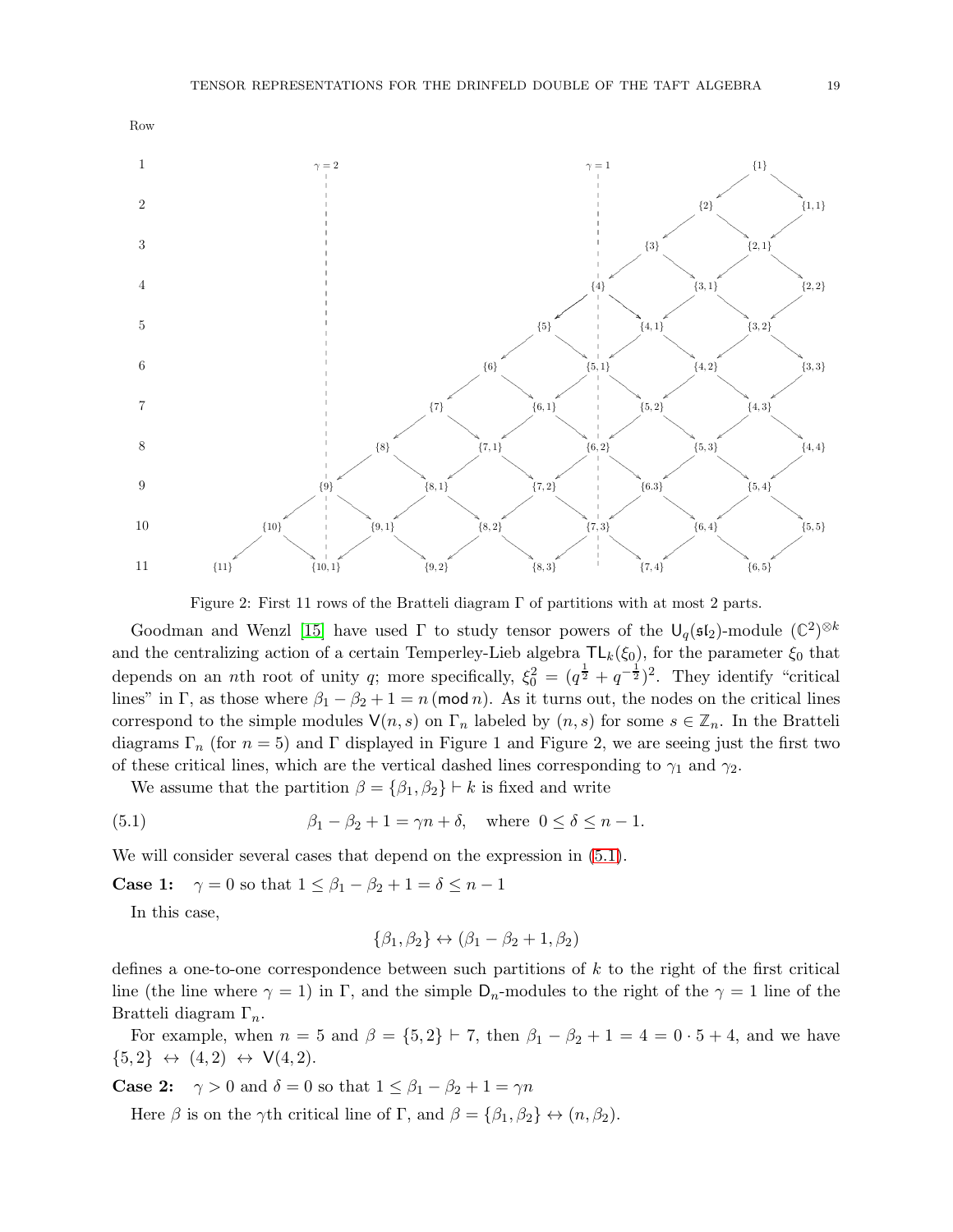For example, when  $n = 5$ , and  $\beta = \{6, 2\} \vdash 8$ , then  $\beta_1 - \beta_2 + 1 = 5$ , so  $\gamma = 1$  and  $\delta = 0$ , and  $\{6,2\} \leftrightarrow (5,2) \leftrightarrow V(5,2).$ 

**Case 3:**  $\gamma > 0$  and  $\delta \neq 0$ 

In this case,  $\delta$  measures how far  $\beta = {\beta_1, \beta_2}$  is to the left of the γth critical line. Then  $\beta = {\beta_1, \beta_2} \longrightarrow {\beta_1 - \delta, \beta_2 + \delta}$  reflects the partition from the left of the  $\gamma$ th critical line to the right of it.

For example, when  $\beta = \{11\}$  we have  $11 - 0 + 1 = 12 = 2 \cdot 5 + 2$ , so  $\gamma = 2$ , and  $\delta = 2$ . Then  ${11} \longrightarrow {9, 2}$  is a reflection about the second  $(\gamma = 2)$  critical line. Since  $9-2+1=8=1\cdot 5+3$ , we need to do another reflection, this time corresponding to the critical line  $\gamma = 1$ . So  $\{11\}$   $\frac{2}{\sqrt{3}}$ −→  ${9, 2}$   $\longrightarrow$  {6,5}. Now with {6,5}, we are to the right of the first critical line, and we know from Case 1, that  $\{6, 5\}$  ⇔  $(6-5+1, 5) = (2, 5)$  ↔  $V(2, 5)$ .

Tensoring a projective module with a finite-dimensional module always gives a sum of projective indecomposable modules. The region to the left of the  $\gamma = 1$  critical line in  $\Gamma_n$  has nodes labeled by projective modules. So subsequent tensoring of them with  $V(2,0)$  will yield only projective modules. Since {11} is to the left of the second critical line, it corresponds to a projective module, and since  $\{9, 2\}$  is between the first and second critical lines, it also corresponds to a projective module. Which ones?

We have  $\{9,2\} \leftrightarrow (2,5) \leftrightarrow P(2,5)$  (recall labels in the second component are in  $\mathbb{Z}_n(=\mathbb{Z}_5)$ here). Now *projective* modules on opposite sides of critical lines have complementary labels. Thus,  ${11} \leftrightarrow (3, 5 + 2) = (3, 7) \leftrightarrow P(3, 7).$ 

Here is what the two 11th rows look like under the correspondence described above. The dashed lines indicate the critical lines. Some partitions and module labels fall on the critical lines.

$$
\Gamma: \{11\} \{10,1\} \{9,2\} \{8,3\} \mid \{7,4\} \{6,5\}
$$
\n
$$
\Gamma_5: \overline{(3,7)} \{5,6\} \overline{(2,5)} \overline{(4,4)} \mid (4,4) \{2,5\}
$$

This example illustrates several phenomena worth noting. Complementary projective modules in  $\Gamma_n$  are ones with the same composition factors, i.e.  $P(\ell, s)$  and  $P(n - \ell, \ell + s)$ . There can exist projective modules that occur in a row of  $\Gamma_n$ , for which the corresponding simple module does not occur in the same row. The projective module  $P(3, 7)$  is an example of that.

5.2. Computing the dimension of the centralizer algebra. Our objective here is to develop a formula for the dimension of the kth centralizer algebra  $\text{End}_{D_n}(V^{\otimes k})$  for all  $k \geq 1$ , where V is any simple two-dimensional  $D_n$ -module  $V(2, r)$ . The result is independent of the value of r, and it will be a consequence of the following lemma, which also holds for any algebraically closed field of characteristic zero.

**Lemma 5.2.** For  $1 \leq \ell, \ell' \leq n$  and  $s, s' \in \mathbb{Z}_n$ , the following hold:

(5.2) 
$$
\dim_{\mathbb{k}} \text{Hom}_{D_n} \left( \text{V}(\ell, s), \text{V}(\ell', s') \right) = \delta_{(\ell, s), (\ell', s')}
$$

<span id="page-19-0"></span>(5.3) 
$$
\dim_{\mathbb{k}} \text{Hom}_{D_n} \left( \text{V}(\ell, s), \text{P}(\ell', s') \right) = \delta_{(\ell, s), (\ell', s')}
$$

<span id="page-19-1"></span>(5.4) 
$$
\dim_{\mathbb{k}} \text{Hom}_{D_n} \left( P(\ell, s), V(\ell', s') \right) = \delta_{(\ell, s), (\ell', s')}
$$

<span id="page-19-2"></span>(5.5) 
$$
\dim_{\mathbb{k}} \text{Hom}_{D_n} (P(\ell, s), P(\ell', s')) = \begin{cases} 2 & \text{if } (\ell', s') = (\ell, s) \text{ or } (n - \ell, s + \ell), \\ 0 & \text{otherwise.} \end{cases}
$$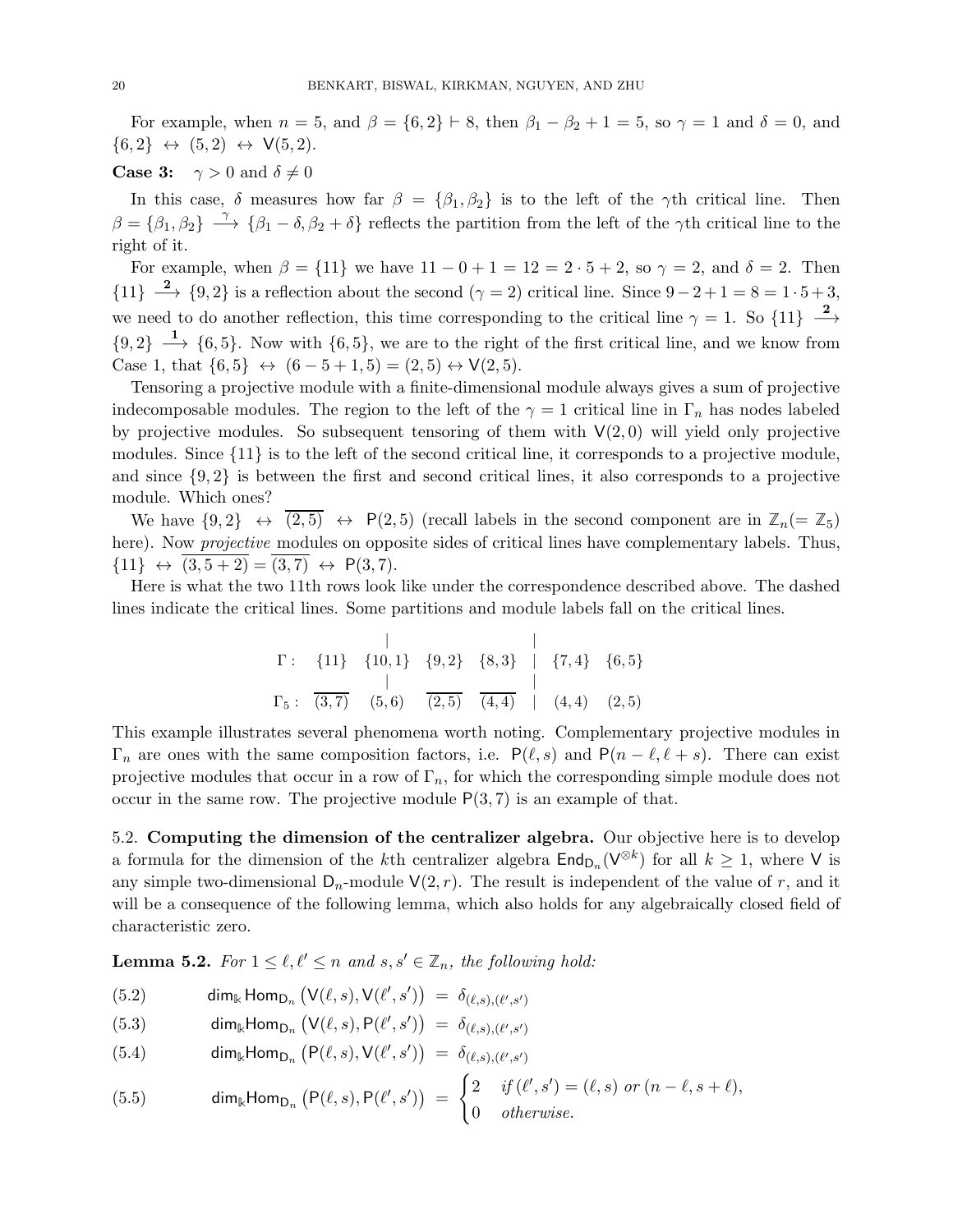*Proof.* The fact that  $\dim_{\mathbb{R}}\text{Hom}_{D_n}(V(\ell, s), V(\ell, s')) = \delta_{(\ell, s),(\ell', s')}$  follows from simplicity of the mod-ules and Schur's lemma. The assertion in [\(5.3\)](#page-19-0) holds because  $P(\ell', s')$ ,  $\ell' \neq n$ , has a unique simple submodule,  $\mathsf{V}(\ell', s')$ , which is its socle. The module  $\mathsf{P}(\ell, s)$ ,  $\ell \neq n$ , has a unique maximal submodule, and a unique simple quotient  $V(\ell, s)$ , which implies [\(5.4\)](#page-19-1). Finally, [\(5.5\)](#page-19-2) is a direct consequence of the fact that P( $\ell$ , s) has only the simple modules  $\mathsf{V}(\ell, s)$  and  $\mathsf{V}(n-\ell, s+\ell)$  as composition factors, each with multiplicity 2, and then Proposition 5.3 below can be applied to derive the result.  $\Box$ each with multiplicity 2, and then Proposition [5.3](#page-20-2) below can be applied to derive the result.

<span id="page-20-2"></span>**Proposition 5.3.** (See [\[13,](#page-25-0) Prop. 9.2.3].) For a finite-dimensional algebra H, let S be a simple module whose projective cover is P. Then for any finite-dimensional H-module N,

$$
\mathsf{dim}_{\Bbbk}\mathsf{Hom}_{\mathsf{H}}(\mathsf{P},\mathsf{N})=[\mathsf{N}:\mathsf{S}],
$$

the multiplicity of  $S$  in a Jordan-Hölder series of  $N$ .

Suppose now that  $S_1, S_2, \ldots, S_{n^2}$  is a listing of the simple  $D_n$ -modules, and  $P_1, P_2, \ldots, P_{n^2}$  are respectively their projective covers. Let I<sub>k</sub> be the set of all  $i \in \{1, 2, ..., n^2\}$  such that  $S_i$  or  $P_i$  or both occur in  $\mathsf{V}^{\otimes k}$ . For  $i \in I_k$ , let  $s_i$  (resp.  $p_i$ ) be the multiplicity of  $\mathsf{S}_i$  (resp.  $\mathsf{P}_i$ ) in  $\mathsf{V}^{\otimes k}$ . Hence, not both  $s_i$  and  $p_i$  are zero when  $i \in I_k$ . Because the module  $\mathsf{V}(n, s)$  is both simple and projective, when  $\mathsf{V}(n, s)$  occurs as a summand of  $\mathsf{V}^{\otimes k}$  for some  $s \in \mathbb{Z}_n$ , we will assume that  $p_i = 0$  and  $s_i$  is the multiplicity of  $\mathsf{V}(n,s)$  in  $\mathsf{V}^{\otimes k}$ . We adopt one further convention: When  $\mathsf{P}_i = \mathsf{P}(\ell, s)$  for some  $\ell \neq n$ , and  $p_i$  is its multiplicity in  $\mathsf{V}^{\otimes k}$ , then we let  $\mathsf{P}'_i$  be  $\mathsf{P}(n-\ell, s+\ell)$  and use  $p'_i$  to denote the multiplicity of  $P'_i$  in  $\mathsf{V}^{\otimes k}$ . Thus,  $\mathsf{P}(n-\ell, s+\ell)$  is  $\mathsf{P}_j$  for some j, and it is also denoted as  $\mathsf{P}'_i$  for  $P_i = P(\ell, s)$ . When  $k = 1$  in the next result, then  $I_k = \{1\}$ , there is a unique summand  $S_1 = V$ , and  $s_1 = 1$  is the only nonzero term in [\(5.6\)](#page-20-3).

<span id="page-20-0"></span>**Theorem 5.4.** For any two-dimensional simple  $D_n$ -module V, the dimension of the centralizer algebra  $\mathsf{End}_{\mathsf{D}_n}(\mathsf{V}^{\otimes k})$  for  $k \geq 1$  is given by

(5.6) 
$$
\dim_{\mathbb{k}} \text{End}_{D_n} \left( V^{\otimes k} \right) = \sum_{i \in I_k} p_i^2 + \sum_{i \in I_k} (s_i + p_i)^2 + 2 \sum_{i \in I_k} p_i p_i'.
$$

*Proof.* It follows from the decomposition of  $\mathsf{V}^{\otimes k}$  into simple and indecomposable projective summands that

<span id="page-20-3"></span>
$$
\begin{split} \operatorname{End}_{\operatorname{D}_n}\left(\mathsf{V}^{\otimes k}\right) &\cong \bigoplus_{i\in \operatorname{I}_k}\operatorname{Hom}_{\operatorname{D}_n}\left(\operatorname{S}_{i}^{\oplus s_{i}},\operatorname{S}_{i}^{\oplus s_{i}}\right) \bigoplus \bigoplus_{i\in \operatorname{I}_k}\operatorname{Hom}_{\operatorname{D}_n}\left(\operatorname{S}_{i}^{\oplus s_{i}},\operatorname{P}_{i}^{\oplus p_{i}}\right)\\ &\qquad \bigoplus \bigoplus_{i\in \operatorname{I}_k}\operatorname{Hom}_{\operatorname{D}_n}\left(\operatorname{P}_{i}^{\oplus p_{i}},\operatorname{S}_{i}^{\oplus s_{i}}\right) \bigoplus \bigoplus_{i\in \operatorname{I}_k}\operatorname{Hom}_{\operatorname{D}_n}\left(\operatorname{P}_{i}^{\oplus p_{i}},\operatorname{P}_{i}^{\oplus p_{i}}\right)\\ &\qquad \bigoplus \bigoplus_{i\in \operatorname{I}_k}\operatorname{Hom}_{\operatorname{D}_n}\left(\operatorname{P}_{i}^{\oplus p_{i}},\operatorname{P}_{i}^{\prime\oplus p_{i}'}\right), \end{split}
$$

where if  $P_i = P(\ell, s)$ , then  $P'_i = P(n - \ell, s + \ell)$ . Counting dimensions, we have

$$
\dim_{\mathbb{k}} \text{End}_{\mathsf{D}_n} \left( \mathsf{V}^{\otimes k} \right) = \sum_{i \in \mathsf{I}_k} \left( s_i^2 + s_i p_i + p_i s_i + 2 p_i^2 + 2 p_i p_i' \right)
$$
\n
$$
= \sum_{i \in \mathsf{I}_k} p_i^2 + \sum_{i \in \mathsf{I}_k} (s_i + p_i)^2 + 2 \sum_{i \in \mathsf{I}_k} p_i p_i'.
$$

<span id="page-20-1"></span>Example 5.5. Pictured below are Rows 1-11 of the Bratteli diagram  $\Gamma_5$ , without the directed edges, but with the multiplicities displayed as subscripts. The multiplicities are the number of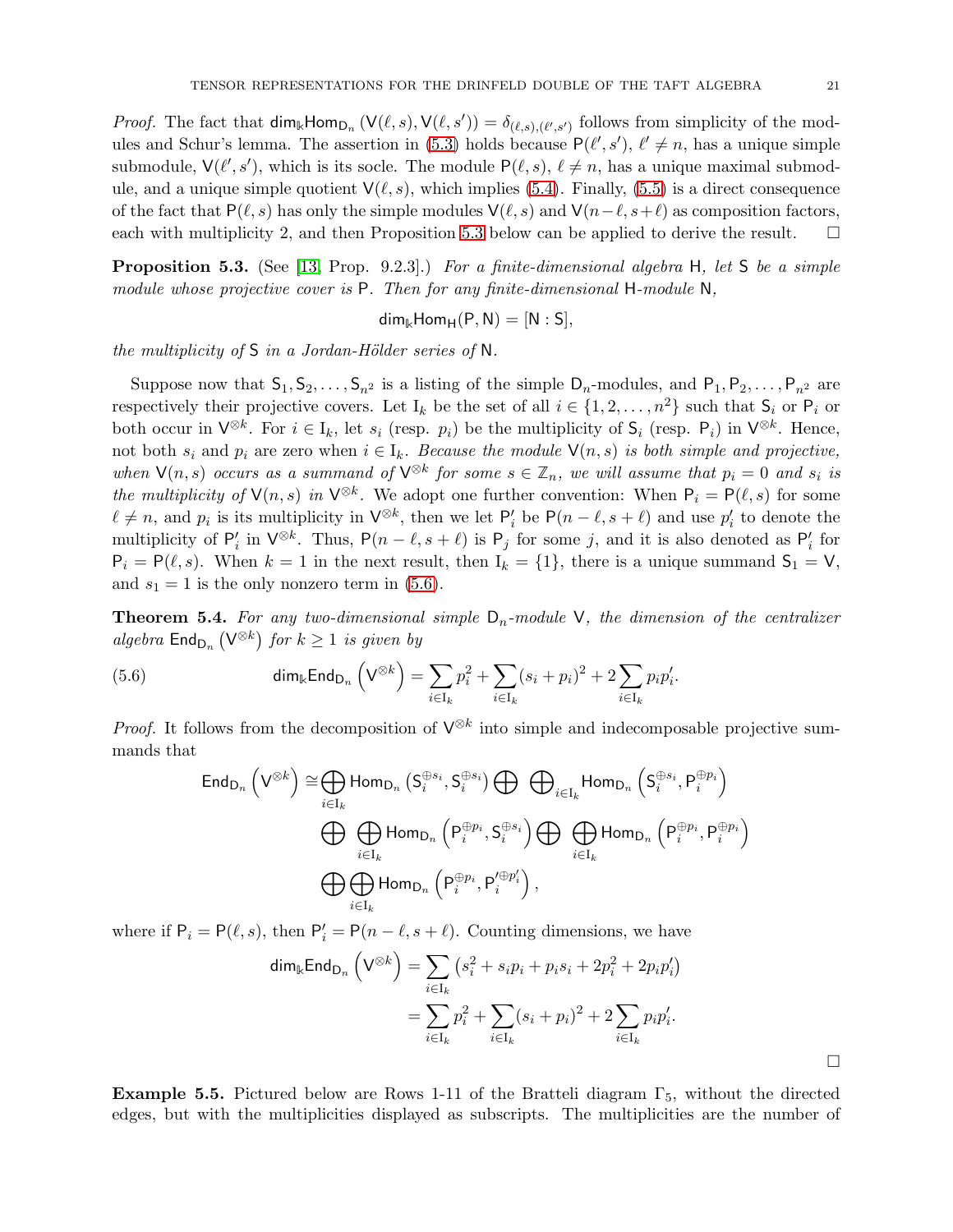paths from  $(2,0)$  at the top of the diagram to a particular vertex. Recall that  $(\ell, s)$  is shorthand for  $V(\ell, s)$  and  $(\ell, s)$  is shorthand for  $P(\ell, s)$ , where the second component should be interpreted modulo  $n = 5$  in this example.

$$
(2,0)1 (3,0)1 (3,0)1 (2,0)1 (1,1)1 (2,0)2 (1,1)1 (2,0)2 (2,0)1 (2,0)1 (2,0)2 (2,0)2 (2,0)2 (2,0)2 (2,0)2 (2,0)2 (2,0)2 (2,0)2 (2,1)2 (2,2)2 (2,2)2 (2,2)2 (2,2)2 (2,2)2 (2,2)2 (2,2)2 (2,2)2 (2,2)2 (2,2)2 (2,2)2 (2,2)2 (2,2)2 (2,2)2 (2,4)2 (2,4)2 (2,5)2 (2,6)2 (2,6)2 (2,6)2 (2,6)2 (2,6)2 (2,6)2 (2,6)2 (2,6)2 (2,6)2 (2,6)2 (2,6)2 (2,6)2 (2,6)2 (2,6)2 (2,6)2 (2,6)2 (2,6)2 (2,6)2 (2,6)2 (2,6)2 (2,6)2 (2,6)2 (2,6)2 (2,6)2 (2,6)2 (2,6)2 (2,6)2 (2,6)2 (2,6)2 (2,6)2 (2,6)2 (2,6)2 (2,6)2 (
$$

.

In Table [1,](#page-21-1) we compare the Catalan number  $\mathcal{C}_k$  with  $\dim_k \text{End}_{\mathsf{D}_n}(\mathsf{V}^{\otimes k})$  for  $n = 5$ .

| $\boldsymbol{k}$ | $\mathfrak{C}_k$ | $\sum_{i\in I_k} p_i^2$  | $\sum_{i\in I_k}(s_i+p_i)^2$          | $2\sum_{i\in\text{I}_k}p_ip'_i$           | $\dim_{\Bbbk}$ End <sub>Dn</sub> $\overline{(\mathsf{V}^{\otimes k})}$ |
|------------------|------------------|--------------------------|---------------------------------------|-------------------------------------------|------------------------------------------------------------------------|
|                  | 1                | 0                        | 1 <sup>2</sup>                        | $\theta$                                  |                                                                        |
| $\overline{2}$   | $\overline{2}$   | 0                        | $1^2 + 1^2$                           | 0                                         | $\overline{2}$                                                         |
| 3                | 5                | 0                        | $1^2 + 2^2$                           | $\theta$                                  | 5                                                                      |
| 4                | 14               | $\theta$                 | $1^2 + 3^2 + 2^2$                     | $\theta$                                  | 14                                                                     |
| $\overline{5}$   | 42               | $\overline{1^2}$         | $4^2 + 5^2$                           | $\theta$                                  | 42                                                                     |
| 6                | 132              | 1 <sup>2</sup>           | $9^2 + 5^2 + 5^2$                     | $\theta$                                  | 132                                                                    |
| $\overline{7}$   | 429              | $1^2 + 6^2$              | $\sqrt{(14)^2 + (14)^2}$              | $\theta$                                  | 429                                                                    |
| 8                | 1430             | $\overline{1^2} + 7^2$   | $(20)^{2} + (28)^{2} + (14)^{2}$      | $\theta$                                  | 1430                                                                   |
| 9                | 4862             | $8^2+(27)^2$             | $2^2 + (42)^2 + (48)^2$               | $\theta$                                  | 4865                                                                   |
| 10               | 16796            | $\sqrt{2^2+8^2+(35)^2}$  | $(75)^2 + (90)^2 + \overline{(42)^2}$ | $2\cdot 2\cdot 8 + 2\cdot 8\cdot 2$       | 16846                                                                  |
| 11               | 58786            | $2^2 + (43)^2 + (110)^2$ | $(20)^{2} + (165)^{2} + (132)^{2}$    | $2 \cdot 2 \cdot 43 + 2 \cdot 43 \cdot 2$ | 59346                                                                  |

<span id="page-21-1"></span>TABLE 1. *Catalan number*  $\mathcal{C}_k$  *and*  $\dim_k \text{End}_{\mathsf{D}_n} (\mathsf{V}^{\otimes k})$  *for*  $n = 5$  *and*  $1 \leq k \leq 11$ *.* 

**Remark 5.6.** The last summand  $2\sum_{i\in I_k} p_i p_i'$  does not occur for  $1 \leq k \leq 2n-1$ . Row  $k = 2n-2$ is the first time a module of the form  $P(1, s)$  appears in  $\Gamma_n$  for some  $s \in \mathbb{Z}_n$ , and when tensored with V, it produces 2 copies of  $V(n, s + 1)$  on Row  $2n - 1$ . Going down the left-hand diagonal of the Bratteli diagram  $\Gamma_n$ , all multiplicities have been equal to 1 prior to this shift at Row 2n – 1 to multiplicity 2. The difference  $2^2 - 1^2 = 3$  accounts for the fact that  $4865 = 4862 + 3$  when  $n = 5$ and  $k = 9$ .

Some further observations are recorded in the next lemma.

<span id="page-21-0"></span>**Lemma 5.7.** For the top  $2n - 2$  rows of  $\Gamma$  and  $\Gamma_n$ , the following are true:

(a) The first  $n-1$  rows of  $\Gamma$  and  $\Gamma_n$  are isomorphic as graphs, where vertices are identified in the order they appear. More precisely, vertex  $\beta = {\beta_1, \beta_2} \vdash k$  in  $\Gamma$  corresponds to  $(\ell, r)$  in Row k of  $\Gamma_n$  under the correspondence  $\ell = \beta_1 - \beta_2 + 1$  and  $r = \beta_2$ .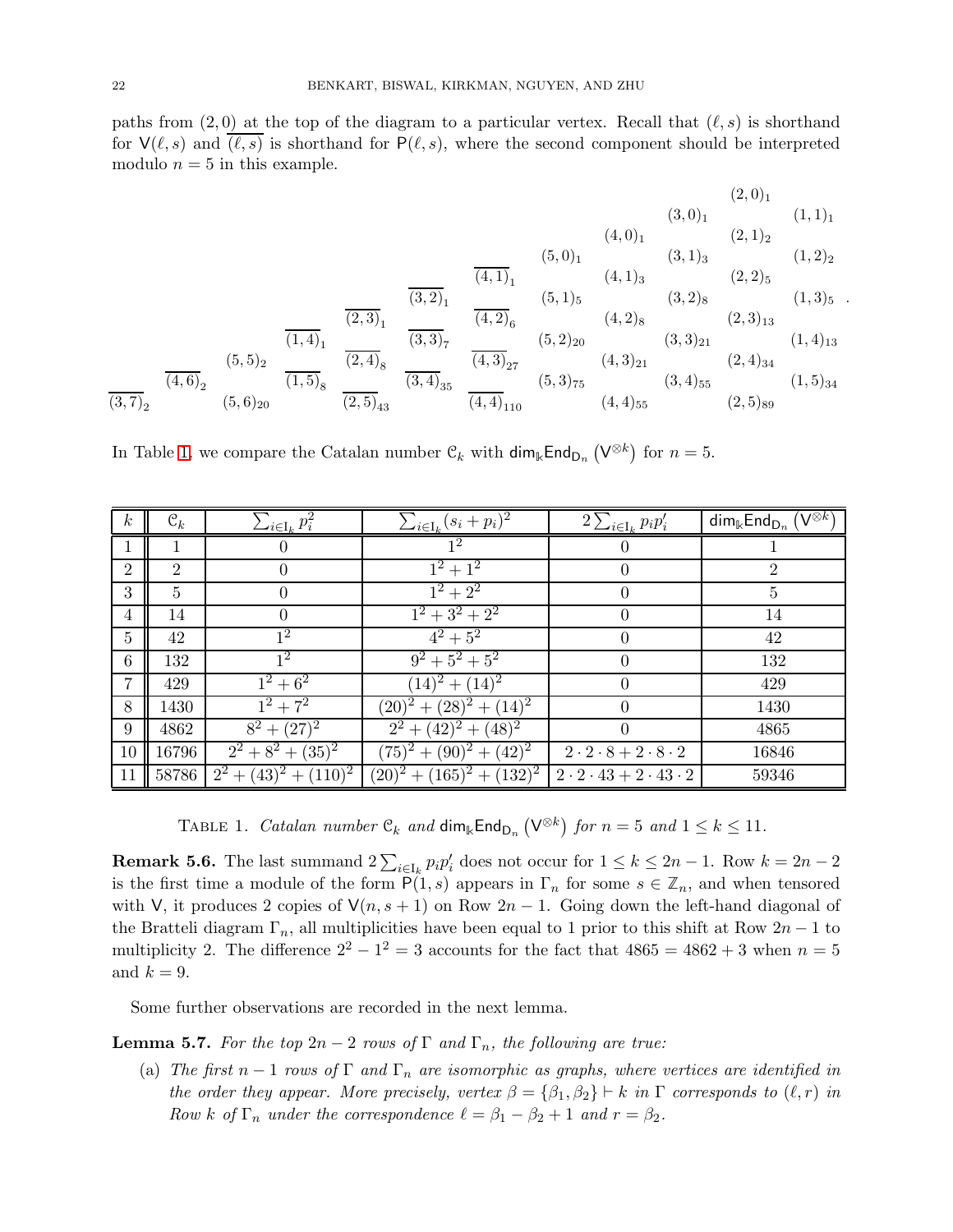- (b) The first  $2n-2$  rows of  $\Gamma$  and  $\Gamma_n$  differ exactly at the diamonds lying on the first critical line. These diamonds have as their top vertices  $\{n-1\}$  in  $\Gamma$  and  $(n,0)$  in  $\Gamma_n$  and are referred to as irregular diamonds of  $\Gamma_n$ . An irregular diamond in  $\Gamma_n$  has no edges in the northeast corner and double edges on the southwest corner.
- (c) In the first  $2n-2$  rows, if both  $(\ell, r)$  and  $(\ell, r)$  occur in Row k, then they appear as reflections across the first critical line. Moreover, in such a row, if  $(\ell, r)$  occurs, then  $(\ell, r)$  must occur.

5.3. Comparing multiplicities of summands in  $\Gamma$  and  $\Gamma_n$ . Since our arguments in this section will involve using multiplicities in various rows of the Bratteli graphs  $\Gamma$  and  $\Gamma_n$ , we will adopt the following notational conventions:

Recall that the first (rightmost) critical line in  $\Gamma_n$  (the one corresponding to  $\gamma = 1$ ) separates the vertices corresponding to simple summands and the vertices corresponding to projective summands. In Row k, starting from the first critical line and moving to the left, the path counts for the vertices corresponding to the projective modules will be recorded here as  $p_1^{(k)}$  $\binom{k}{1},p_2^{(k)}$  $\binom(k)}{2},p_3^{(k)}$  $s_3^{(k)}, \ldots$ , from right to left (see the picture below). From the first critical line moving to the right, the path counts will be recorded as  $s_1^{(k)}$  $\binom{k}{1},s_2^{(k)}$  $\genfrac{(}{)}{0pt}{}{(k)}{2},s_{3}^{(k)}$  $S_3^{(k)}, \ldots$ , from *left to right*. If the first critical line cuts through a vertex in Row k, the path count for that vertex is recorded as  $s_0^{(k)}$  $\mathbf{p}_0^{(k)}$ , and we set  $p_0^{(k)} = 0$ . Otherwise both  $s_0^{(k)}$  $\binom{k}{0}$  and  $p_0^{(k)}$  $\binom{6}{0}$  are assumed to be 0. When the same simple module occurs in a later row, say in row  $\ell > k$  for some  $\ell$ , its path count will have the label  $s_i^{(\ell)}$  $j^{(\ell)}$  (with the same subscript). Analogously,  $p_j^{(k)}$ j records the multiplicity of its projective cover, and  $s_0^{(k)}$  $\binom{k}{0}$  records an occurrence of a module  $\mathsf{V}(n, s)$ , which is both simple and projective among the summands. Furthermore, when a summand does not occur in a certain row, we assume the corresponding value  $p_i^{(k)}$  $\vert_{j}^{(k)}$  or  $s_{j}^{(k)}$  $j^{(k)}$  is 0. In particular, since there are no projective summands for  $\mathsf{V}^{\otimes k}$  when  $1 \leq k \leq n-1$ , it follows that  $p_j^{(k)} = 0$  for all j and all  $1 \leq k \leq n-1$ .



We set up the notation for path counts in  $\Gamma$  in a similar fashion denoting ones on Row k to the right of the first critical line by  $\tilde{s}_i^{(k)}$  $i<sup>(k)</sup>$  from *left to right*, and ones to the left of the first critical line starting with  $\widetilde{p}_1^{(k)}$  $\widetilde{p}_2^{(k)},\,\widetilde{p}_2^{(k)}$  $2^{(k)}$ , and proceeding right to left.

Recall that in Part (b) of Lemma [5.7,](#page-21-0) in Rows 1 through  $2n-2$ , the vertices of Γ and Γ<sub>n</sub> can be identified, so that the edges only differ at the irregular diamonds. This labeling of path counts depends on *n*, even though the underlying graph  $\Gamma$  remains the same.

The following is key in our dimension argument.

<span id="page-22-0"></span>Proposition 5.8. For  $1 \leq k \leq 2n-2$ ,

(a) 
$$
p_i^{(k)} = \tilde{p}_i^{(k)}
$$
,  
\n(b)  $p_i^{(k)} + s_i^{(k)} = \tilde{s}_i^{(k)}$ ,

where the index i runs over all subscripts that occur in Row k.

*Proof.* The first  $n-1$  rows of  $\Gamma$  and  $\Gamma_n$  are isomorphic as graphs. Therefore, the assertions in Proposition [5.8](#page-22-0) are straightforward in light of the fact that  $p_i^{(k)} = 0$  for  $1 \le k \le n - 1$ , and direct summands that are projective, but not simple, occur only after Row  $n - 1$ .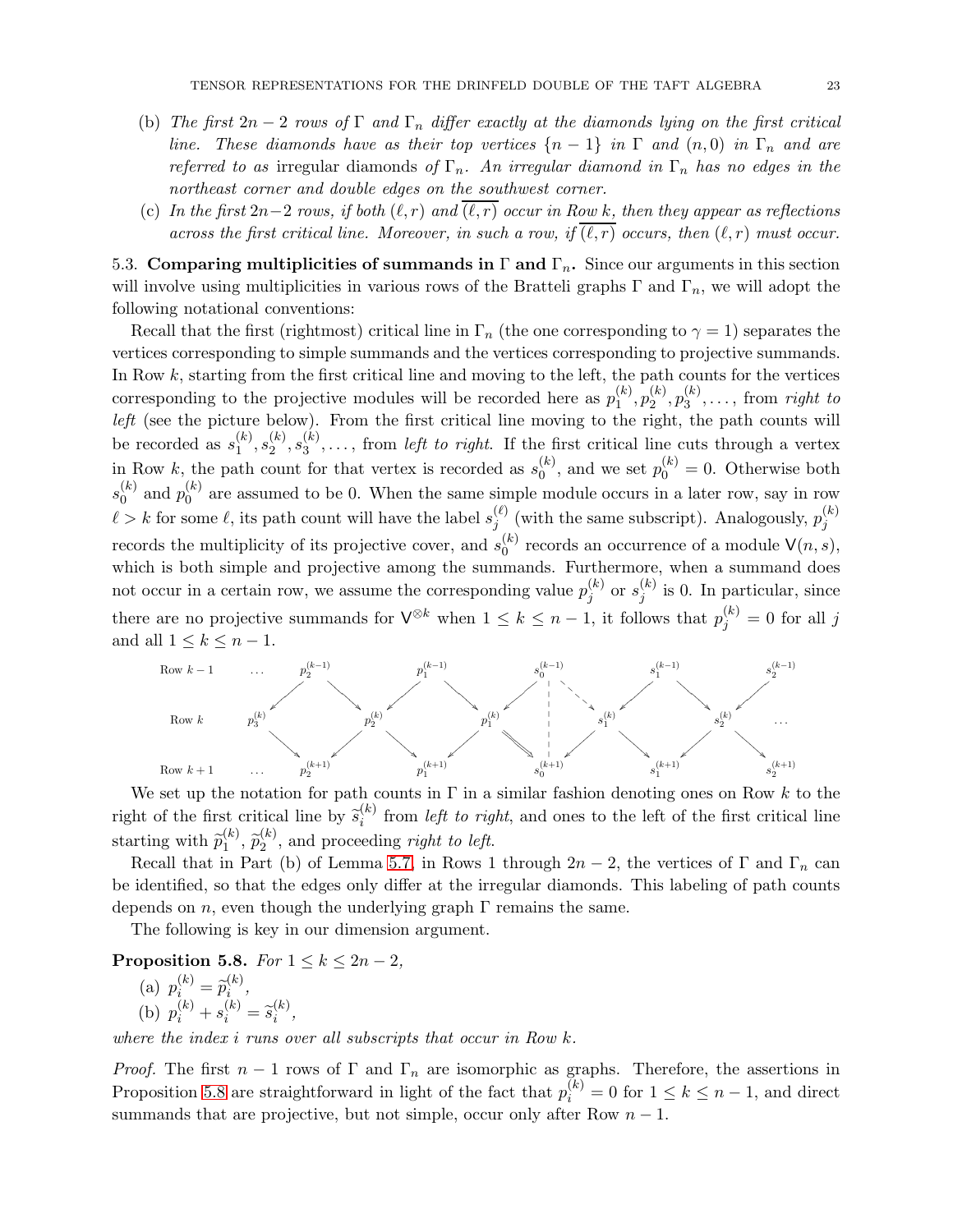For  $n \leq k \leq 2n-2$ , we proceed by induction on k, where the base case  $k = n$  is as follows:



By applying Lemma [5.7](#page-21-0) to both  $\Gamma$  and  $\Gamma_n$ , we have  $p_1^{(n)} = s_0^{(n-1)} = \tilde{s}_0^{(n-1)} = \tilde{p}_1^{(n)}$  $i^{(n)}_1$ , where the middle equality holds by the statement for  $k = n - 1$ , discussed in the semisimple case (i.e., when  $1 \leq k \leq n-1$ ).

By a similar argument,  $p_1^{(n)} + s_1^{(n)} = s_0^{(n-1)} + s_1^{(n-1)} = \tilde{s}_0^{(n-1)} + \tilde{s}_1^{(n-1)} = \tilde{s}_1^{(n)}$  $\binom{n}{1}$ , where the last equality is applying Lemma [5.7](#page-21-0) to  $\Gamma$  at  $\widetilde{s}_1^{(n)}$  $\binom{n}{1}$  (notice the dashed arrow above is replaced by a solid arrow in Γ). To see that (b) is true for  $i > 1$ , observe that  $p_i^{(n)} = 0$  for  $i > 1$ , and  $s_i^{(n)}$  $i^{(n)}$  has two solid incoming arrows. Therefore,

$$
s_i^{(n)} + p_i^{(n)} = s_i^{(n)} = s_{i-1}^{(n-1)} + s_i^{(n-1)} = \tilde{s}_{i-1}^{(n-1)} + \tilde{s}_i^{(n-1)} = \tilde{s}_i^{(n)}.
$$

We now proceed with the main induction step. Suppose statements (a) and (b) are true for  $k = j - 1$ . We claim the statements are true for  $k = j$  by a discussion of two cases.

**Case 1:** Row j has no vertices lying on the first critical line (i.e. no  $s_0^{(j)}$ )  $_{0}^{\circ}$  occurs).



By the induction hypothesis,  $p_0^{(j-1)} + s_0^{(j-1)} = \tilde{s}_0^{(j-1)}$  $\binom{(j-1)}{0}$ , but  $p_0^{(j-1)} = 0$  by definition, therefore  $s_0^{(j-1)} = \tilde{s}_0^{(j-1)}$ <br> $s_{(j-1)}^{(j-1)}$  $\widetilde{p}_1^{(j-1)}$ . Also  $p_1^{(j-1)} = \widetilde{p}_1^{(j-1)}$  $p_1^{(j-1)}$  by induction hypothesis. It follows that  $p_1^{(j)} = p_1^{(j-1)} + s_0^{(j-1)} =$  $\widetilde{p}_1^{(j-1)} + \widetilde{s}_0^{(j-1)} = \widetilde{p}_1^{(j)}$ (j). For  $i > 1$ , it is straightforward that  $p_i^{(j)} = p_i^{(j-1)} + p_{i-1}^{(j-1)} = \tilde{p}_i^{(j-1)} + \tilde{p}_{i-1}^{(j-1)} =$  $\widetilde{p}_i^{(j)}$  $i^{(j)}$ , because arrows to the left of the first critical line are all solid, between Rows  $j-1$  and j. Now we turn to the path counts to the right of the critical line. Notice

$$
p_1^{(j)} + s_1^{(j)} = p_1^{(j-1)} + s_0^{(j-1)} + s_1^{(j-1)} = s_0^{(j-1)} + \widetilde{s}_1^{(j-1)} = \widetilde{s}_0^{(j-1)} + \widetilde{s}_1^{(j-1)} = \widetilde{s}_1^{(j)},
$$

where the equality marked by  $*$  is given by the induction hypothesis for (b) when  $k = j - 1$  and  $i = 1$ . Also  $s_0^{(j-1)} = \tilde{s}_0^{(j-1)}$  $\binom{1}{0}$  for the next equality, as proven earlier. The argument is easier for  $i > 1$ because the edges that are identified in  $\Gamma_n$  and  $\Gamma$  are away from the axis:

$$
p_i^{(j)} + s_i^{(j)} = p_i^{(j-1)} + p_{i-1}^{(j-1)} + s_i^{(j-1)} + s_{i-1}^{(j-1)} = \tilde{s}_i^{(j-1)} + \tilde{s}_{i-1}^{(j-1)} = \tilde{s}_i^{(j)}.
$$

**Case 2:** Row j has a vertex lying on the first critical line (i.e.  $s_0^{(j)}$ )  $_{0}^{\circ}$  occurs):



Here, (a) is true for all i by an argument similar to that in Case 1, due to the fact all  $p_i^{(k)}$  $i^{(\kappa)}$  have two incoming arrows, which are identified with those edges in Γ. To see (b) is true for  $i = 0$ , observe that

$$
p_0^k + s_0^k = s_0^k = 2p_1^{k-1} + s_1^{k-1} = p_1^{k-1} + \tilde{s}_1^{k-1} = \tilde{p}_1^{k-1} + \tilde{s}_1^{k-1} = \tilde{s}_0^k.
$$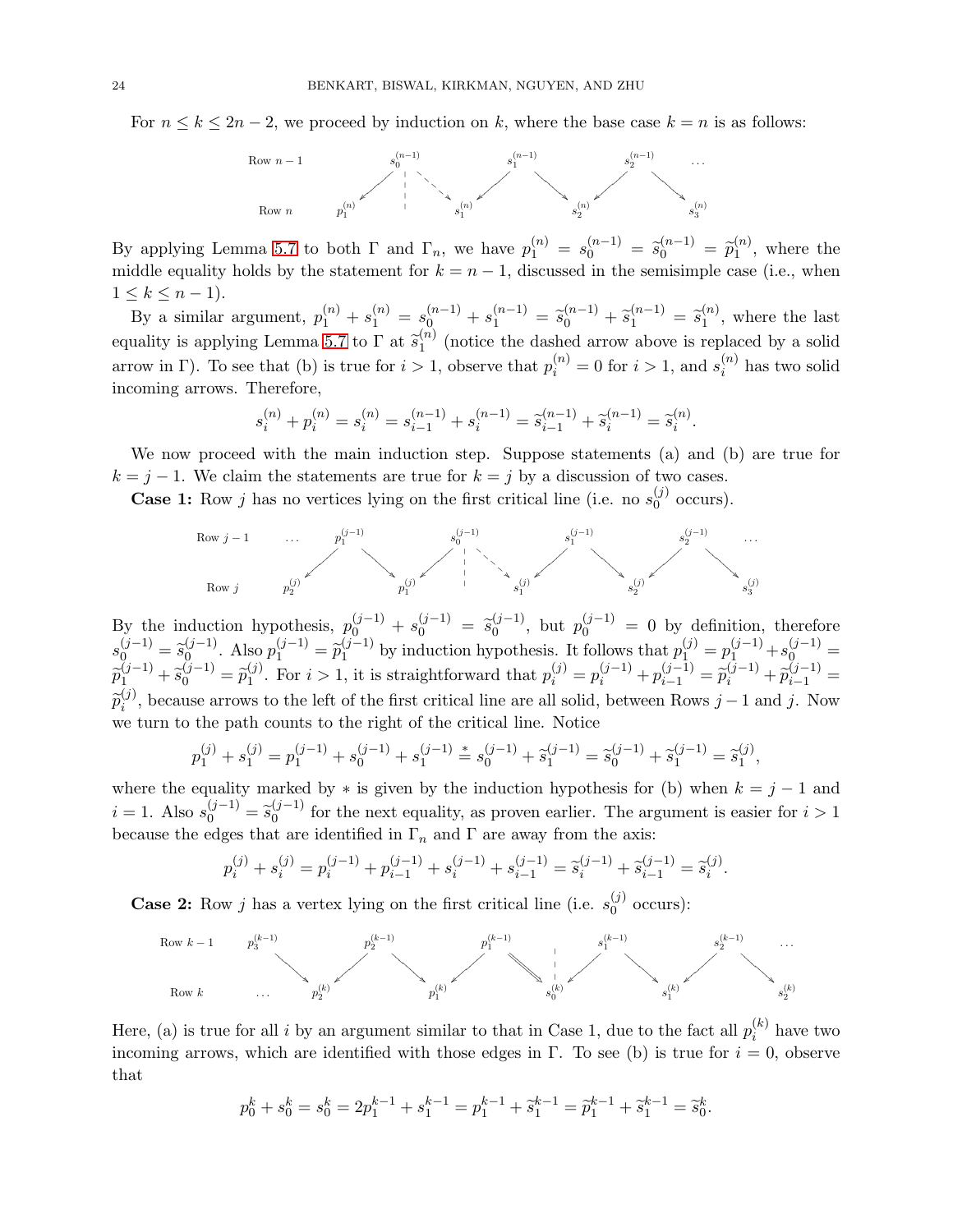The remaining multiplicities for (b) when  $i > 0$  are true by an argument similar to that in Case 1. This concludes the proof of Proposition [5.8.](#page-22-0)

In Theorem [5.9,](#page-24-1) we will use the path count comparisons in Proposition [5.8](#page-22-0) together with the result in Theorem [5.4](#page-20-0) to show that the Temperley-Lieb algebra  $TL_k(\xi)$  is indeed isomorphic to the centralizer algebra  $\text{End}_{\text{D}_n}(\mathsf{V}(2,r)^{\otimes k})$  for any  $r \in \mathbb{Z}_n$  and  $1 \leq k \leq 2n-2$ .

<span id="page-24-1"></span>**Theorem 5.9.** Assume  $n \geq 2$ , and  $V = V(2, r)$  for any  $r \in \mathbb{Z}_n$ . Then the algebra homomorphism  $\pi: \mathsf{TL}_k(\xi) \to \mathsf{End}_{\mathsf{D}_n}(\mathsf{V}^{\otimes k})$  in Theorem [4.3](#page-13-0) is an isomorphism for  $1 \leq k \leq 2n-2$ .

Proof. It follows immediately from the dimension count (see Proposition [5.8\)](#page-22-0) that

$$
\mathrm{dim}_{\mathbb{C}}\mathsf{TL}_k(\xi)=\sum_{i\in \mathcal{I}_k}\widetilde{s}_i^2+\sum_{i\in \mathcal{I}_k}\widetilde{p}_i^2=\sum_{i\in \mathcal{I}_k}(p_i+s_i)^2+\sum_{i\in \mathcal{I}_k}p_i^2=\mathrm{dim}_{\mathbb{C}}\mathsf{End}_{\mathsf{D}_n}(\mathsf{V}^{\otimes k}),
$$

where the last equality is a consequence of Theorem [5.4](#page-20-0) and the fact that  $p_i p_i' = 0$  for  $i \in I_k$  when  $1 \le k \le 2n-2$ . Since the map  $\pi$  is injective for all k, it follows by the above dimension count that it is also surjective, hence an isomorphism, when  $1 \le k \le 2n-2$ . □ it is also surjective, hence an isomorphism, when  $1 \leq k \leq 2n-2$ .

5.4. Further questions. In Theorem [4.3](#page-13-0) of this paper, we have shown that for an arbitrary two-dimensional simple  $D_n$ -module  $V = V(2, r)$ , there exists an injective algebra homomorphism  $\pi : TL_k(\xi) \to End_{D_n}(V^{\otimes k})$  for  $\xi = -(q^{\frac{1}{2}} + q^{-\frac{1}{2}})$ , and when  $1 \leq k \leq 2n-2$ ,  $\pi$  is an isomorphism according to Theorem [5.9.](#page-24-1)

- (1) What generates the full centralizer algebra  $\text{End}_{\text{D}_n}(\mathsf{V}(2,r)^{\otimes k})$  when  $k \geq 2n-1$ ?
- (2) For arbitrary  $r \in \mathbb{Z}_n$ , can  $\text{End}_{\mathsf{D}_n}(\mathsf{V}(2,r)^{\otimes k})$  be realized as a diagram algebra?
- (3) Is the category of  $D_n$ -modules a highest weight category, in the sense of [\[11\]](#page-25-25)? If so, can we give an explicit description of the standard, costandard and tilting modules as in [\[35\]](#page-26-5)?
- (4) If the above is true, do the Jones-Wenzl projectors (see e.g., [\[19\]](#page-25-13)) provide projections onto each standard summand of  $\mathsf{V}(\ell,r)^{\otimes k}$ ?
- (5) Do the p-Jones-Wenzl projectors of [\[2\]](#page-24-2) provide projections onto the tilting summands of  $\mathsf{V}(\ell,r)^{\otimes k}$ ?
- (6) For other simple  $D_n$ -modules  $\mathsf{V}(\ell,r)$  with  $\ell \geq 3$ , what is the decomposition of  $\mathsf{V}(\ell,r)^{\otimes k}$  into simple and projective summands, and what is the centralizer algebra  $\mathsf{End}_{\mathsf{D}_n}(\mathsf{V}(\ell,r)^{\otimes k})$ ?

Acknowledgments. We thank the referee for helpful comments that enabled us to generalize and shorten the paper. Our work on this project began in connection with the workshop WINART2 at the University of Leeds in May 2019. The authors would like to extend thanks to the organizers of WINART2 and to the University of Leeds for its hospitality, and to acknowledge support provided by a University of Leeds conference grant, the London Mathematical Society Workshop Grant WS-1718-03, the US National Science Foundation DMS 1900575, the Association for Women in Mathematics (NSF Grant DMS-1500481), and by a research fellowship from the Alfred P. Sloan Foundation. Nguyen was supported by the Naval Academy Research Council. Biswal gratefully acknowledges the Max Planck Institute for the fellowship she received as a postdoctoral researcher there and for providing an excellent atmosphere for research. Benkart passed away on April 29, 2022.

#### **REFERENCES**

- <span id="page-24-0"></span>[1] G. Benkart, R. Biswal, E. Kirkman, V.C. Nguyen, J. Zhu, McKay matrices for finite-dimensional Hopf algebras. Canad. J. Math. published online by Cambridge University Press: 08 February 2021, pp. 1–46, arXiv:2007.05510.
- <span id="page-24-2"></span>[2] G. Burrull, N. Libedinsky, P. Sentinelli, p-Jones-Wenzl idempotents. Adv. Math. 352 (2019), 246–264.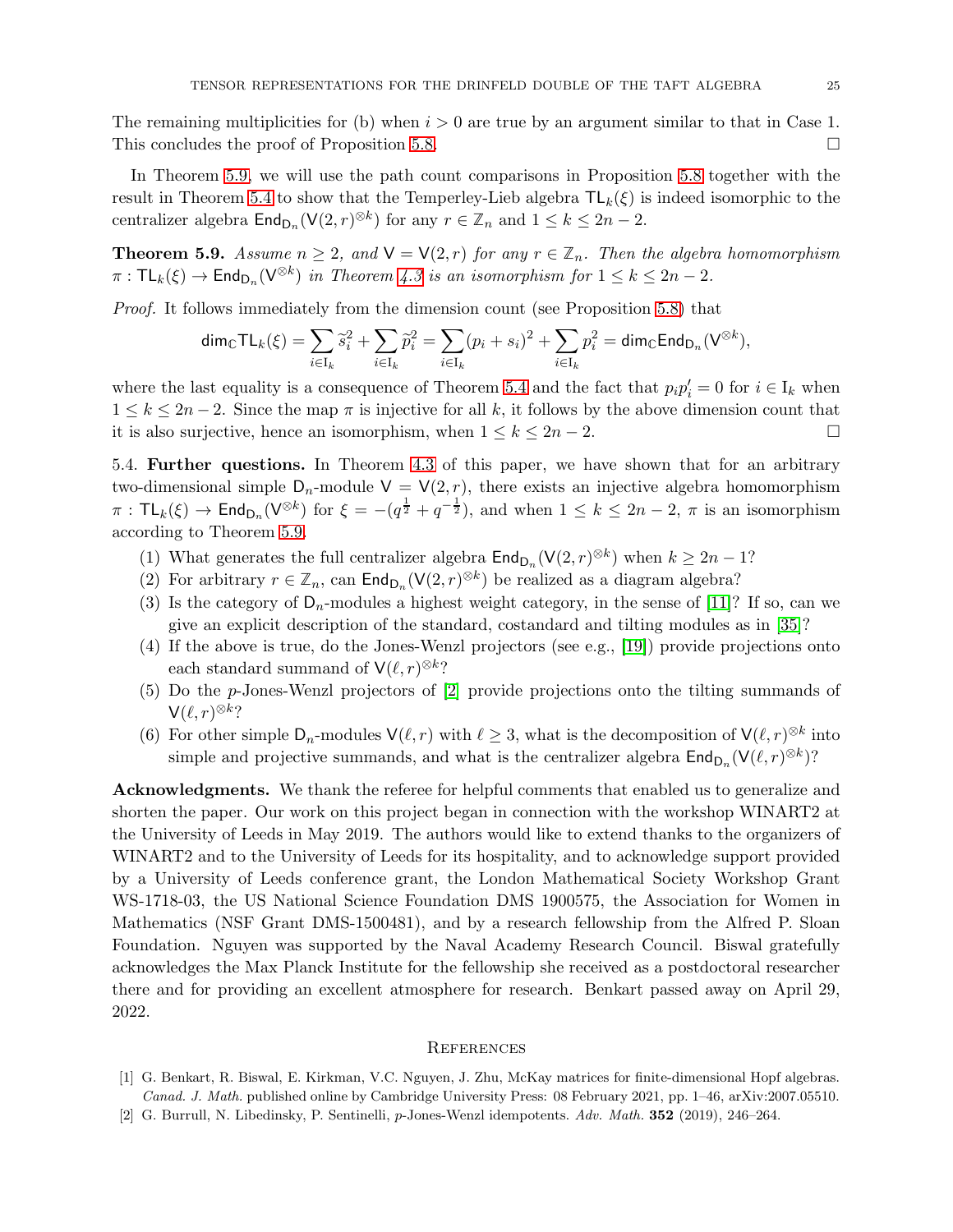- <span id="page-25-12"></span><span id="page-25-11"></span>[3] J.S. Carter, D.E. Flath, M. Saito, The classical and quantum 6j-symbols. Mathematical Notes 43. Princeton University Press, Princeton, NJ, 1995.
- <span id="page-25-16"></span>[4] S. Cautis, J. Kamnitzer, S. Morrison, Webs and quantum skew Howe duality. Math. Ann. 360 (2014), no. 1–2, 351–390.
- <span id="page-25-4"></span>[5] V. Chari and A. Pressley, A guide to quantum groups. Cambridge University Press, Cambridge, 1994.
- <span id="page-25-18"></span>[6] H.-X. Chen, A class of noncommutative and noncocommutative Hopf algebras: the quantum version. Comm. Al $gebra$  27 (1999), no. 10, 5011-5032.
- <span id="page-25-19"></span>[7] H.-X. Chen, Irreducible representations of a class of quantum doubles. J. Algebra 225 (2000), 391–409.
- [8] H.-X. Chen, Finite-dimensional representations of a quantum double. J. Algebra 251 (2002), 751–789.
- <span id="page-25-5"></span>[9] H.-X. Chen, Representations of a class of Drinfeld doubles. Comm. Algebra 33 (2005), 2809–2825.
- <span id="page-25-25"></span>[10] H.-X. Chen, H.S.E. Mohammed, H. Sun, Indecomposable decomposition of tensor products of modules over Drinfeld doubles of Taft algebras. J. Pure Appl. Algebra 221 (2017), no. 11, 2752–2790.
- <span id="page-25-3"></span>[11] E. Cline, B. Parshall, L. Scott, Finite-dimensional algebras and highest weight categories. J. Reine Angew. Math. 391 (1988), 85–99.
- <span id="page-25-0"></span>[12] V. Drinfeld, Quantum groups. Proceedings of the International Congress of Mathematicians, Vol. 1–2 (Berkeley, Calif., 1986), 798–820, Amer. Math. Soc., Providence, RI, 1987.
- <span id="page-25-10"></span>[13] P. Etingof, O. Golberg, S. Hensel, T. Liu, A. Schwendner, D. Vaintrob, E. Yudovina, Introduction to representation theory. Student Mathematical Library, 59. American Mathematical Society, Providence, RI, 2011.
- <span id="page-25-17"></span>[14] I.B. Frenkel and M.G. Khovanov, Canonical bases in tensor products and graphical calculus for  $U_q(\mathfrak{sl}_2)$ . Duke Math. J. 87 (1997), no. 3, 409-480.
- <span id="page-25-6"></span>[15] F.M. Goodman, H. Wenzl, The Temperley-Lieb algebra at roots of unity. Pacific J. Math. 161 (1993), 307–334.
- <span id="page-25-23"></span>[16] M.A. Hennings, Invariants of links and 3-manifolds obtained from Hopf algebras. J. London Math. Soc. 54 (1996), 594–624.
- [17] M. Jimbo, A q-analogue of  $U_q(gl(N+1))$ , Hecke algebra, and the Yang-Baxter equation. Lett. Math. Phys. 11 (1986), no. 3, 247–252.
- <span id="page-25-13"></span><span id="page-25-9"></span>[18] V. Jones and V.S. Sunder, Introduction to subfactors. London Mathematical Society Lecture Note Series, 234 Cambridge University Press, Cambridge, 1997.
- [19] L. Kauffman, Knots and physics. Fourth edition. Series on Knots and Everything, 53. World Scientific Publishing Co. Pte. Ltd., Hackensack, NJ, 2013. xviii+846 pp.
- <span id="page-25-14"></span><span id="page-25-1"></span>[20] L.H. Kauffman and S.L. Lins, Temperley-Lieb recoupling theory and invariants of 3-manifolds. Annals of Mathematics Studies 134. Princeton University Press, Princeton, NJ, 1994.
- <span id="page-25-15"></span>[21] L. Kauffman and D. Radford, A necessary and sufficient condition for a finite-dimensional Drinfeld double to be a ribbon Hopf algebra. J. Algebra 159 (1993), no. 1, 98–114.
- [22] A.N. Kirillov and N.Yu. Reshetikhin, Representations of the algebra  $U_q(sl(2))$ , q-orthogonal polynomials and invariants of links. Infinite-dimensional Lie algebras and groups (Luminy-Marseille, 1988). 285–339, Adv. Ser. Math. Phys., 7, World Sci. Publ., Teaneck, NJ, 1989.
- <span id="page-25-2"></span>[23] R. Leduc and A. Ram, A ribbon Hopf algebra approach to the irreducible representations of centralizer algebras: the Brauer, Birman-Wenzl, and type A Iwahori-Hecke algebras. Adv. Math. 125 (1997), no. 1, 1–94.
- <span id="page-25-7"></span>[24] W.B.R. Lickorish, Three-manifolds and the Temperley-Lieb algebra. Math. Ann. 290 (1991), no. 4, 657–670.
- <span id="page-25-8"></span>[25] W.B.R. Lickorish, Calculations with the Temperley-Lieb algebra. Comment. Math. Helv. 67 (1992), no. 4, 571-591.
- [26] W.B.R. Lickorish, Quantum invariants of 3-manifolds, Handbook of Geometric Topology, 707–734, North-Holland, Amsterdam, 2002.
- <span id="page-25-21"></span>[27] M. Lorenz, A tour of representation theory. Graduate Studies in Mathematics 193 American Math. Soc., Providence, RI, 2018.
- <span id="page-25-24"></span>[28] P.P. Martin, On Schur-Weyl duality,  $A_n$  Hecke algebras and quantum  $sl(N)$  on  $\otimes^{n+1}\mathbb{C}^N$ . Int. J. Mod. Phys. A 7 Suppl.1B (1992) 645–673.
- <span id="page-25-20"></span>[29] S. Montgomery, Hopf algebras and their actions on rings. CBMS Regional Conference Series in Mathematics, 82. Published for the Conference Board of the Mathematical Sciences, Washington, DC; by the American Math. Soc., Providence, RI, 1993.
- <span id="page-25-22"></span>[30] S. Morrison, A formula for the Jones-Wenzl projections. Proceedings of the 2014 Maui and 2015 Qinhuangdao conferences in honour of Vaughan F. R. Jones' 60th birthday, 367–378, Proc. Centre Math. Appl. Austral. Nat. Univ., 46, Austral. Nat. Univ., Canberra, 2017.